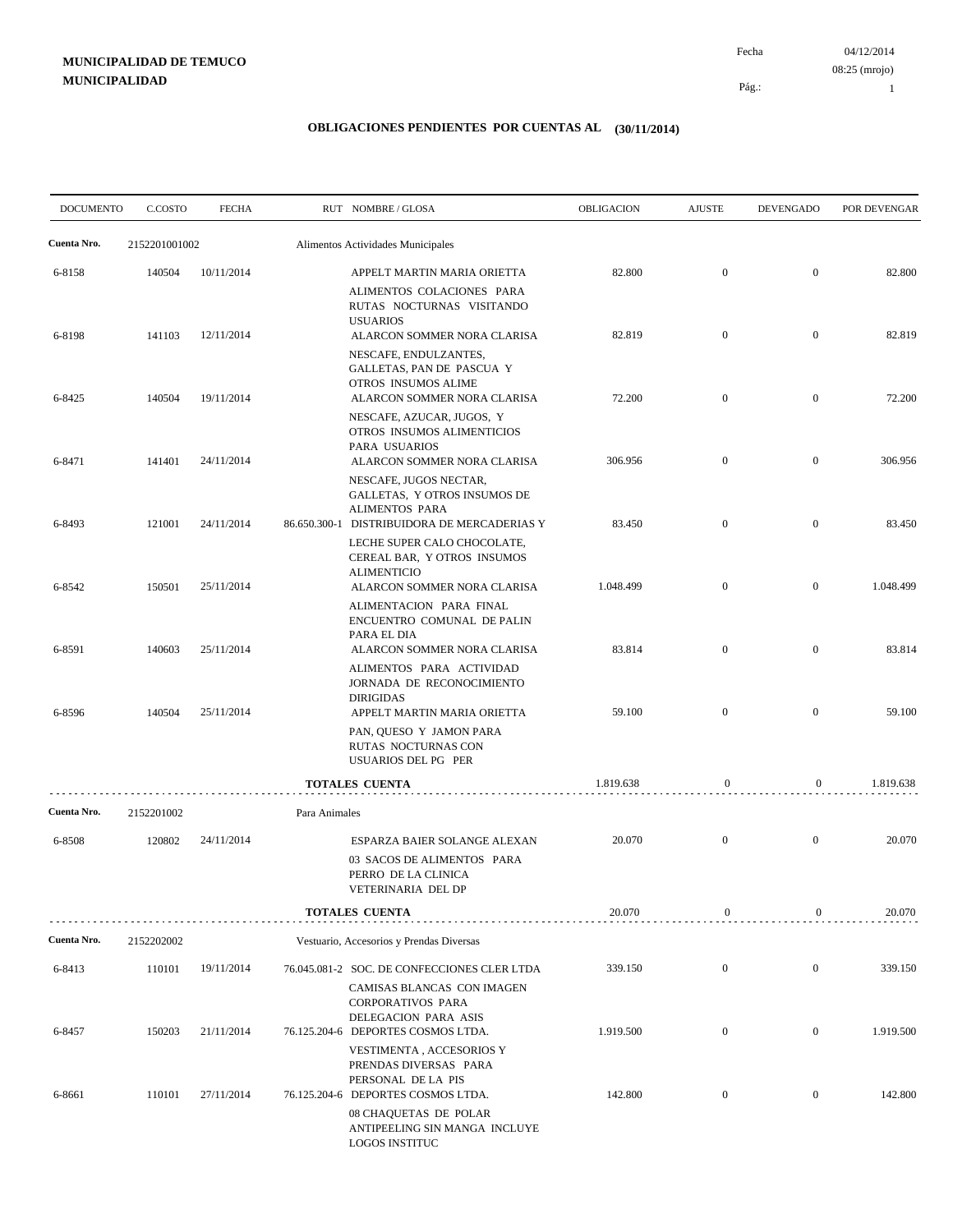04/12/2014 2 Pág.: Fecha 08:25 (mrojo)

| <b>DOCUMENTO</b> | C.COSTO    | <b>FECHA</b> |                | RUT NOMBRE/GLOSA                                                                                                      | OBLIGACION | <b>AJUSTE</b>    | <b>DEVENGADO</b> | POR DEVENGAR |
|------------------|------------|--------------|----------------|-----------------------------------------------------------------------------------------------------------------------|------------|------------------|------------------|--------------|
| 6-8686           | 110101     | 27/11/2014   |                | 76.322.245-4 MARIA TERESA RAIL CORNEJO E.                                                                             | 3.727.505  | $\mathbf{0}$     | $\mathbf{0}$     | 3.727.505    |
|                  |            |              |                | ADJUDICACION LINEA 02 (BLUSAS)<br>UNIFORME DE VERANO 2015<br>PARA F                                                   |            |                  |                  |              |
| 6-8686           | 110102     | 27/11/2014   |                | 76.322.245-4 MARIA TERESA RAIL CORNEJO E.                                                                             | 774.343    | $\mathbf{0}$     | $\overline{0}$   | 774.343      |
|                  |            |              |                | ADJUDICACION LINEA 02 (BLUSAS)<br>UNIFORME DE VERANO 2015<br>PARA F                                                   |            |                  |                  |              |
| 6-8684           | 110101     | 27/11/2014   |                | NAZAR SALAME PATRICIA ALEJAND<br>ADJUDICACION UNIFORME DE<br>VERANO 2015 PARA<br>FUNCIONARIAS DE LA M                 | 9.662.800  | $\overline{0}$   | $\mathbf{0}$     | 9.662.800    |
| 6-8684           | 110102     | 27/11/2014   |                | NAZAR SALAME PATRICIA ALEJAND<br>ADJUDICACION UNIFORME DE<br>VERANO 2015 PARA<br>FUNCIONARIAS DE LA M                 | 1.725.500  | $\overline{0}$   | $\mathbf{0}$     | 1.725.500    |
|                  |            |              |                | <b>TOTALES CUENTA</b>                                                                                                 | 18.291.598 | $\boldsymbol{0}$ | $\overline{0}$   | 18.291.598   |
| Cuenta Nro.      | 2152202003 |              | Calzado        |                                                                                                                       |            |                  |                  |              |
| 6-8219           | 110101     | 13/11/2014   |                | 85.140.300-0 EMILIANO TELECHEA Y CIA LTDA                                                                             | 6.153.745  | $\mathbf{0}$     | $\mathbf{0}$     | 6.153.745    |
|                  |            |              |                | ADQUISICION DE CALZADO DE<br>DAMAS DE LA MUNICIPALIDAD DE<br>TEMUCO SEGU                                              |            |                  |                  |              |
| 6-8219           | 110102     | 13/11/2014   |                | 85.140.300-0 EMILIANO TELECHEA Y CIA LTDA<br>ADQUISICION DE CALZADO DE<br>DAMAS DE LA MUNICIPALIDAD DE<br>TEMUCO SEGU | 2.261.255  | $\overline{0}$   | $\mathbf{0}$     | 2.261.255    |
|                  |            |              |                | <b>TOTALES CUENTA</b>                                                                                                 | 8.415.000  | $\mathbf{0}$     | $\overline{0}$   | 8.415.000    |
| Cuenta Nro.      | 2152203001 |              | Para Vehículos |                                                                                                                       |            |                  |                  |              |
| 6-7982           | 120301     | 03/11/2014   |                | 79.588.870-5 PETROBRAS CHILE DISTRIBUCION L<br>BENCINA PARA VEHICULOS Y<br>MAQUINARIAS DEL DPTO DE ASEO               | 3.900.000  | $\mathbf{0}$     | 1.280.486        | 2.619.514    |
| 6-7988           | 120701     | 03/11/2014   |                | CORRESPOND<br>99.520.000-7 COMPAÑIA DE PETROLEOS DE CHI<br>PETROLEO PARA EL DPTO DE                                   | 27.304.000 | $\overline{0}$   | $\overline{0}$   | 27.304.000   |
|                  |            |              |                | OPERACIONES CORRESPONDIENTE<br>AL MES DE                                                                              |            |                  |                  |              |
| 6-7988           | 120702     | 03/11/2014   |                | 99.520.000-7 COMPAÑIA DE PETROLEOS DE CHI<br>PETROLEO PARA EL DPTO DE<br>OPERACIONES CORRESPONDIENTE                  | 696.000    | $\mathbf{0}$     | $\mathbf{0}$     | 696.000      |
| 6-7986           | 120601     | 03/11/2014   |                | AL MES DE<br>79.588.870-5 PETROBRAS CHILE DISTRIBUCION L<br>BENCINA PARA CAMIONETA                                    | 600.000    | $\boldsymbol{0}$ | $\overline{0}$   | 600.000      |
| 6-8042           | 120301     | 04/11/2014   |                | A-218 Y TAMBORES DEL DPTO DE<br><b>OPERACIONES</b><br>99.520.000-7 COMPAÑIA DE PETROLEOS DE CHI                       | 32.050.000 | $\mathbf{0}$     | $\mathbf{0}$     | 32.050.000   |
|                  |            |              |                | PETROLEO PARA VEHICULOS DEL<br>PARQUE AUTOMOTRIZ MUNICIPAL                                                            |            |                  |                  |              |
| 6-8168           | 120701     | 11/11/2014   |                | DEL DPTO D<br>85.184.600-K CRUZ Y CIA LTDA                                                                            | 598.492    | $\boldsymbol{0}$ | $\boldsymbol{0}$ | 598.492      |
| 6-8486           | 110801     | 24/11/2014   |                | LUBRICANTE PARA VEHICULO Y<br>MAQUINARIA DEL PG RED VIAL<br>79.588.870-5 PETROBRAS CHILE DISTRIBUCION L               | 1.450.000  | $\mathbf{0}$     | $\mathbf{0}$     | 1.450.000    |
|                  |            |              |                | GASOLINA PARA VEHICULOS<br><b>GESTION INTERNA PARA EL MES</b><br>DE DICIEMBRE                                         |            |                  |                  |              |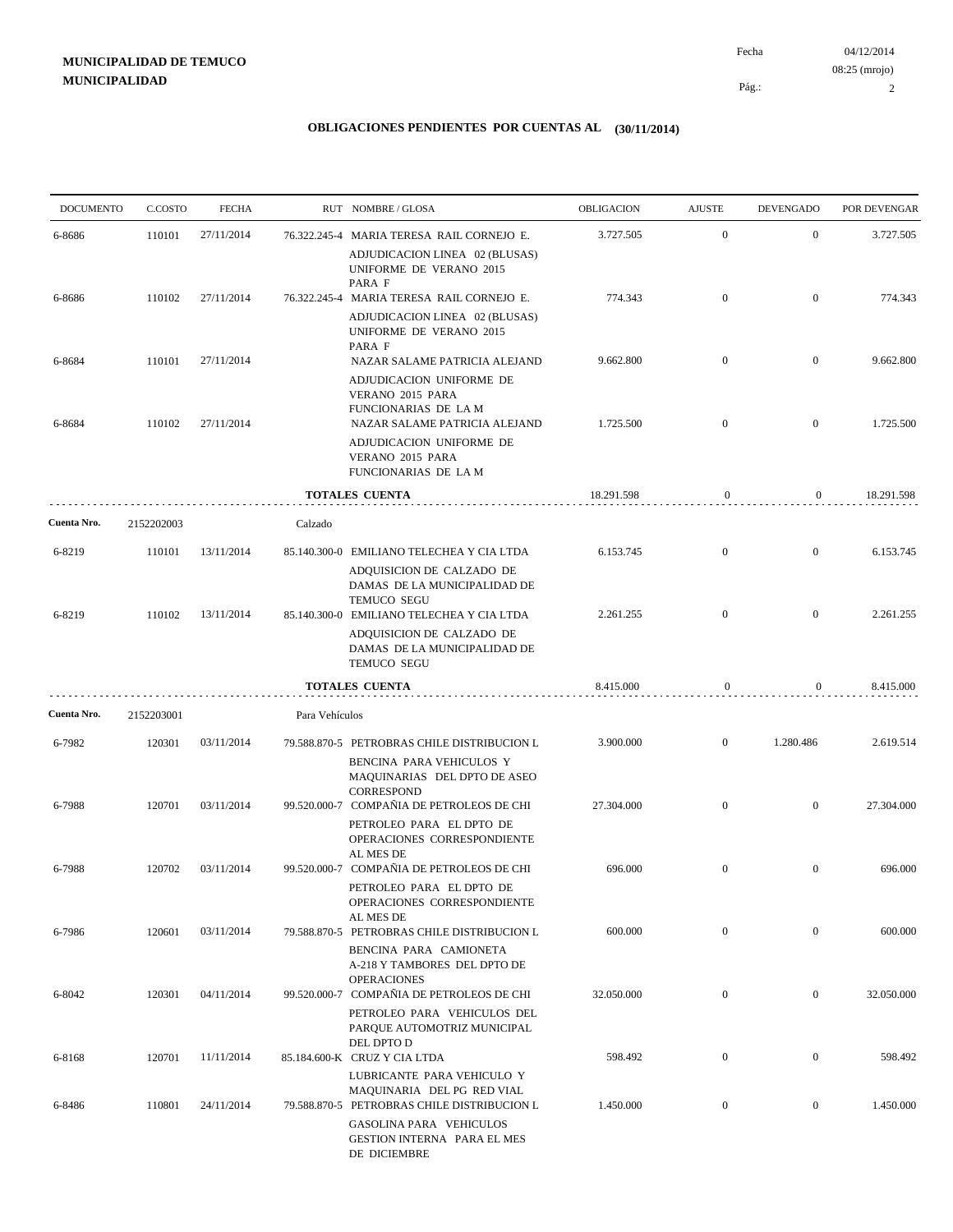04/12/2014 3 Pág.: Fecha 08:25 (mrojo)

| <b>DOCUMENTO</b> | C.COSTO    | <b>FECHA</b> |                       | RUT NOMBRE/GLOSA                                                                                                             | OBLIGACION | <b>AJUSTE</b>    | <b>DEVENGADO</b> | POR DEVENGAR |
|------------------|------------|--------------|-----------------------|------------------------------------------------------------------------------------------------------------------------------|------------|------------------|------------------|--------------|
| 6-8487           | 110801     | 24/11/2014   |                       | 99.520.000-7 COMPAÑIA DE PETROLEOS DE CHI                                                                                    | 1.000.000  | $\mathbf{0}$     | $\boldsymbol{0}$ | 1.000.000    |
|                  |            |              |                       | PETROLEO PARA VEHICULOS DE<br>GESTION INTERNA PARA EL MES<br>DE DICIEMBR                                                     |            |                  |                  |              |
| 6-8488           | 110801     | 24/11/2014   |                       | 99.520.000-7 COMPAÑIA DE PETROLEOS DE CHI                                                                                    | 1.000.000  | $\mathbf{0}$     | $\overline{0}$   | 1.000.000    |
|                  |            |              |                       | PETROLEO PARA VEHICULOS DE<br>GESTION INTERNA PARA EL MES<br>DE DICIEMBRE                                                    |            |                  |                  |              |
| 6-8607           | 110801     | 26/11/2014   |                       | 79.588.870-5 PETROBRAS CHILE DISTRIBUCION L<br>GASOLINA PARA VEHICULOS DE<br><b>GESTION INTERNA</b><br>CORRESPONDIENTE AL ME | 1.450.000  | $\mathbf{0}$     | $\boldsymbol{0}$ | 1.450.000    |
| 6-8679           | 120301     | 27/11/2014   |                       | 79.588.870-5 PETROBRAS CHILE DISTRIBUCION L<br>BENCINA PARA VEHICULOS Y<br>MAQUINAS PARA EL MES DE<br>DICIEMBRE 2014         | 3.900.000  | $\overline{0}$   | $\mathbf{0}$     | 3.900.000    |
|                  |            |              |                       | <b>TOTALES CUENTA</b>                                                                                                        | 73.948.492 | $\boldsymbol{0}$ | 1.280.486        | 72.668.006   |
| Cuenta Nro.      | 2152203003 |              | Para Calefacción      |                                                                                                                              |            |                  |                  |              |
| 6-8203           | 110701     | 12/11/2014   |                       | 99.520.000-7 COMPAÑIA DE PETROLEOS DE CHI                                                                                    | 1.725.000  | $\mathbf{0}$     | $\boldsymbol{0}$ | 1.725.000    |
|                  |            |              |                       | PETROLEO PARA CALDERA DEL<br>EDIFICIO PRAT 650                                                                               |            |                  |                  |              |
| 6-8599           | 110708     | 25/11/2014   |                       | 78.005.210-4 VIGUERA Y COMPAÑIA LIMITADA<br>600 KG. DE PELLET DE MADERA<br>PARA OFICINA DEL DPTO DE<br><b>OPERACIONES R</b>  | 114.240    | $\overline{0}$   | $\overline{0}$   | 114.240      |
|                  |            |              |                       | <b>TOTALES CUENTA</b>                                                                                                        | 1.839.240  | $\boldsymbol{0}$ | $\overline{0}$   | 1.839.240    |
| Cuenta Nro.      | 2152203999 |              | Para Otros            |                                                                                                                              |            |                  |                  |              |
| 6-7986           | 120701     | 03/11/2014   |                       | 79.588.870-5 PETROBRAS CHILE DISTRIBUCION L                                                                                  | 600.000    | $\mathbf{0}$     | $\mathbf{0}$     | 600.000      |
| 6-8162           | 150201     | 10/11/2014   |                       | BENCINA PARA CAMIONETA<br>A-218 Y TAMBORES DEL DPTO DE<br><b>OPERACIONES</b><br>77.621.890-1 COMERCIAL RIMAK LTDA.           | 61.800     | $\mathbf{0}$     | $\mathbf{0}$     | 61.800       |
|                  | 150201     | 21/11/2014   |                       | ACEITE PARA MAQUINAS<br>PASTERAS Y TRACTORES DEL<br><b>DPTO DE DEPORTES</b>                                                  | 80.000     | $\mathbf{0}$     | $\mathbf{0}$     | 80.000       |
| 6-8440           |            |              |                       | LEAL SUAZO RICARDO ADOLFO<br>GASOLINA 93 OCTANOS PARA<br>TRACTORES Y MAQUINAS<br>PASTERAS DEL                                |            |                  |                  |              |
|                  |            |              |                       | <b>TOTALES CUENTA</b>                                                                                                        | 741.800    | $\boldsymbol{0}$ | 0                | 741.800      |
| Cuenta Nro.      | 2152204001 |              | Materiales de Oficina |                                                                                                                              |            |                  |                  |              |
| 6-8022           | 110201     | 04/11/2014   |                       | <b>BOBADILLA GONZALEZ GUILLERM</b><br>2000 FORMULARIOS REBAJA DE<br>MULTAS PARA EL TERCER<br><b>JUZGADO DE POLI</b>          | 82.000     | $\boldsymbol{0}$ | $\boldsymbol{0}$ | 82.000       |
| 6-8029           | 110201     | 04/11/2014   |                       | ROBINSON BRAVO LAURA THUSNEL<br>UN LIBRO PARA REUNION DE                                                                     | 30.000     | $\boldsymbol{0}$ | $\boldsymbol{0}$ | 30.000       |
| 6-8108           | 110201     | 07/11/2014   |                       | ORGANIZACIONAL COMUNITARIAS<br>77.806.000-0 COMERCIAL RED OFFICE SUR LIMI                                                    | 135.748    | $\boldsymbol{0}$ | $\bf{0}$         | 135.748      |
|                  |            |              |                       | NOTA ADHESIVAS, CUADERNOS,<br>CINTA, DISPENSADOR, Y OTROS<br><b>MATERIALES P</b>                                             |            |                  |                  |              |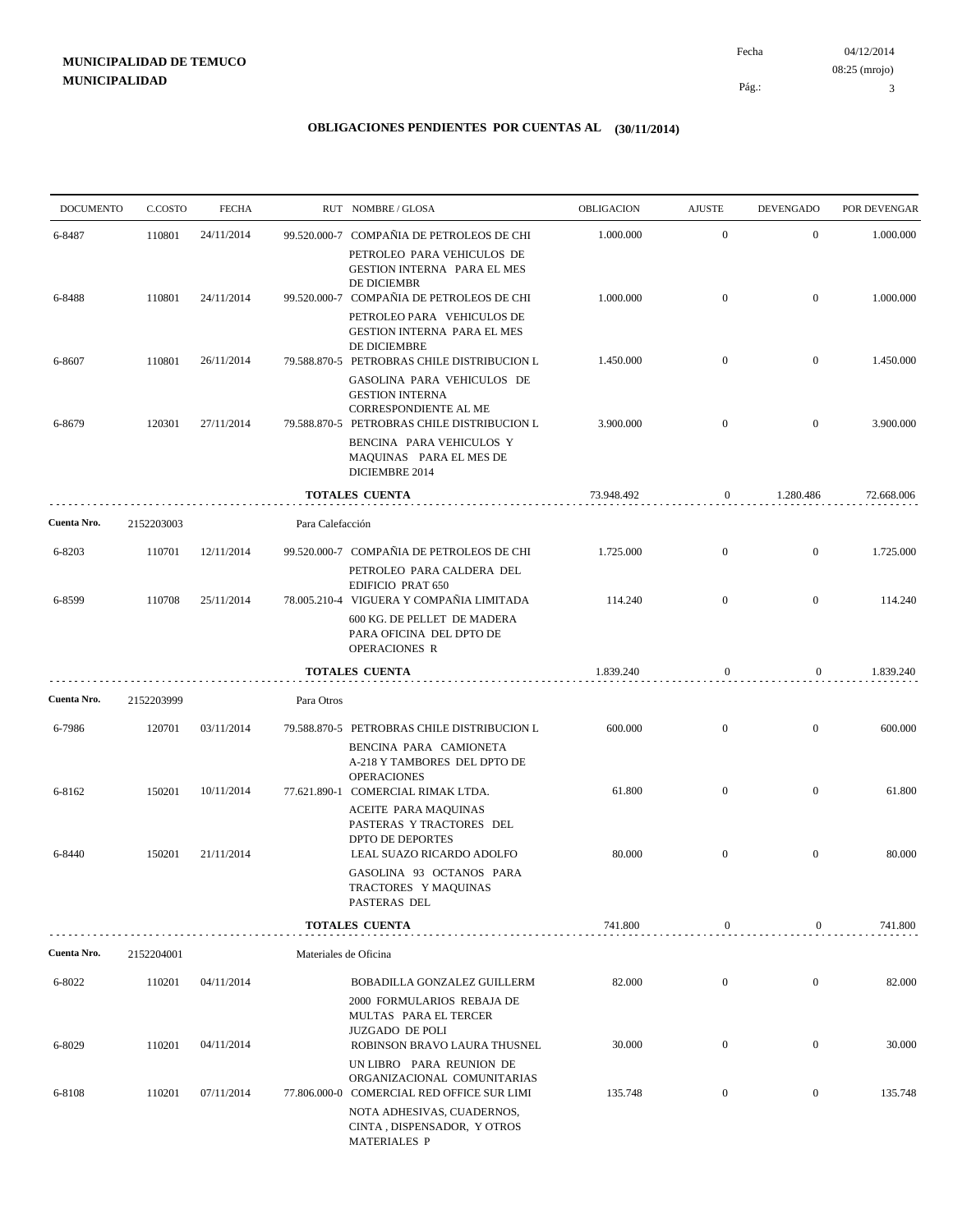04/12/2014 Fecha 08:25 (mrojo)

Pág.:

4

| <b>DOCUMENTO</b> | C.COSTO | <b>FECHA</b> | RUT NOMBRE/GLOSA                                                                                                        | OBLIGACION | <b>AJUSTE</b>    | <b>DEVENGADO</b> | POR DEVENGAR |
|------------------|---------|--------------|-------------------------------------------------------------------------------------------------------------------------|------------|------------------|------------------|--------------|
| 6-8225           | 110602  | 13/11/2014   | CACERES TORRES ROSA ORLANDA                                                                                             | 371.495    | $\mathbf{0}$     | $\boldsymbol{0}$ | 371.495      |
|                  |         |              | CARPETA COLGANTE, ACCO<br>CLIPS, VISORES PARA EL DPTO DE<br><b>LICENCIA</b>                                             |            |                  |                  |              |
| 6-8351           | 110601  | 18/11/2014   | 78.509.820-K HELMUT HOPFNER Y CIA. LTDA.<br>ETIQUETAS ADHESIVAS, LIBRO DE<br>ASISTENCIA, LIBRO ESTAFETA,                | 37.460     | $\boldsymbol{0}$ | $\mathbf{0}$     | 37.460       |
| 6-8356           | 110201  | 19/11/2014   | PORTA TACO<br>78.509.820-K HELMUT HOPFNER Y CIA. LTDA.                                                                  | 75.770     | $\boldsymbol{0}$ | $\boldsymbol{0}$ | 75.770       |
|                  |         |              | DESTACADOR, CORRECTOR,<br>CORCHETES, CLIPS, PORTAMINAS Y<br><b>OTROS MATERIAL</b>                                       |            |                  |                  |              |
| 6-8360           | 110601  | 19/11/2014   | 78.509.820-K HELMUT HOPFNER Y CIA. LTDA.<br>TACO CALENDARIO, CINTA<br>ADHESIVAS, CORCHETERAS Y<br>OTROS MATERIAL DE OFI | 42.200     | $\mathbf{0}$     | $\boldsymbol{0}$ | 42.200       |
| 6-8367           | 110201  | 19/11/2014   | BOBADILLA GONZALEZ GUILLERM<br>UN LIBRO DE INGRESO DE                                                                   | 84.200     | $\boldsymbol{0}$ | $\boldsymbol{0}$ | 84.200       |
| 6-8382           | 110201  | 19/11/2014   | CAUSAS PARA EL SEGUNDO<br><b>JUZGADO DE POLICIA L</b><br>77.649.290-6 GRAFICA NEO MUNDO LIMITADA                        | 75.900     | $\boldsymbol{0}$ | $\boldsymbol{0}$ | 75.900       |
|                  |         |              | TALONARIO PARA INSCRIPCIONES<br>A CURSOS DE NATACION NIÑOS<br>PISCINA T                                                 |            |                  |                  |              |
| 6-8424           | 110201  | 19/11/2014   | 76.740.200-7 GUILLERMO ALBERTO GONZALEZ L<br>ETIQUETAS PARA                                                             | 45.000     | $\boldsymbol{0}$ | $\boldsymbol{0}$ | 45.000       |
| 6-8443           | 110201  | 21/11/2014   | CORRESPONDENCIA<br><b>PROTOCOLARES</b><br>BOBADILLA GONZALEZ GUILLERM                                                   | 84.000     | $\mathbf{0}$     | $\boldsymbol{0}$ | 84.000       |
| 6-8497           | 110201  | 24/11/2014   | CARATULAS PARA EL SEGUNDO<br>JUZGADO POLICIA LOCAL<br>BURGOS MONSALVES PATRICIA TA                                      | 80.000     | $\mathbf{0}$     | $\boldsymbol{0}$ | 80.000       |
|                  |         |              | 05 BLOCK SALIDA DE MATERIAL<br>Y 05 BLOCK GUIA DE RECEPCION<br><b>BODEGA</b>                                            |            |                  |                  |              |
| 6-8509           | 110201  | 24/11/2014   | 77.664.140-5 COMERCIAL WESALDI LTDA.<br>54 TALONARIOS DE 25 HOJAS<br>PARA LA UNIDAD DE INSPECCION                       | 84.000     | $\mathbf{0}$     | $\boldsymbol{0}$ | 84.000       |
| 6-8510           | 110201  | 24/11/2014   | DEL<br>77.664.140-5 COMERCIAL WESALDI LTDA.<br>40 TALONARIOS INFRACCIONES<br>POR ESCRITO DE 25 HOJAS PARA               | 84.000     | $\boldsymbol{0}$ | $\boldsymbol{0}$ | 84.000       |
| 6-8511           | 110201  | 24/11/2014   | <b>LA UNID</b><br>VALDEBENITO RODRIGUEZ GLADY<br>5000 FORMULARIOS SOLICITUD<br>RECLAMOS Y COMPROBANTES                  | 85.000     | $\mathbf{0}$     | $\boldsymbol{0}$ | 85.000       |
| 6-8504           | 110602  | 24/11/2014   | DE INGRESO<br>60.806.000-6 CASA MONEDA DE CHILE                                                                         | 5.624.500  | $\mathbf{0}$     | $\overline{0}$   | 5.624.500    |
|                  |         |              | 3500 LICENCIAS DE CONDUCIR<br>C/SOBRES TERMOSELLABLES PARA<br><b>LA DIRECC</b>                                          |            |                  |                  |              |
| 6-8513           | 110201  | 24/11/2014   | 78.509.820-K HELMUT HOPFNER Y CIA. LTDA.<br>70 LAPIZ TINTA UMI-BALL PARA                                                | 83.300     | $\boldsymbol{0}$ | $\boldsymbol{0}$ | 83.300       |
| 6-8572           | 110301  | 25/11/2014   | <b>ALCALDIA</b><br>76.740.200-7 GUILLERMO ALBERTO GONZALEZ L                                                            | 75.200     | $\boldsymbol{0}$ | $\boldsymbol{0}$ | 75.200       |
|                  |         |              | BANDEJA METAL, TACO,<br><b>BANDERITAS, LAPIZ Y OTROS</b><br>MATERIALES DE OFI                                           |            |                  |                  |              |
| 6-8592           | 110201  | 25/11/2014   | 78.509.820-K HELMUT HOPFNER Y CIA. LTDA.                                                                                | 84.430     | $\overline{0}$   | $\boldsymbol{0}$ | 84.430       |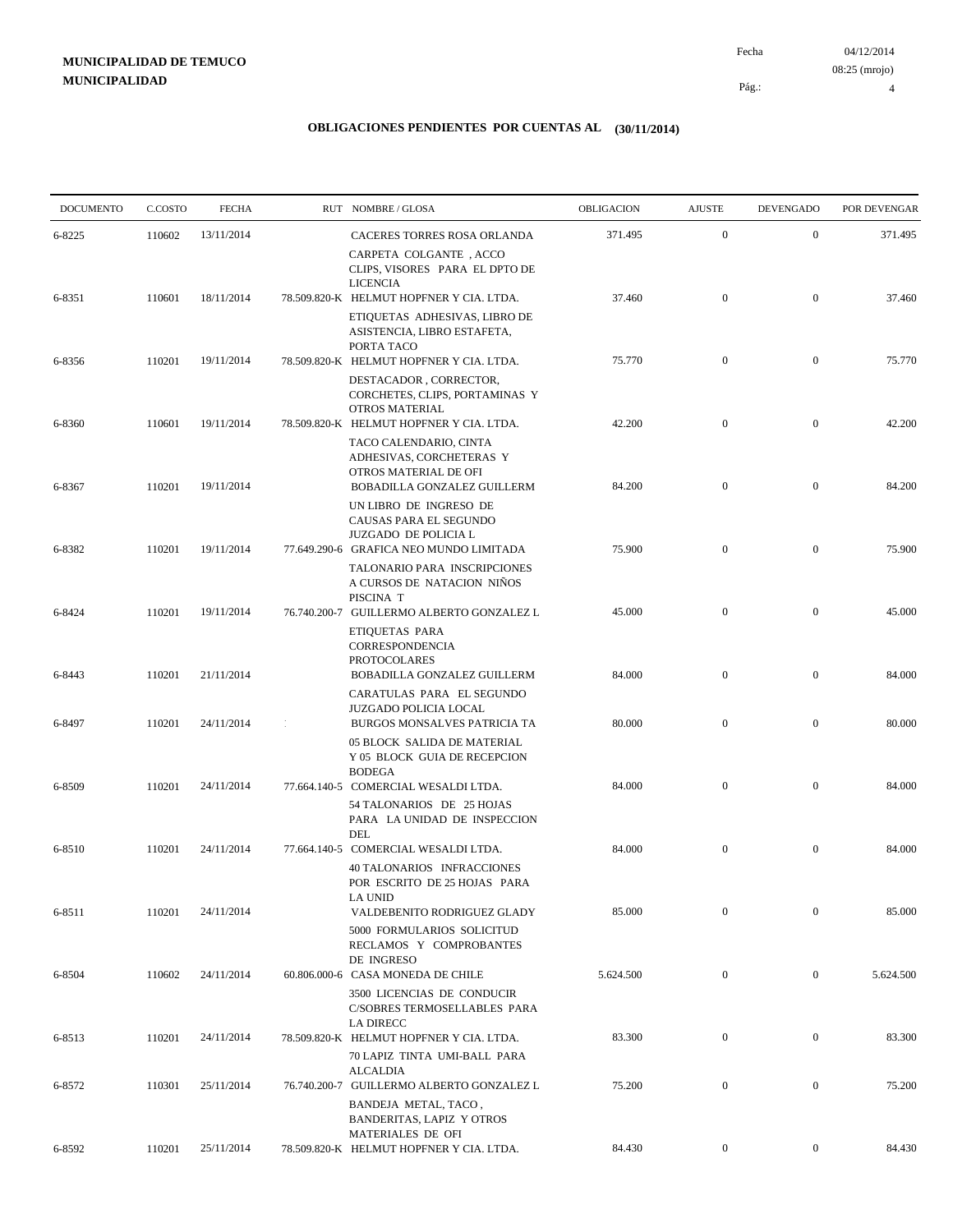Pág.:

Fecha

5

| <b>DOCUMENTO</b> | C.COSTO       | <b>FECHA</b> |                    | RUT NOMBRE/GLOSA                                                                                                                                                                            | OBLIGACION | <b>AJUSTE</b>    | <b>DEVENGADO</b> | POR DEVENGAR |
|------------------|---------------|--------------|--------------------|---------------------------------------------------------------------------------------------------------------------------------------------------------------------------------------------|------------|------------------|------------------|--------------|
| 6-8576           | 110201        | 25/11/2014   |                    | CARPETAS, PERFORADORA,<br>DESTACADOR, GOMA DE BORRAR,<br>Y OTROS MATERIAL<br>CACERES TORRES ROSA ORLANDA<br>CORRECTOR, APRETADOR,<br>SCOTCH, CINTA MASKING Y OTROS<br><b>MATERIALE S DE</b> | 35.782     | $\mathbf{0}$     | $\mathbf{0}$     | 35.782       |
| 6-8551           | 110602        | 25/11/2014   |                    | CACERES TORRES ROSA ORLANDA<br>CARPETAS COLGANTES CON RIEL<br>PLASTICOS PARA LA DIRECCION<br>DE TRANSIT                                                                                     | 376.290    | $\mathbf{0}$     | $\mathbf{0}$     | 376.290      |
| 6-8643           | 110201        | 26/11/2014   |                    | 78.509.820-K HELMUT HOPFNER Y CIA. LTDA.<br>CORRECTOR, DEDALES, TACO<br>ANOTE, APRETADOR, DESTACADOR<br>Y OTROS MATER                                                                       | 84.340     | $\mathbf{0}$     | $\mathbf{0}$     | 84.340       |
|                  |               |              |                    | <b>TOTALES CUENTA</b>                                                                                                                                                                       | 7.760.615  | $\boldsymbol{0}$ | $\boldsymbol{0}$ | 7.760.615    |
| Cuenta Nro.      | 2152204002001 |              |                    | Textos y Otros Bilbiotecas                                                                                                                                                                  |            |                  |                  |              |
| 6-8272           | 160201        | 13/11/2014   |                    | 76.175.868-3 SERV. Y PROD. FOMENTO LECTOR<br>MATERIAL BIBLIOGRAFICO PARA<br>BIBLIOTECA GALO SEPULVEDA                                                                                       | 84.996     | $\mathbf{0}$     | $\boldsymbol{0}$ | 84.996       |
| 6-8352           | 160202        | 18/11/2014   |                    | 76.175.868-3 SERV. Y PROD. FOMENTO LECTOR<br>KIT FOMENTO LECTOR Y<br>MATERIAL BIBLIOGRAFICO PARA<br><b>BIBLIOTECA PICHI</b>                                                                 | 84.996     | $\mathbf{0}$     | $\bf{0}$         | 84.996       |
|                  |               |              |                    | TOTALES CUENTA                                                                                                                                                                              | 169.992    | $\boldsymbol{0}$ | 0                | 169.992      |
| Cuenta Nro.      | 2152204002003 |              |                    | Textos y Otros Actividades Municipales                                                                                                                                                      |            |                  |                  |              |
| 6-8332           | 150108        | 18/11/2014   |                    | 76.125.204-6 DEPORTES COSMOS LTDA.<br>28 BALONES DE FUTBOL PARA<br>ESCUELAS DE FUTBOL MUNICIPAL                                                                                             | 336.000    | $\mathbf{0}$     | $\bf{0}$         | 336.000      |
|                  |               |              |                    | <b>TOTALES CUENTA</b>                                                                                                                                                                       | 336.000    | $\boldsymbol{0}$ | 0                | 336.000      |
| Cuenta Nro.      | 2152204003    |              | Productos Químicos |                                                                                                                                                                                             |            |                  |                  |              |
| 6-8271           | 110708        | 13/11/2014   |                    | 77.719.930-7 VETERINARIA CORRAL SUR LTDA.<br>PRODUCTOS QUIMICOS PARA<br>SANITIZAR Y DESRATIZAR<br>RECINTO LOS CONFI                                                                         | 425.306    | $\mathbf{0}$     | $\boldsymbol{0}$ | 425.306      |
|                  |               |              |                    | TOTALES CUENTA                                                                                                                                                                              | 425.306    | $\boldsymbol{0}$ | $\boldsymbol{0}$ | 425.306      |
| Cuenta Nro.      | 2152204004    |              |                    | Productos Farmacéuticos                                                                                                                                                                     |            |                  |                  |              |
| 6-8095           | 110101        | 07/11/2014   |                    | 78.848.490-9 AQUAPLAS FABRICA DE ARTICULO<br>10 PROTECTOR SOLAR PARA<br>FISCALIZADORES DE LA                                                                                                | 27.300     | $\boldsymbol{0}$ | $\mathbf{0}$     | 27.300       |
| 6-8369           | 110101        | 19/11/2014   |                    | MUNICIPALIDAD DE TEMU<br>96.889.950-3 GARMENDIA MACUS SOCIEDAD AN<br>PROTECTOR SOLAR PARA                                                                                                   | 73.819     | $\boldsymbol{0}$ | $\overline{0}$   | 73.819       |
| 6-8448           | 141601        | 21/11/2014   |                    | FUNCIONARIO DEL DPTO DE OBRAS<br>77.719.930-7 VETERINARIA CORRAL SUR LTDA.<br>34 VACUNA VETERINARIAS CON                                                                                    | 408.000    | $\boldsymbol{0}$ | $\overline{0}$   | 408.000      |
|                  |               |              |                    | USUARIOS DEL PG PRODER                                                                                                                                                                      |            |                  |                  |              |
|                  |               |              |                    | <b>TOTALES CUENTA</b>                                                                                                                                                                       | 509.119    | $\boldsymbol{0}$ | $\boldsymbol{0}$ | 509.119      |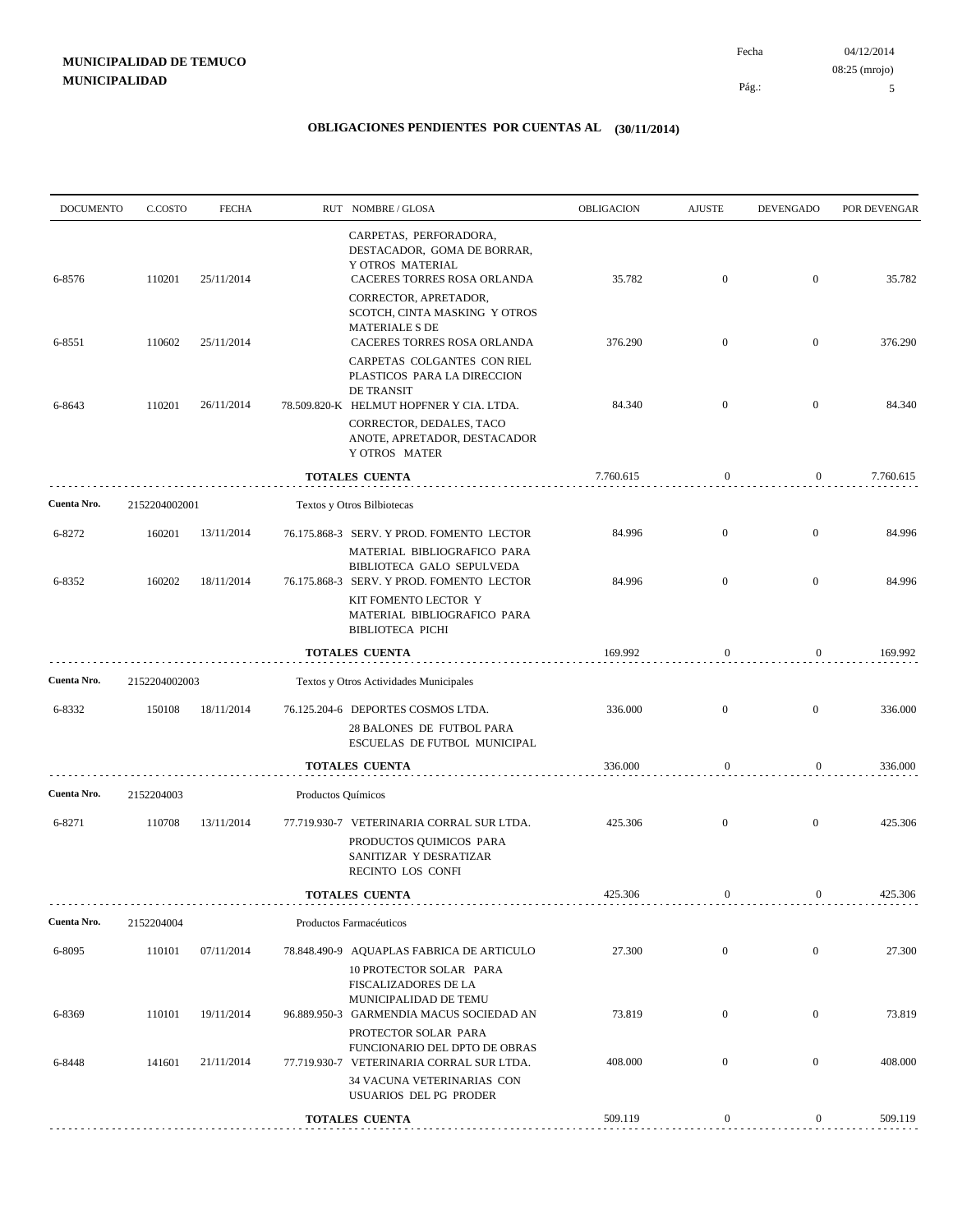04/12/2014 Fecha 08:25 (mrojo)

Pág.:

6

| <b>DOCUMENTO</b> | C.COSTO    | <b>FECHA</b> | RUT NOMBRE/GLOSA                                                                                                                  | <b>OBLIGACION</b> | <b>AJUSTE</b>    | <b>DEVENGADO</b> | POR DEVENGAR |
|------------------|------------|--------------|-----------------------------------------------------------------------------------------------------------------------------------|-------------------|------------------|------------------|--------------|
| Cuenta Nro.      | 2152204006 |              | Fertilizantes, Insecticidas, Fungicidas y Otros                                                                                   |                   |                  |                  |              |
| 6-8494           | 120301     | 24/11/2014   | GAETE CHESTA JUAN LUIS<br>20 BIDON DE RANGO FULL<br>HERBICIDAS PARA ELIMINACION<br>DE MALEZAS E                                   | 1.808.800         | $\boldsymbol{0}$ | $\boldsymbol{0}$ | 1.808.800    |
|                  |            |              | <b>TOTALES CUENTA</b>                                                                                                             | 1.808.800         | $\boldsymbol{0}$ | $\overline{0}$   | 1.808.800    |
| Cuenta Nro.      | 2152204007 |              | Materiales y Útiles de Aseo                                                                                                       |                   |                  |                  |              |
| 6-8026           | 160101     | 04/11/2014   | 78.906.980-8 COMERCIAL MUNOZ Y COMPANIA L<br>TOALLA DE PAPEL Y PAPEL<br>HIGIENICO DE ASEO PARA EL<br>RECINTO DEL TE               | 147.739           | $\boldsymbol{0}$ | $\boldsymbol{0}$ | 147.739      |
| 6-8159           | 160201     | 10/11/2014   | RAMIREZ SOTO CARLOS<br>ROLLO HIGIENICO, BIDONES DE<br>JABON Y OTROS MATERIALES DE                                                 | 84.356            | $\boldsymbol{0}$ | $\boldsymbol{0}$ | 84.356       |
| 6-8270           | 140902     | 13/11/2014   | <b>ASEO PARA</b><br>78.906.980-8 COMERCIAL MUNOZ Y COMPANIA L<br>PASTILLA WC, BOLSA HIGIENICA,<br>BOLSA DE TOALLA Y               | 50.278            | $\boldsymbol{0}$ | $\boldsymbol{0}$ | 50.278       |
| 6-8237           | 110701     | 13/11/2014   | <b>DESODORANTE AMBIE</b><br>ALARCON SOMMER NORA CLARISA<br>QUIX, REPUESTO AMBIENTAL,<br>PAÑOS DE COCINA Y ESPONJA                 | 81.765            | $\boldsymbol{0}$ | $\boldsymbol{0}$ | 81.765       |
| 6-8348           | 121201     | 18/11/2014   | PARA LA COCI<br>78.906.980-8 COMERCIAL MUNOZ Y COMPANIA L<br>PASTILLAS WC ESTANQUE,<br><b>BOLSAS HIGIENICA,</b>                   | 76.458            | $\boldsymbol{0}$ | $\boldsymbol{0}$ | 76.458       |
| 6-8368           | 110702     | 19/11/2014   | DESODORANTES Y OTROS INSUM<br>OVALLE MERA ROXANA CECILIA B<br>UN DISPENSADOR DE JABON, 10<br>SACHET DE JABON PARA EL              | 76.570            | $\boldsymbol{0}$ | $\boldsymbol{0}$ | 76.570       |
| 6-8362           | 110702     | 19/11/2014   | <b>SEGUNDO JUZG</b><br>OVALLE MERA ROXANA CECILIA B<br>DESODORANTES AMBIENTALES<br>SPRAY PARA EL SEGUNDO                          | 80.750            | $\boldsymbol{0}$ | $\boldsymbol{0}$ | 80.750       |
| 6-8449           | 160101     | 21/11/2014   | <b>JUZGADO POLICIA LOCA</b><br>81.151.900-6 FRINDT S.A.<br>MATERIALES DE ASEO PARA<br>LIMPIEZA DE VIDRIOS DEL TEATRO<br>MUNICIPAL | 13.000            | $\boldsymbol{0}$ | $\mathbf{0}$     | 13.000       |
| 6-8450           | 110701     | 21/11/2014   | CONTRERAS DE VERA SABRINA KE<br>KIT DE AROMATIZACION PARA EL<br>SERVICIO BIENESTAR                                                | 84.823            | $\overline{0}$   | $\mathbf{0}$     | 84.823       |
| 6-8502           | 110708     | 24/11/2014   | ALARCON SOMMER NORA CLARISA<br>CIF MULTIUSO, POET, CLORO Y<br>OTROS UTILES DE ASEO PARA<br><b>RECINTO MU</b>                      | 22.624            | $\boldsymbol{0}$ | $\mathbf{0}$     | 22.624       |
|                  |            |              | <b>TOTALES CUENTA</b>                                                                                                             | 718.363           | $\boldsymbol{0}$ | $\overline{0}$   | 718.363      |
| Cuenta Nro.      | 2152204009 |              | Insumos, Repuestos y Accesorios Computacionales                                                                                   |                   |                  |                  |              |
| 6-8291           | 110401     | 17/11/2014   | 96.689.970-0 COMPUTACION INTEGRAL S.A.<br>70 TONER BROTHER PARA<br>IMPRESORA PARA DIFERENTES<br><b>DEPARTAMENTOS</b>              | 1.984.373         | $\boldsymbol{0}$ | $\mathbf{0}$     | 1.984.373    |
| 6-8398           | 110401     | 19/11/2014   | 89.912.300-K INGENIERIA Y CONSTRUCCION RIC                                                                                        | 327.707           | $\overline{0}$   | $\overline{0}$   | 327.707      |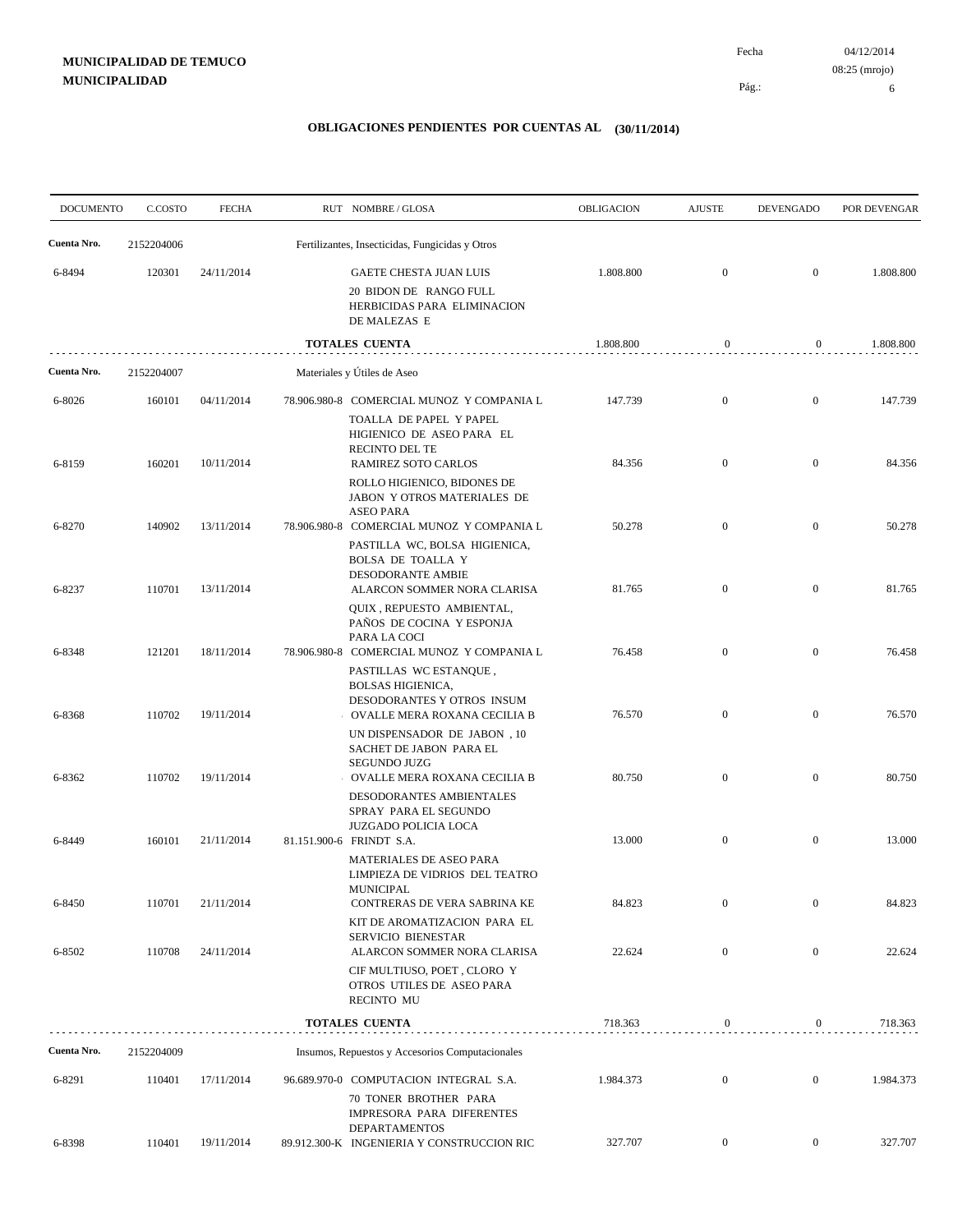04/12/2014 7 Pág.: Fecha 08:25 (mrojo)

| <b>DOCUMENTO</b> | C.COSTO    | <b>FECHA</b> | RUT NOMBRE/GLOSA                                                                                                                                   | OBLIGACION | <b>AJUSTE</b>    | <b>DEVENGADO</b> | POR DEVENGAR |
|------------------|------------|--------------|----------------------------------------------------------------------------------------------------------------------------------------------------|------------|------------------|------------------|--------------|
| 6-8490           | 110401     | 24/11/2014   | CAMARAS WEBCAM PARA LA<br>DIRECCION DE FINANZAS<br>HERNANDEZ L HEINSOHN<br>60 UNIDAD DE TONER CANON 125<br>PARA DIFERENTES<br>DEPARTAMENTOS MUNICI | 2.134.860  | $\mathbf{0}$     | $\boldsymbol{0}$ | 2.134.860    |
|                  |            |              | TOTALES CUENTA                                                                                                                                     | 4.446.940  | $\boldsymbol{0}$ | $\boldsymbol{0}$ | 4.446.940    |
| Cuenta Nro.      | 2152204010 |              | Materiales para Mantenimiento y Reparaciones de Inmuebles                                                                                          |            |                  |                  |              |
| 6-8028           | 150301     | 04/11/2014   | 96.792.430-K SODIMAC S.A.<br>SILICONA, ANTICORROSIVO,<br>POLICARBONATO, SELLADOR                                                                   | 40.135     | $\mathbf{0}$     | $\mathbf{0}$     | 40.135       |
| 6-8028           | 150302     | 04/11/2014   | <b>SIKA Y OTROS MATE</b><br>96.792.430-K SODIMAC S.A.<br>SILICONA, ANTICORROSIVO,<br>POLICARBONATO, SELLADOR                                       | 100.000    | $\mathbf{0}$     | $\mathbf{0}$     | 100.000      |
| 6-8028           | 150307     | 04/11/2014   | <b>SIKA Y OTROS MATE</b><br>96.792.430-K SODIMAC S.A.<br>SILICONA, ANTICORROSIVO,<br>POLICARBONATO, SELLADOR                                       | 200.000    | $\mathbf{0}$     | $\mathbf{0}$     | 200.000      |
| 6-8028           | 150309     | 04/11/2014   | SIKA Y OTROS MATE<br>96.792.430-K SODIMAC S.A.                                                                                                     | 500.000    | $\mathbf{0}$     | $\boldsymbol{0}$ | 500.000      |
| 6-8084           | 120301     | 06/11/2014   | SILICONA, ANTICORROSIVO,<br>POLICARBONATO, SELLADOR<br><b>SIKA Y OTROS MATE</b><br>78.809.340-3 SOC. PERNOS SAN MARTIN LTDA.                       | 33.432     | $\mathbf{0}$     | $\mathbf{0}$     | 33.432       |
| 6-8093           | 160201     | 07/11/2014   | DISCOS, DADOS, MAGUERAS,<br><b>ABRAZADERAS Y OTROS</b><br>MATERIALES PARA T<br>81.151.900-6 FRINDT S.A.                                            | 82.740     | $\mathbf{0}$     | $\boldsymbol{0}$ | 82.740       |
|                  |            |              | CERRADURA, HUINCHA, CINTA<br>ANTIDES, FOCO SOBREPUESTO Y<br><b>OTROS MATER</b>                                                                     |            |                  |                  |              |
| 6-8142           | 150403     | 10/11/2014   | 81.151.900-6 FRINDT S.A.<br>PINTURA Y BROCHAS PARA<br>MANTENCION Y REPARACION DE<br><b>RECINTOS DEPO</b>                                           | 80.090     | $\boldsymbol{0}$ | $\mathbf{0}$     | 80.090       |
| 6-8200           | 160201     | 12/11/2014   | 81.151.900-6 FRINDT S.A.<br>LLAVE ANG. SELLO ANTIFUGAS,<br>DESAGUE, SIFON Y OTROS                                                                  | 80.135     | $\mathbf{0}$     | $\mathbf{0}$     | 80.135       |
| 6-8221           | 120503     | 13/11/2014   | MATERIALES DE FE<br>81.151.900-6 FRINDT S.A.<br>DISCOS Y ELECTRODOS PARA                                                                           | 466.337    | $\boldsymbol{0}$ | $\mathbf{0}$     | 466.337      |
| 6-8297           | 120503     | 17/11/2014   | REPARACION MULTICANCHAS<br>DEL PG DEPOR<br><b>GAETE CHESTA JUAN LUIS</b><br>ADQUISICION DE 45ROLLOS DE                                             | 4.385.745  | $\boldsymbol{0}$ | $\overline{0}$   | 4.385.745    |
| 6-8347           | 120301     | 18/11/2014   | <b>MALLAS PARA REPACAION DE</b><br>MULTICANCHAS SEGU<br>78.809.340-3 SOC. PERNOS SAN MARTIN LTDA.                                                  | 63.868     | $\boldsymbol{0}$ | $\boldsymbol{0}$ | 63.868       |
| 6-8359           | 150301     | 19/11/2014   | TUERCA HEXAGONAL, ORING,<br>REGULADOR DE OXIGENO Y<br>OTROS MATERIALES PAR<br>81.151.900-6 FRINDT S.A.                                             | 7.193      | $\boldsymbol{0}$ | $\overline{0}$   | 7.193        |
| 6-8359           | 150402     | 19/11/2014   | 4 GALONES DE PINTURA PARA<br>RECINTOS DEPORTIVOS<br>81.151.900-6 FRINDT S.A.                                                                       | 31.773     | $\boldsymbol{0}$ | $\overline{0}$   | 31.773       |
|                  |            |              |                                                                                                                                                    |            |                  |                  |              |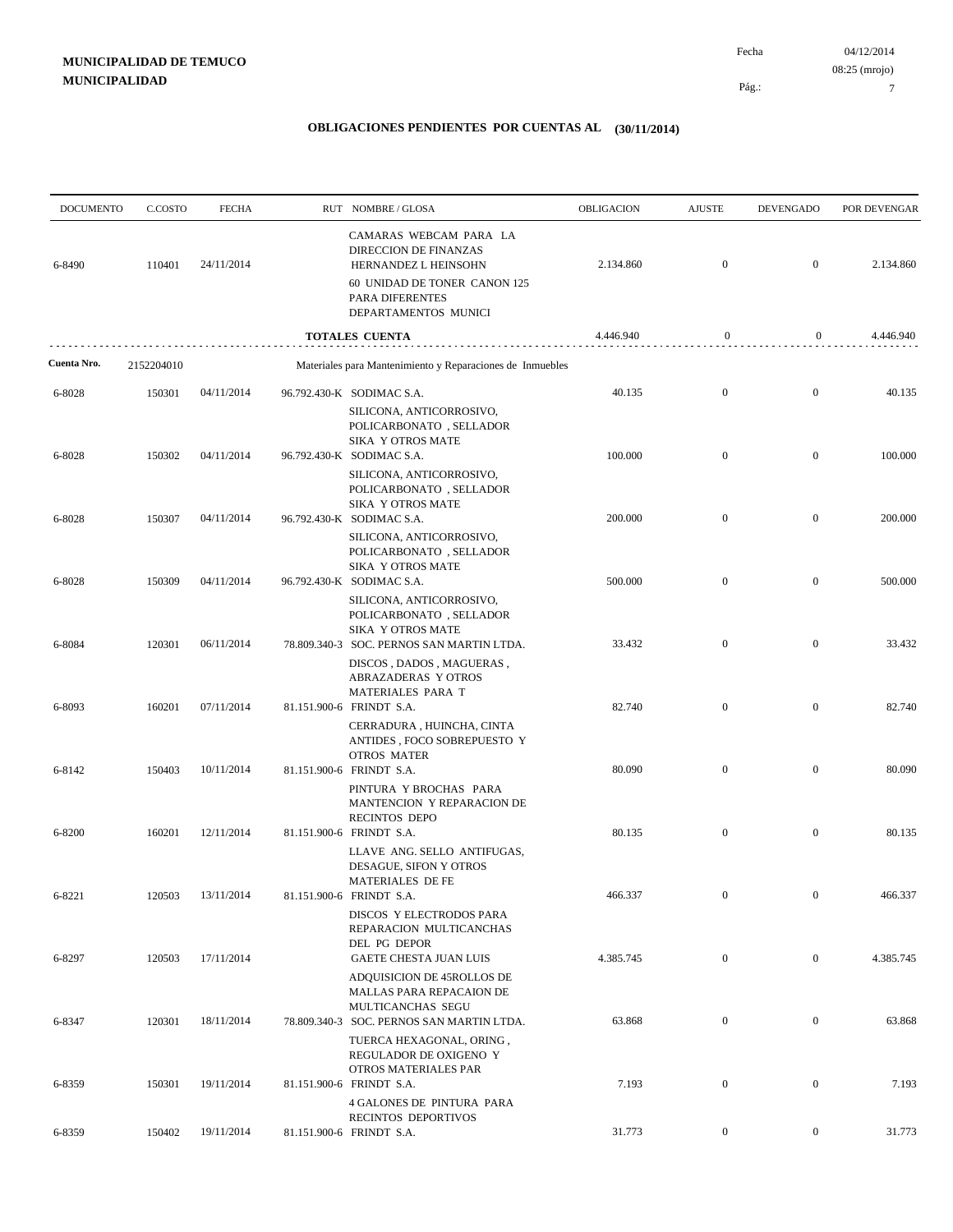04/12/2014 Fecha 08:25 (mrojo)

Pág.:

8

| <b>DOCUMENTO</b> | C.COSTO    | <b>FECHA</b> | RUT NOMBRE/GLOSA                                                                                       | OBLIGACION | <b>AJUSTE</b>    | <b>DEVENGADO</b> | POR DEVENGAR |
|------------------|------------|--------------|--------------------------------------------------------------------------------------------------------|------------|------------------|------------------|--------------|
| 6-8359           | 150406     | 19/11/2014   | <b>4 GALONES DE PINTURA PARA</b><br>RECINTOS DEPORTIVOS<br>81.151.900-6 FRINDT S.A.                    | 40.994     | $\mathbf{0}$     | $\mathbf{0}$     | 40.994       |
| 6-8426           | 110701     | 19/11/2014   | 4 GALONES DE PINTURA PARA<br>RECINTOS DEPORTIVOS<br>QUINTAS ROJAS HERNAN EDMUND                        | 80.730     | $\mathbf{0}$     | $\overline{0}$   | 80.730       |
|                  |            |              | MALLA RACHEL PARA EDIFICIO<br><b>PRAT 650</b>                                                          |            |                  |                  |              |
| 6-8438           | 110701     | 21/11/2014   | 81.151.900-6 FRINDT S.A.<br>08 PLANCHAS DE VULCANITA 10<br>MM PARA BAÑOS DEL DPTO DE<br>RR.PP          | 42.320     | $\mathbf{0}$     | $\mathbf{0}$     | 42.320       |
| 6-8495           | 110708     | 24/11/2014   | 81.151.900-6 FRINDT S.A.                                                                               | 84.560     | $\mathbf{0}$     | $\overline{0}$   | 84.560       |
| 6-8505           | 110708     | 24/11/2014   | CERAMICAS Y PEGAMENTOS PARA<br>REPARACION BAÑO PERSONAL<br>PARA RECI<br>81.151.900-6 FRINDT S.A.       | 51.990     | $\boldsymbol{0}$ | $\mathbf{0}$     | 51.990       |
| 6-8507           | 110710     | 24/11/2014   | PALA HOYERA, CHUZO, AZADON<br>Y OTRAS HERRAMIENTAS PARA<br>PARA RE<br>COFFRE WEISSE LUIS OSVALDO       | 31.300     | $\boldsymbol{0}$ | $\mathbf{0}$     | 31.300       |
|                  |            |              | CERRADURAS PARA PUERTA<br>IMPERIAL 40 Y CLINICA<br>VETERINARIA DE                                      |            |                  |                  |              |
| 6-8539           | 110701     | 25/11/2014   | 78.329.240-8 HERIBERTO BARENDS Y COMPANIA<br>PINTURA OLEO, AGUARRAS,<br><b>BROCHAS Y RODILLOS PARA</b> | 190.094    | $\boldsymbol{0}$ | $\overline{0}$   | 190.094      |
| 6-8566           | 150202     | 25/11/2014   | <b>BODEGAS OFICINA</b><br>81.151.900-6 FRINDT S.A.<br>03 GALONES PINTURAS ALTO                         | 73.170     | $\mathbf{0}$     | $\overline{0}$   | 73.170       |
| 6-8577           | 120301     | 25/11/2014   | TRAFICO PARA PISCINA<br><b>MUNICIPAL</b><br>DONOSO EPPLE THUSNELDA ELISA                               | 21.000     | $\mathbf{0}$     | $\overline{0}$   | 21.000       |
|                  |            |              | 04 TIRAS DE FIERRO, ANGULO<br>LAMINADO Y OTROS MATERIALES<br>PARA EL                                   |            |                  |                  |              |
| 6-8594           | 110705     | 25/11/2014   | 76.821.330-5 IMPERIAL S.A.<br>PERFIL CUADRADO, SOLDADURA,<br>BROCHA, DISCO DE CORTE<br>AGUARRAS PARA   | 57.849     | $\overline{0}$   | $\overline{0}$   | 57.849       |
|                  |            |              | <b>TOTALES CUENTA</b>                                                                                  | 6.745.455  | $\mathbf{0}$     | $\overline{0}$   | 6.745.455    |
| Cuenta Nro.      | 2152204011 |              | Repuestos y Accesorios para Mantenimiento y Reparaciones de Vehículos                                  |            |                  |                  |              |
| 6-7980           | 120301     | 03/11/2014   | HENRIQUEZ HENRIQUEZ RICARDO<br>UNA BOMBA HIDRAULICA PARA                                               | 640.000    | $\boldsymbol{0}$ | $\boldsymbol{0}$ | 640.000      |
| 6-8151           | 120301     | 10/11/2014   | CAMION A-168 DEL PARQUE<br><b>AUTOMOTRIZ</b><br>SECO GONZALEZ JULIAN OSVALDO                           | 79.900     | $\boldsymbol{0}$ | $\boldsymbol{0}$ | 79.900       |
|                  |            |              | GATA RETRACTIL PARA<br>LEVANTAR EL CARRO Y<br>ENGANCHA EN LA CAMIONE                                   |            |                  |                  |              |
| 6-8149           | 120301     | 10/11/2014   | 78.920.560-4 REPUESTERA CENTRAL LTDA.<br>REPUESTOS PARA VEHICULOS<br>DEL PARQUE AUTOMOTRIZ DEL         | 3.983.517  | $\boldsymbol{0}$ | $\boldsymbol{0}$ | 3.983.517    |
| 6-8216           | 120701     | 13/11/2014   | DPTO DE ASEO<br>85.184.600-K CRUZ Y CIA LTDA                                                           | 3.397.431  | $\overline{0}$   | $\mathbf{0}$     | 3.397.431    |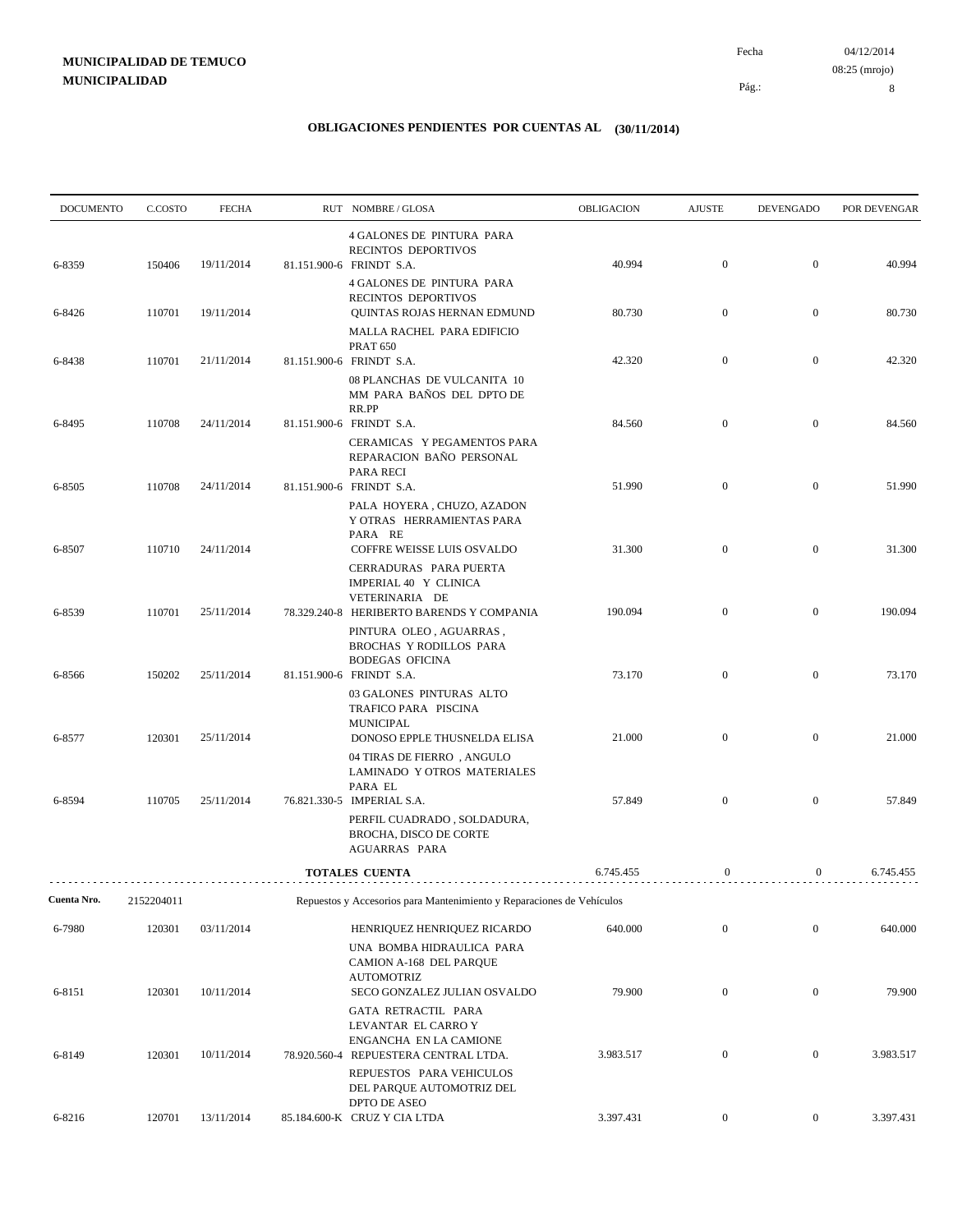Pág.:

9

| <b>DOCUMENTO</b> | C.COSTO    | <b>FECHA</b> |              | RUT NOMBRE/GLOSA                                                                                                                  | <b>OBLIGACION</b> | <b>AJUSTE</b>    | <b>DEVENGADO</b> | POR DEVENGAR |
|------------------|------------|--------------|--------------|-----------------------------------------------------------------------------------------------------------------------------------|-------------------|------------------|------------------|--------------|
|                  |            |              |              | <b>06 NEUMATICOS PARA</b><br>MOTONIVELADORA DEL PG RED<br><b>VIAL</b>                                                             |                   |                  |                  |              |
| 6-8491           | 120701     | 24/11/2014   |              | 85.184.600-K CRUZ Y CIA LTDA<br>10 NEUMATICOS DE CAMION A-255                                                                     | 3.427.086         | $\boldsymbol{0}$ | $\mathbf{0}$     | 3.427.086    |
| 6-8611           | 120301     | 26/11/2014   |              | DEL PG RED VIAL<br>78.920.560-4 REPUESTERA CENTRAL LTDA.                                                                          | 5.997.071         | $\boldsymbol{0}$ | $\mathbf{0}$     | 5.997.071    |
| 6-8615           | 120301     | 26/11/2014   |              | REPUESTOS PARA VEHICULOS DEL<br>PARQUE AUTOMOTRIZ DEL DPTO<br>DE ASEO<br>HENRIQUEZ HENRIQUEZ RICARDO<br>BOMBA HIDRAULICA, SISTEMA | 640.000           | $\boldsymbol{0}$ | $\boldsymbol{0}$ | 640.000      |
| 6-8616           | 120701     | 26/11/2014   | 78.920.560-4 | HIDRAULICO PARA CAMION A-166<br>DEL DPTO<br>REPUESTERA CENTRAL LTDA.                                                              | 1.596.800         | $\boldsymbol{0}$ | $\boldsymbol{0}$ | 1.596.800    |
| 6-8619           | 120701     | 26/11/2014   |              | REPUESTOS PARA VEHICULO DEL<br>DPTO DE OPERACIONES<br>HENRIQUEZ HENRIQUEZ RICARDO                                                 | 1.163.820         | $\mathbf{0}$     | $\mathbf{0}$     | 1.163.820    |
| 6-8652           | 120301     | 26/11/2014   |              | BOMBA HIDRAULICA CON EJE<br>REDONDO PARA REPUESTO<br>CAMION A-63 DEL<br>76.010.151-6 CECOR SA<br>FILTROS PARA CAMION A-210        | 79.965            | $\boldsymbol{0}$ | $\boldsymbol{0}$ | 79.965       |
|                  |            |              |              | PARA EL DPTO DE ASEO<br><b>TOTALES CUENTA</b>                                                                                     | 21.005.590        | $\boldsymbol{0}$ | $\bf{0}$         | 21.005.590   |
| Cuenta Nro.      | 2152204012 |              |              | Otros Materiales, Repuestos y Útiles Diversos                                                                                     |                   |                  |                  |              |
| 6-8150           | 120301     | 10/11/2014   |              | 90.100.000-K LINDE GAS CHILE S.A.                                                                                                 | 50.500            | $\boldsymbol{0}$ | $\mathbf{0}$     | 50.500       |
| 6-8217           | 120301     | 13/11/2014   |              | 10 M3 DE OXIGENO PARA<br>MAQUINA OXICORTE DEL<br>PARQUE AUTOMOTRIZ DE<br>76.218.641-1 SOCIEDAD DE ENSEÑANZAS EDUCA                | 1.103.267         | $\boldsymbol{0}$ | $\mathbf{0}$     | 1.103.267    |
| 6-8222           | 120701     | 13/11/2014   |              | <b>BASUREROS METALICOS</b><br><b>INOXIDABLES PARA DIFERENTES</b><br>PUNTOS DE LA CIUD<br>76.049.179-9 TECNOLOGIAS DE CONSTRUCCION | 930.104           | $\boldsymbol{0}$ | $\boldsymbol{0}$ | 930.104      |
|                  |            |              |              | SACOS DE ASFALTO EN FRIO PARA<br>REPARACION DE CALZADAS EN<br><b>CALLES</b>                                                       |                   |                  |                  |              |
| 6-8235           | 150201     | 13/11/2014   |              | 81.151.900-6 FRINDT S.A.<br>ALICATE, DESTORNILLADOR,<br>TENAZA , LLAVE AJUSTABLE Y<br>OTROS MATERIALES                            | 81.595            | $\boldsymbol{0}$ | $\mathbf{0}$     | 81.595       |
| 6-8274           | 110201     | 13/11/2014   |              | 96.889.950-3 GARMENDIA MACUS SOCIEDAD AN<br>ACCESORIO PARA FUMIGACION                                                             | 85.502            | $\boldsymbol{0}$ | $\boldsymbol{0}$ | 85.502       |
| 6-8353           | 120501     | 18/11/2014   |              | PARA LA APLICACION DE<br>PRODUCTOS QUIMICOS<br>78.809.340-3 SOC. PERNOS SAN MARTIN LTDA.                                          | 48.572            | $\boldsymbol{0}$ | $\overline{0}$   | 48.572       |
| 6-8397           | 120501     | 19/11/2014   |              | ALICATE 8", HUINCHA, ESCOBILLA<br>DE ACERO Y OTROAS<br>HERRAMIENTAS PARA<br>VENEGAS ORMENO NICANOR                                | 923.452           | $\boldsymbol{0}$ | $\boldsymbol{0}$ | 923.452      |
|                  |            |              |              | FIERROS DE DIFERENTES MEDIDAS<br>PARA REPARACION DE JUEGOS<br><b>INFANTILES</b>                                                   |                   |                  |                  |              |
| 6-8444           | 110201     | 21/11/2014   |              | 81.151.900-6 FRINDT S.A.                                                                                                          | 35.500            | $\overline{0}$   | $\boldsymbol{0}$ | 35.500       |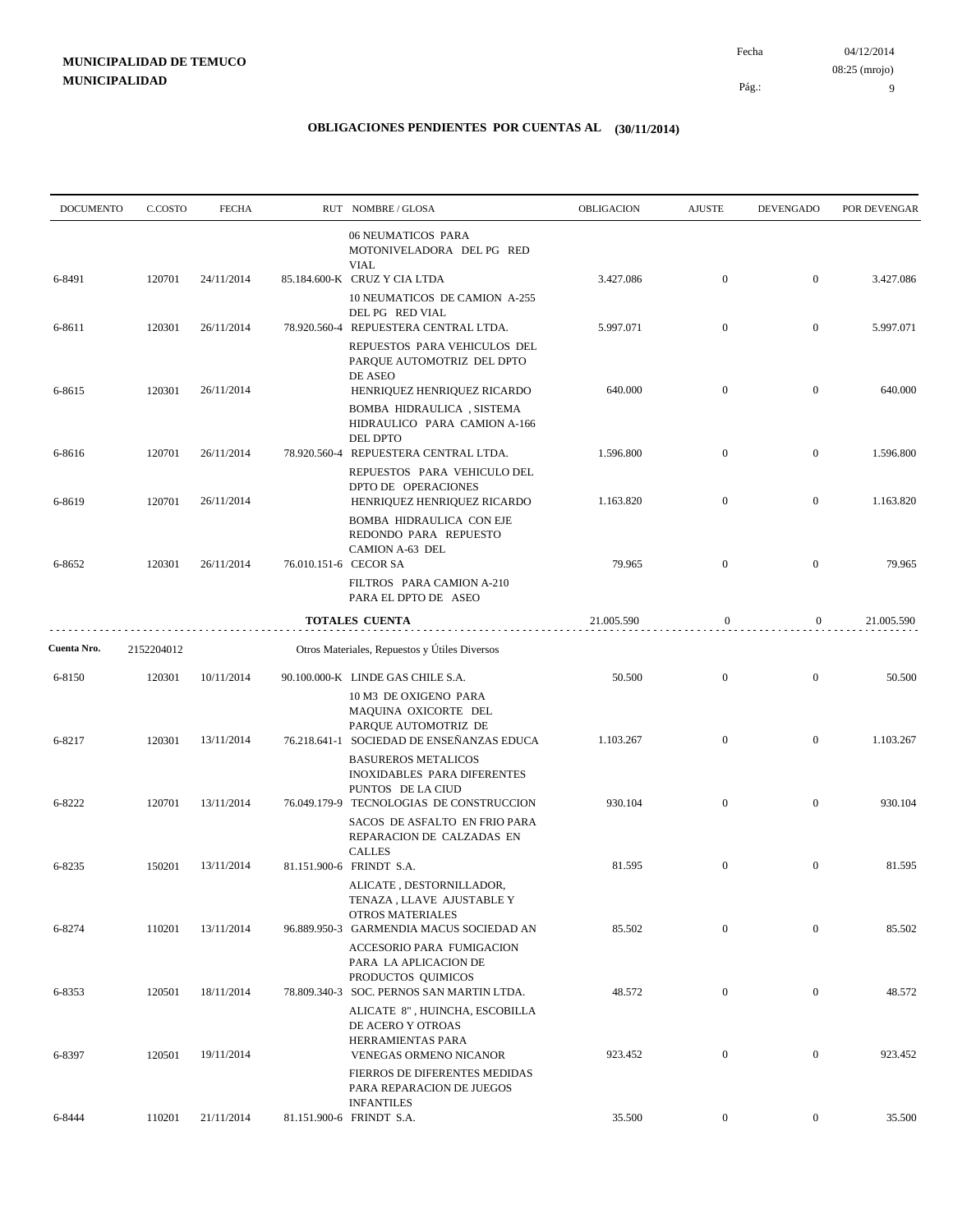| <b>DOCUMENTO</b> | C.COSTO    | <b>FECHA</b> |       | RUT NOMBRE/GLOSA                                                                                                       | OBLIGACION | <b>AJUSTE</b>    | <b>DEVENGADO</b> | POR DEVENGAR |
|------------------|------------|--------------|-------|------------------------------------------------------------------------------------------------------------------------|------------|------------------|------------------|--------------|
| 6-8514           | 110201     | 24/11/2014   |       | <b>BOMBA PULVERIZADORA Y 02</b><br>PULVERIZADOR PARA REALIZAR<br><b>MANTENCION</b><br>96.667.520-9 GEOCOM S.A.         | 91.418     | $\mathbf{0}$     | $\overline{0}$   | 91.418       |
|                  |            |              |       | BATERIA INTERNA 3600 PARA EL<br>DPTO DE PROYECTO                                                                       |            |                  |                  |              |
| 6-8505           | 110201     | 24/11/2014   |       | 81.151.900-6 FRINDT S.A.<br>PALA HOYERA, CHUZO, AZADON<br>Y OTRAS HERRAMIENTAS PARA                                    | 32.185     | $\mathbf{0}$     | $\mathbf{0}$     | 32.185       |
| 6-8595           | 120501     | 25/11/2014   |       | PARA RE<br>QUINTANA MANZUR WILFREDO ALF                                                                                | 82.450     | $\mathbf{0}$     | $\overline{0}$   | 82.450       |
|                  |            |              |       | CABEZAL YBUJIAS PARA<br>ORILLADORA DEL DPTO DE<br><b>ORNATO</b>                                                        |            |                  |                  |              |
| 6-8653           | 120301     | 26/11/2014   |       | 78.809.340-3 SOC. PERNOS SAN MARTIN LTDA.<br>PERNOS, GOLILLAS, SOLDADURAS                                              | 83.230     | $\mathbf{0}$     | $\boldsymbol{0}$ | 83.230       |
| 6-8646           | 120301     | 26/11/2014   |       | Y OTROS REPUESTOS DIVERSOS<br>PARA TA<br>78.809.340-3 SOC. PERNOS SAN MARTIN LTDA.                                     | 43.830     | $\mathbf{0}$     | $\overline{0}$   | 43.830       |
|                  |            |              |       | JUEGOS DE MACHOS, BROCA,<br>PERNOS, ORING Y OTROS<br>MATERIALES PARA TA                                                |            |                  |                  |              |
| 6-8688           | 120701     | 27/11/2014   |       | 76.337.943-4 FERRETERIA VENTURA ELOINA HE<br>MATERIAL DE CONSTRUCCION<br>PARA FABRICACION Y REPARACION<br>DE PARADEROS | 2.971.501  | $\mathbf{0}$     | $\mathbf{0}$     | 2.971.501    |
|                  |            |              |       | <b>TOTALES CUENTA</b>                                                                                                  | 6.563.106  | $\boldsymbol{0}$ | $\overline{0}$   | 6.563.106    |
| Cuenta Nro.      | 2152204014 |              |       | Productos elaborados de cuero, caucho y plasticos                                                                      |            |                  |                  |              |
| 6-8372           | 120403     | 19/11/2014   |       | 78.848.490-9 AQUAPLAS FABRICA DE ARTICULO                                                                              | 79.970     | $\mathbf{0}$     | $\boldsymbol{0}$ | 79.970       |
| 6-8582           | 120501     | 25/11/2014   |       | LENTES DE SEGURIDAD PARA<br>PERSONAL DEL DPTO DE ORNATO<br>78.809.340-3 SOC. PERNOS SAN MARTIN LTDA.                   | 79.920     | $\mathbf{0}$     | $\mathbf{0}$     | 79.920       |
|                  |            |              |       | CINTA REFLEXTANTE PARA<br>CAMION A-200, A-208, A-226 DEL PG<br><b>OPERATIVO</b>                                        |            |                  |                  |              |
|                  |            |              |       | <b>TOTALES CUENTA</b>                                                                                                  | 159.890    | $\mathbf{0}$     | $\boldsymbol{0}$ | 159.890      |
| Cuenta Nro.      | 2152204999 |              | Otros |                                                                                                                        |            |                  |                  |              |
| 6-8154           | 120601     | 10/11/2014   |       | CORONADO LAGOS HERNAN CARL<br>ARENA GRUESA Y GRAVA PARA                                                                | 744.984    | $\mathbf{0}$     | $\mathbf{0}$     | 744.984      |
| 6-8172           | 120501     | 11/11/2014   |       | CONSTRUCCION Y REPARACION<br><b>CAMARAS DE</b><br>MONTENEGRO RIOS VICTORINA DE                                         | 615.944    | $\mathbf{0}$     | $\boldsymbol{0}$ | 615.944      |
|                  |            |              |       | 160 SACOS DE CEMENTO PARA<br>REPARACION DE VEREDAS EN LA<br>CIUDAD D                                                   |            |                  |                  |              |
| 6-8373           | 120501     | 19/11/2014   |       | CORONADO LAGOS HERNAN CARL<br>ARENA GRUESA PARA                                                                        | 81.527     | $\mathbf{0}$     | $\mathbf{0}$     | 81.527       |
| 6-8374           | 120501     | 19/11/2014   |       | CONSTRUCCION DE AREA DE<br>JUEGOS PORTAL BOTROLHUE<br>CORONADO LAGOS HERNAN CARL                                       | 884.408    | $\mathbf{0}$     | $\mathbf{0}$     | 884.408      |
|                  |            |              |       | ARENA GRUESA, GRAVILLA PARA<br>LA CONSTRUCCION DE PLAZAS E<br><b>INSTALACIO</b>                                        |            |                  |                  |              |
|                  |            |              |       | <b>TOTALES CUENTA</b>                                                                                                  | 2.326.863  | $\boldsymbol{0}$ | $\boldsymbol{0}$ | 2.326.863    |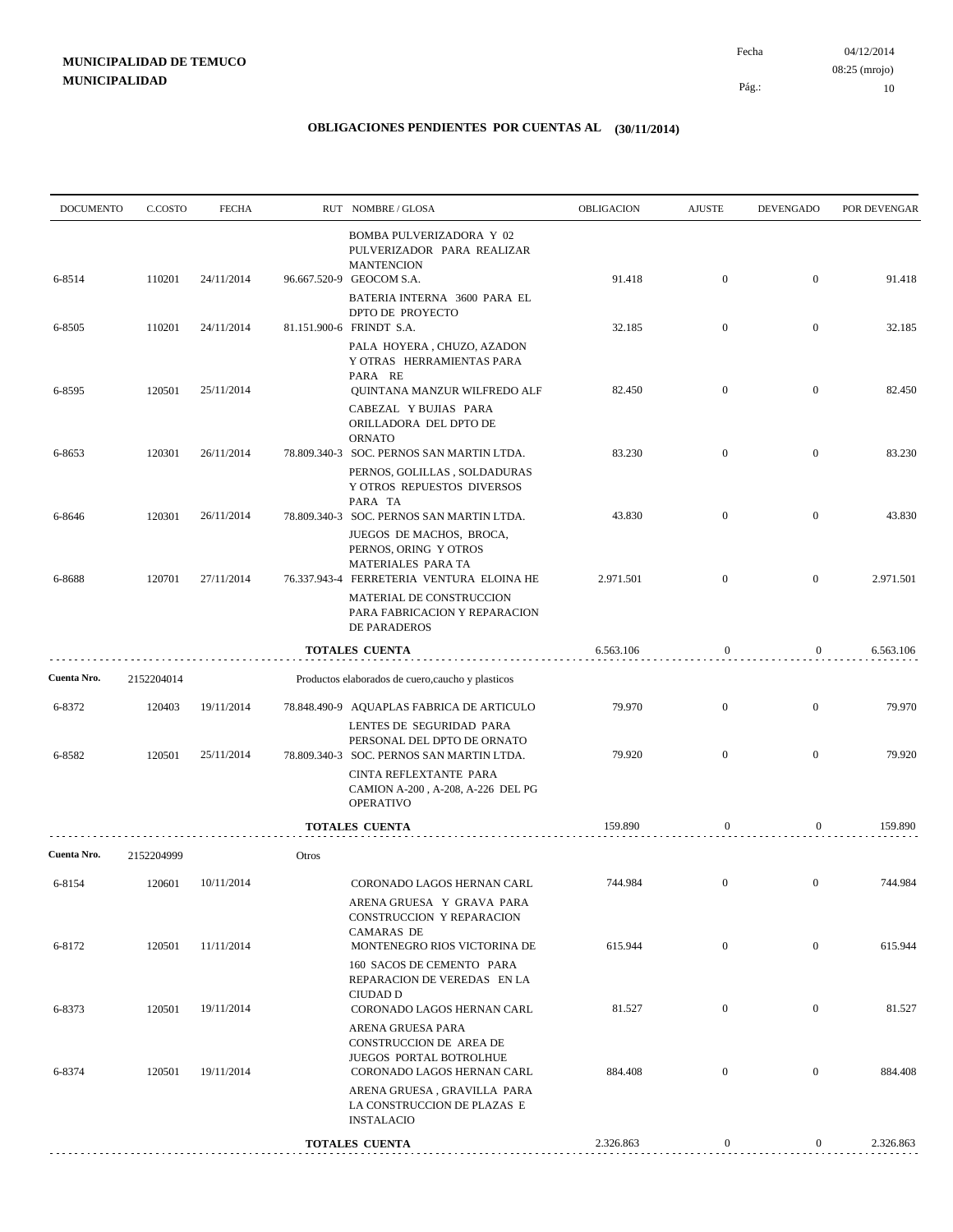04/12/2014 11 Pág.: Fecha 08:25 (mrojo)

| <b>DOCUMENTO</b> | C.COSTO       | <b>FECHA</b> |                   | RUT NOMBRE / GLOSA                                                                                                                      | <b>OBLIGACION</b> | <b>AJUSTE</b>    | <b>DEVENGADO</b> | POR DEVENGAR |
|------------------|---------------|--------------|-------------------|-----------------------------------------------------------------------------------------------------------------------------------------|-------------------|------------------|------------------|--------------|
| Cuenta Nro.      | 2152205003    |              | Gas               |                                                                                                                                         |                   |                  |                  |              |
| 6-8265           | 110710        | 13/11/2014   |                   | 96.568.740-8 GASCO GLP S.A.                                                                                                             | 316.273           | $\boldsymbol{0}$ | $\boldsymbol{0}$ | 316.273      |
| 6-8266           | 141201        | 13/11/2014   |                   | 12 CARGAS DE GAS LICUADO<br>PARA DEPENDENCIAS DE LA<br>MUNICIPALIDAD D<br>96.568.740-8 GASCO GLP S.A.                                   | 638.011           | $\boldsymbol{0}$ | $\overline{0}$   | 638.011      |
| 6-8654           | 110712        | 26/11/2014   |                   | CARGAS DE GAS PARA<br>CALEFACCION PARA DIFERENTES<br>CENTRO DE ADULTO<br>96.928.510-K EMPRESAS LIPIGAS S.A.<br>300 LTS DE GAS LICUADO A | 87.822            | $\boldsymbol{0}$ | $\boldsymbol{0}$ | 87.822       |
|                  |               |              |                   | <b>GRANEL PARA CENTRO</b><br>RECREACIONAL LOS CO                                                                                        |                   |                  |                  |              |
|                  |               |              |                   | <b>TOTALES CUENTA</b>                                                                                                                   | 1.042.106         | $\mathbf{0}$     | $\overline{0}$   | 1.042.106    |
| Cuenta Nro.      | 2152205007    |              | Acceso a Internet |                                                                                                                                         |                   |                  |                  |              |
| 6-8453           | 110402        | 21/11/2014   |                   | 92.580.000-7 EMP.NACIONAL DE TELECOMUNICA<br>TRATO DIRECTO PARA SERVICIO<br>COMPLEMENTARIO ANCHO DE<br><b>BANDA DEIN</b>                | 302.421           | $\boldsymbol{0}$ | $\mathbf{0}$     | 302.421      |
|                  |               |              |                   | TOTALES CUENTA                                                                                                                          | 302.421           | $\mathbf{0}$     | $\overline{0}$   | 302.421      |
| Cuenta Nro.      | 2152205008003 |              | Otros Enlaces     |                                                                                                                                         |                   |                  |                  |              |
| 6-8399           | 110402        | 19/11/2014   |                   | 78.703.410-1 TELEFONICA EMPRESAS CHILE S.A<br>SERVICIO VIDEOCONFERENCIA<br>WEBEX PARA EL DPTO DE<br><b>INFORMACION</b>                  | 2.122.933         | $\boldsymbol{0}$ | $\boldsymbol{0}$ | 2.122.933    |
|                  |               |              |                   | TOTALES CUENTA                                                                                                                          | 2.122.933         | $\mathbf{0}$     | $\overline{0}$   | 2.122.933    |
| Cuenta Nro.      | 2152206001005 |              |                   | Mant. Inmuebles Municipales                                                                                                             |                   |                  |                  |              |
| 6-7989           | 110701        | 03/11/2014   |                   | 76.321.454-0 SELEC INGENIERIA ELECTRICA LTD<br>ESTUDIO MALLA TIERRA PARA<br>EDIFICIO CONSISTORIAL PRAT 650                              | 154.708           | $\boldsymbol{0}$ | $\overline{0}$   | 154.708      |
| 6-8047           | 141201        | 04/11/2014   |                   | BELMAR AGUILERA EVARISTO FLO<br>MANTENCION Y CAMBIOS DE<br>ARTICULOS DE BAÑO PARA CASA                                                  | 400.000           | $\boldsymbol{0}$ | $\boldsymbol{0}$ | 400.000      |
| 6-8080           | 110706        | 06/11/2014   |                   | ADULTO MAYOR<br>REYES CUEVAS MARIO<br>SERVICIO DE MANTENCION Y                                                                          | 1.172.388         | $\mathbf{0}$     |                  | 1.172.388    |
| 6-8144           | 160301        | 10/11/2014   |                   | REPARACION PARA HABILITACION<br>OFICINA C<br>77.717.000-7 INGENIERIA Y CONSTRUCCIONES PA                                                | 42.000            | $\boldsymbol{0}$ | $\boldsymbol{0}$ | 42.000       |
| 6-8239           | 160201        | 13/11/2014   |                   | REPARACION PROTECCIONES<br>ELECTRICAS TABLERO DEL<br>MUSEO FERROVIARIO<br>BELMAR AGUILERA EVARISTO FLO                                  | 400.000           | $\boldsymbol{0}$ | $\boldsymbol{0}$ | 400.000      |
|                  |               |              |                   | MANTENCION Y REPARACION DE<br>INMUEBLES PARA BIBLIOTECA<br><b>CENTRAL GA</b>                                                            |                   |                  |                  |              |
| 6-8240           | 160201        | 13/11/2014   |                   | RIQUELME POBLETE FRANCISCO RA<br>REPARACION DE BAÑOS PARA<br>SALON AUDITORIUM Y<br>REPARACION DE 8 PUNT                                 | 420.000           | $\boldsymbol{0}$ | $\boldsymbol{0}$ | 420.000      |
| 6-8330           | 160202        | 18/11/2014   |                   | 76.112.137-5 HANDELEK SERVICIOS ELECTRICO                                                                                               | 410.000           | $\boldsymbol{0}$ | $\mathbf{0}$     | 410.000      |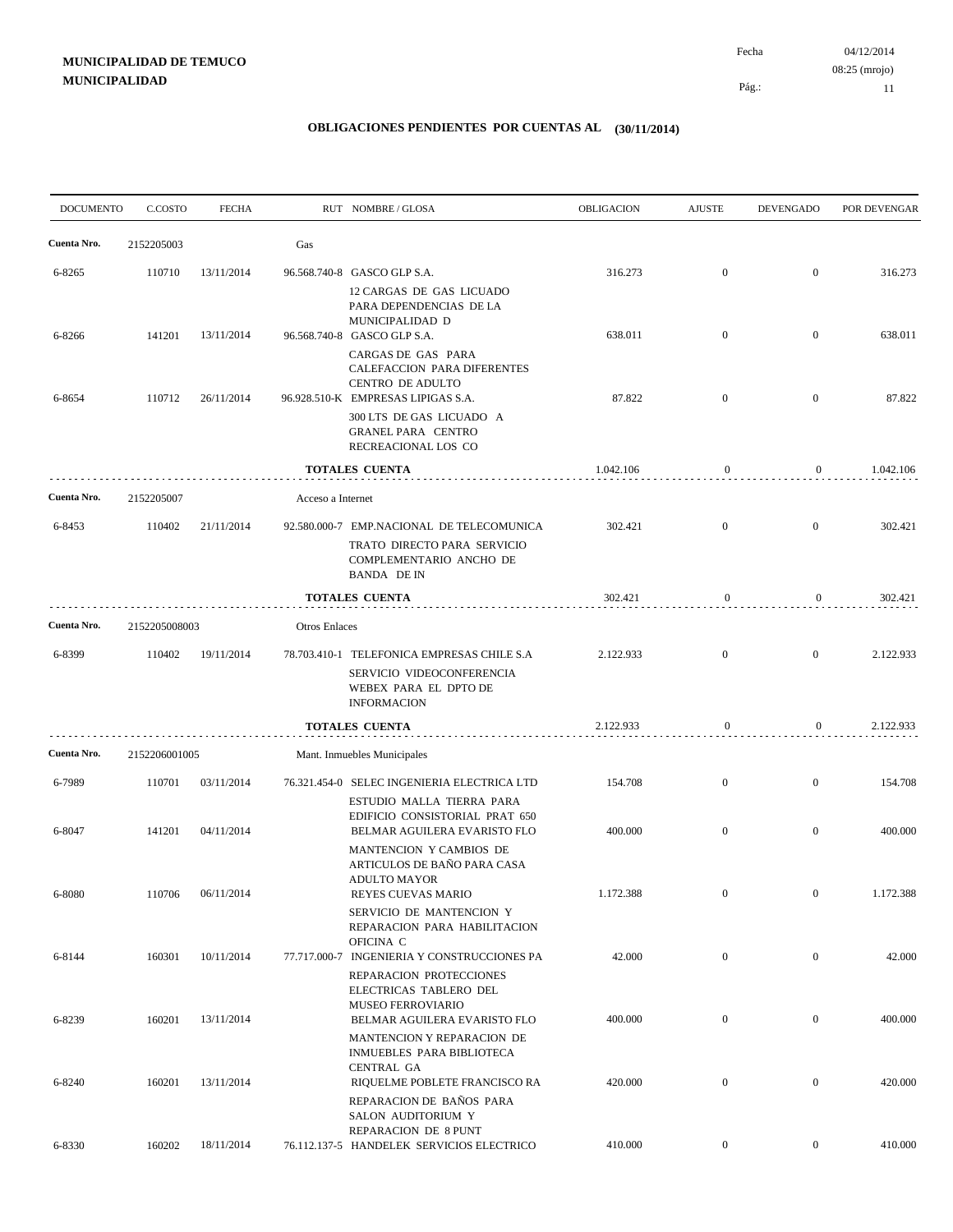04/12/2014 12 Pág.: Fecha 08:25 (mrojo)

| <b>DOCUMENTO</b> | C.COSTO    | <b>FECHA</b> | RUT NOMBRE/GLOSA                                                                                                      | OBLIGACION | <b>AJUSTE</b>    | <b>DEVENGADO</b> | POR DEVENGAR |
|------------------|------------|--------------|-----------------------------------------------------------------------------------------------------------------------|------------|------------------|------------------|--------------|
| 6-8331           | 121201     | 18/11/2014   | REPARACION Y CAMBIO DE<br>PINTURA PARA BIBLIOTECAS<br><b>PERIFERICAS</b><br>HUENTO NAHUELHUIL ELIAS                   | 162.000    | $\mathbf{0}$     | $\overline{0}$   | 162.000      |
|                  |            |              | SERVICIO PROVISION E<br>INSTALACION 4 TAPAS DE<br>CAMARAS PARA PASILL                                                 |            |                  |                  |              |
| 6-8515           | 121301     | 24/11/2014   | HUENTO NAHUELHUIL ELIAS<br>SERVICIO DE MANTENCION Y<br>REPARACION BANDEJON N1 Y 2                                     | 1.196.569  | $\mathbf{0}$     | $\overline{0}$   | 1.196.569    |
| 6-8498           | 110701     | 24/11/2014   | <b>FERIA PIN</b><br>GUZMÁN SEPÚLVEDA CÉSAR ROD                                                                        | 3.332.000  | $\mathbf{0}$     | $\mathbf{0}$     | 3.332.000    |
|                  |            |              | CAMBIO DE PLANCHAS DE ZINC<br>EN UNA SUPERFICIE DE 156 MTS.<br>2 D                                                    |            |                  |                  |              |
| 6-8470           | 110701     | 24/11/2014   | GUZMÁN SEPÚLVEDA CÉSAR ROD<br>SERVICIO TRASLADO Y<br>MANTENCION DE EQUIPO DE AIRE                                     | 238.000    | $\mathbf{0}$     | $\mathbf{0}$     | 238.000      |
| 6-8550           | 110710     | 25/11/2014   | <b>ACONDICIONADO</b><br>PEREZ FIERRO MARCELA PATRICIA                                                                 | 233.240    | $\mathbf{0}$     | $\overline{0}$   | 233.240      |
| 6-8662           | 140602     | 27/11/2014   | CONFECCION E INSTALACION DE<br>LETREROS PARA OFICINAS DE LA<br><b>DIRECCIO</b><br>BELMAR AGUILERA EVARISTO FLO        | 376.000    | $\mathbf{0}$     | $\mathbf{0}$     | 376.000      |
|                  |            |              | REPARACION DE INMUEBLES<br>PARA JORNADAS MUNICIPAL<br><b>JORNADAS ALTER</b>                                           |            |                  |                  |              |
| 6-8676           | 110701     | 27/11/2014   | AVENDAÑO ALTAMIRANO VIVIANA<br>SERVICIO INSTALACION DE<br>VIDRIOS PARA OFICINAS EDIFICIO<br><b>DIDECO</b>             | 102.944    | $\overline{0}$   | $\mathbf{0}$     | 102.944      |
|                  |            |              | <b>TOTALES CUENTA</b>                                                                                                 | 8.639.849  | 0                | $\boldsymbol{0}$ | 8.639.849    |
| Cuenta Nro.      | 2152206002 |              | Mantenimiento y Reparación de Vehículos                                                                               |            |                  |                  |              |
| 6-7983           | 120301     | 03/11/2014   | 92.475.000-6 KAUFMANN S.A. VEHICULOS MOTO<br>SERVICIO MANTENCION DE LOS<br>30.000 .- KMS PARA CAMION A-282<br>DEL DPT | 324.118    | $\mathbf{0}$     | $\bf{0}$         | 324.118      |
| 6-7987           | 120301     | 03/11/2014   | HENRIQUEZ HENRIQUEZ RICARDO<br>REPARAR 02 CILINDROS<br>HIDRAULICOS PARA CAMION A-170                                  | 621.656    | $\mathbf{0}$     | $\overline{0}$   | 621.656      |
| 6-8041           | 140102     | 04/11/2014   | DEL DPTO DE AS<br>76.296.979-3 SERVICIO AUTOMOTRIZ EDV LIMIT<br>SERVICIO DE CAMBIO DE                                 | 600.225    | $\mathbf{0}$     | $\bf{0}$         | 600.225      |
| 6-8155           | 120601     | 10/11/2014   | AMORTIGUADORES TRASEROS,<br>REVISION FRENOS,<br>85.184.600-K CRUZ Y CIA LTDA                                          | 342.505    | $\boldsymbol{0}$ | $\mathbf{0}$     | 342.505      |
|                  |            |              | SERVICIO DE VULCANIZACION<br>PARA VEHICULOS DEL DPTO DE<br><b>OPERACIONES</b>                                         |            |                  |                  |              |
| 6-8155           | 120701     | 10/11/2014   | 85.184.600-K CRUZ Y CIA LTDA<br>SERVICIO DE VULCANIZACION<br>PARA VEHICULOS DEL DPTO DE                               | 457.495    | $\boldsymbol{0}$ | $\mathbf{0}$     | 457.495      |
| 6-8152           | 120301     | 10/11/2014   | <b>OPERACIONES</b><br>HENRIQUEZ HENRIQUEZ RICARDO<br>REPARAR ALZA CONTENEDOR<br>PARA CAMION A-167 DEL DPTO DE<br>ASEO | 598.570    | $\boldsymbol{0}$ | $\overline{0}$   | 598.570      |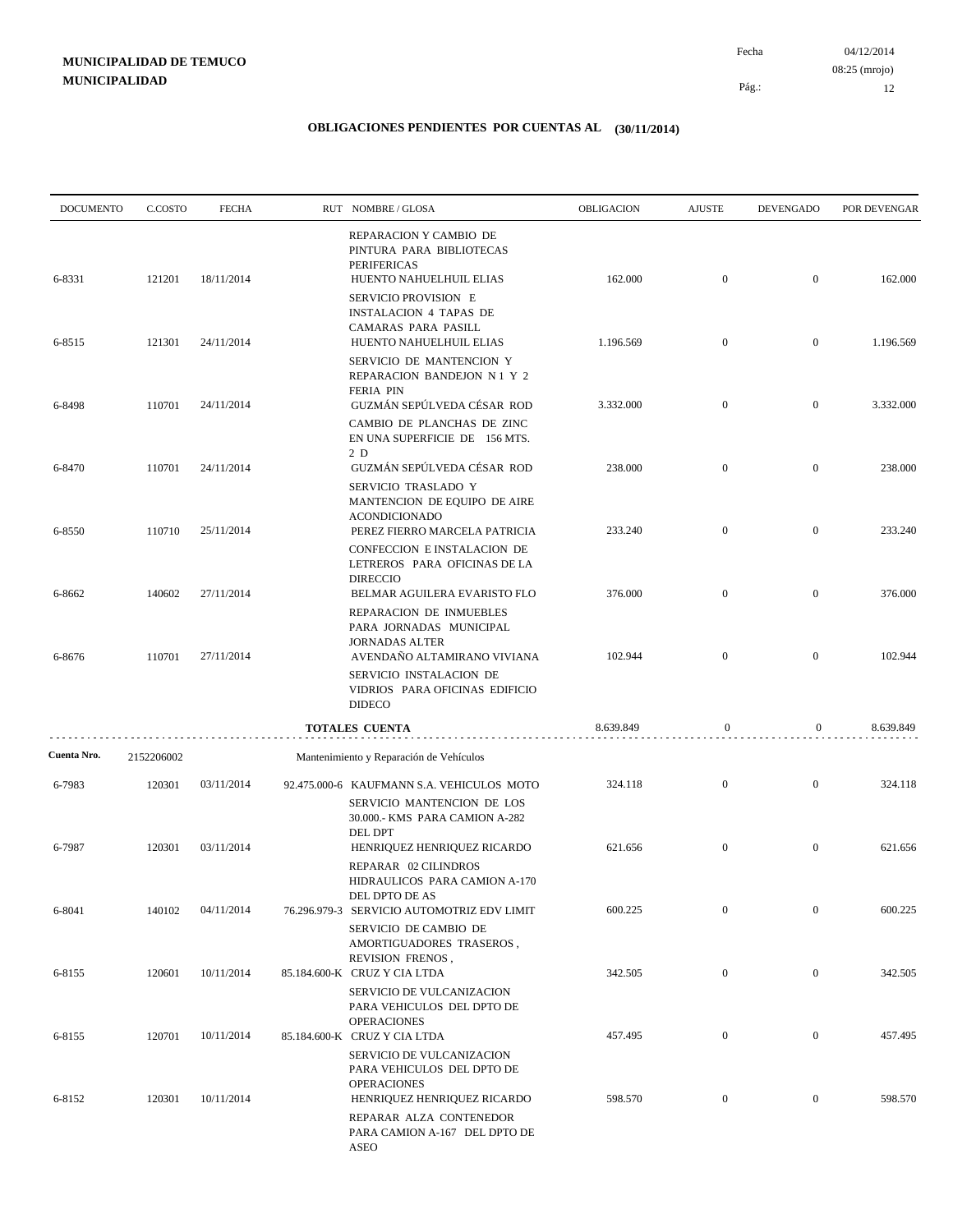| <b>DOCUMENTO</b> | C.COSTO | <b>FECHA</b> | RUT NOMBRE/GLOSA                                                                                                      | <b>OBLIGACION</b> | <b>AJUSTE</b>    | <b>DEVENGADO</b> | POR DEVENGAR |
|------------------|---------|--------------|-----------------------------------------------------------------------------------------------------------------------|-------------------|------------------|------------------|--------------|
| 6-8153           | 120301  | 10/11/2014   | ARIAS VERA MIGUEL ANGEL                                                                                               | 341.990           | $\mathbf{0}$     | $\mathbf{0}$     | 341.990      |
|                  |         |              | REPARACIONES ELECTRICAS PARA<br>CAMION A-167, A-165 Y<br><b>MINICARGADOR</b>                                          |                   |                  |                  |              |
| 6-8295           | 120501  | 17/11/2014   | 76.066.515-0 CLAUDIA CERDA MONTECINOS REP                                                                             | 300.000           | $\boldsymbol{0}$ | $\mathbf{0}$     | 300.000      |
|                  |         |              | REPARACION DE FRENOS DE<br>CAMIONES A-152/255/A-64 DEL<br>DPTO. DE OP                                                 |                   |                  |                  |              |
| 6-8320           | 120301  | 18/11/2014   | 92.475.000-6 KAUFMANN S.A. VEHICULOS MOTO<br>REPARACION SERVICIO DE<br>MANTENCION DE 280.000 KMS<br>PARA CAMION A-167 | 1.471.591         | $\mathbf{0}$     | $\mathbf{0}$     | 1.471.591    |
| 6-8321           | 120301  | 18/11/2014   | 81.762.400-6 SILVA HNOS. Y CIA.<br>REPARACION CAJA DE CAMBIO Y<br>SISTEMA DE FRENOS PARA<br><b>CAMION A-210</b>       | 412.206           | $\mathbf{0}$     | $\mathbf{0}$     | 412.206      |
| 6-8390           | 110801  | 19/11/2014   | 76.296.979-3 SERVICIO AUTOMOTRIZ EDV LIMIT                                                                            | 355.339           | $\boldsymbol{0}$ | $\mathbf{0}$     | 355.339      |
| 6-8390           | 120501  | 19/11/2014   | 76.296.979-3 SERVICIO AUTOMOTRIZ EDV LIMIT                                                                            | 464.002           | $\boldsymbol{0}$ | $\mathbf{0}$     | 464.002      |
| 6-8390           | 140102  | 19/11/2014   | 76.296.979-3 SERVICIO AUTOMOTRIZ EDV LIMIT                                                                            | 260.305           | $\overline{0}$   | $\mathbf{0}$     | 260.305      |
| 6-8391           | 110801  | 19/11/2014   | 76.296.979-3 SERVICIO AUTOMOTRIZ EDV LIMIT                                                                            | 1.016.736         | $\boldsymbol{0}$ | $\mathbf{0}$     | 1.016.736    |
|                  |         |              | REPARACION BOMBA INYECTORA,<br>CAMBIAR VALVULA PARA MOVIL<br>A-232 DE                                                 |                   |                  |                  |              |
| 6-8376           | 120301  | 19/11/2014   | 92.475.000-6 KAUFMANN S.A. VEHICULOS MOTO<br>REPARACION ALTERNADOR PARA                                               | 192.773           | $\boldsymbol{0}$ | $\mathbf{0}$     | 192.773      |
| 6-8357           | 120301  | 19/11/2014   | CAMION A-169 DEL DPTO DE ASEO<br>OÑATE CARES MIRNA FLOR                                                               | 82.800            | $\boldsymbol{0}$ | $\mathbf{0}$     | 82.800       |
|                  |         |              | CONFECCION DE 02 MANGUERAS<br>HIDRAULICAS DE ALTA PRESION<br>PARA CAMI                                                |                   |                  |                  |              |
| 6-8378           | 120301  | 19/11/2014   | HENRIQUEZ HENRIQUEZ RICARDO<br>CONFECCION BRAZO PARA CAMION<br>A-137 REPARACION DE 02                                 | 1.069.096         | $\mathbf{0}$     | $\mathbf{0}$     | 1.069.096    |
| 6-8484           | 120301  | 24/11/2014   | <b>CILINDROS HIDR</b><br>81.762.400-6 SILVA HNOS. Y CIA.                                                              | 190.323           | $\mathbf{0}$     | $\mathbf{0}$     | 190.323      |
|                  |         |              | REPARACION DE COMPRESOR DE<br>AIRE PARA CAMION A-211 DEL<br>DPTO DE ASEO                                              |                   |                  |                  |              |
| 6-8476           | 120301  | 24/11/2014   | 79.953.260-3 SOC.FAB.RESORTES CASTILLO LTDA<br>REPARACION PAQUETE RESORTE                                             | 390.320           | $\mathbf{0}$     | $\mathbf{0}$     | 390.320      |
|                  |         |              | PARA CAMION A-168, A-169 DEL<br>DPTO DE                                                                               |                   |                  | $\mathbf{0}$     | 82.400       |
| 6-8496           | 120301  | 24/11/2014   | OÑATE CARES MIRNA FLOR<br>CONFECCION DE 02 MANGUERAS<br>HIDRAULICAS DE ALTA PRESION                                   | 82.400            | $\boldsymbol{0}$ |                  |              |
| 6-8568           | 120301  | 25/11/2014   | <b>INSTALA</b><br>OÑATE CARES MIRNA FLOR                                                                              | 84.000            | $\boldsymbol{0}$ | $\boldsymbol{0}$ | 84.000       |
| 6-8569           | 120301  | 25/11/2014   | <b>CONFECCIONAR DOS</b><br>MANGUERAS HIDRAULICAS DE<br>ALTA PRESION INSTALAD<br>CANARIO URZUA CRISTIAN PATRIC         | 82.400            | $\mathbf{0}$     | $\mathbf{0}$     | 82.400       |
|                  |         |              | REPARACION EQUIPO DE<br>COMUNICACION PARA CAMION                                                                      |                   |                  |                  |              |
| 6-8570           | 120301  | 25/11/2014   | A-166 PARA EL DPT<br>OÑATE CARES MIRNA FLOR                                                                           | 84.000            | $\boldsymbol{0}$ | $\boldsymbol{0}$ | 84.000       |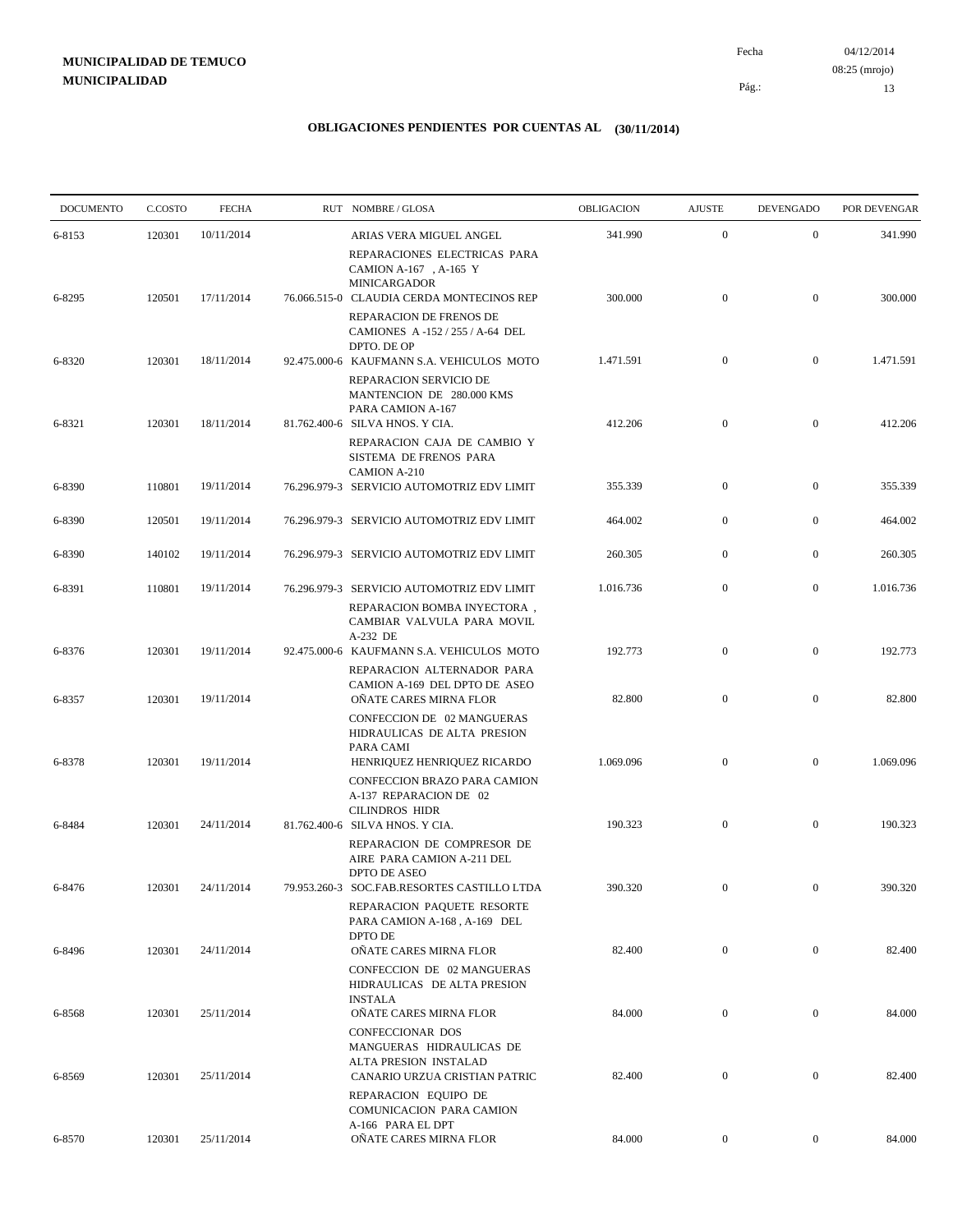| <b>DOCUMENTO</b> | C.COSTO    | <b>FECHA</b> | RUT NOMBRE/GLOSA                                                                                                                                                             | <b>OBLIGACION</b> | <b>AJUSTE</b>    | <b>DEVENGADO</b> | POR DEVENGAR |
|------------------|------------|--------------|------------------------------------------------------------------------------------------------------------------------------------------------------------------------------|-------------------|------------------|------------------|--------------|
| 6-8571           | 120301     | 25/11/2014   | CONFECCION DE 02 MANGUERAS<br>HIDRAULICA DE ALTA PRESION EN<br>$R-9$ D<br>76.431.730-0 COMERCIAL WILFREDO QUINTANA M<br>CAMBIO DE ACEITE PARA<br>CAMIONETA A-236 DEL DPTO DE | 18.300            | $\mathbf{0}$     | $\overline{0}$   | 18.300       |
| 6-8650           | 120301     | 26/11/2014   | <b>ASEO</b><br>CANARIO URZUA CRISTIAN PATRIC                                                                                                                                 | 74.000            | $\mathbf{0}$     | $\boldsymbol{0}$ | 74.000       |
| 6-8618           | 120701     | 26/11/2014   | REPARAR EQUIPO DE<br>COMUNICACIONES ETAPA DE<br>ALIMENTACION Y CONVERSO<br>ARIAS VERA MIGUEL ANGEL<br>REPARACIONES MOTOR DE<br>ARRANQUE PARA CAMION A-152                    | 281.473           | $\mathbf{0}$     | $\mathbf{0}$     | 281.473      |
| 6-8609           | 120301     | 26/11/2014   | Y MOTONIVELADORA<br>ARIAS VERA MIGUEL ANGEL                                                                                                                                  | 771.063           | $\mathbf{0}$     | $\boldsymbol{0}$ | 771.063      |
| 6-8614           | 120701     | 26/11/2014   | REPARACIONES MOTOR<br>ARRANQUE FURGON A-225,<br>REPARACION ALTERNADOR CAMI<br>81.762.400-6 SILVA HNOS. Y CIA.<br>REPARACION CAMION A-152 DEL                                 | 1.121.800         | $\mathbf{0}$     | $\boldsymbol{0}$ | 1.121.800    |
| 6-8689           | 120701     | 27/11/2014   | PG RED VIAL<br>PEÑA OSORE OSCAR<br>REPARACION FIJACIONES DE<br>BOTELLAS, TREN DELANTERO Y                                                                                    | 550.000           | $\mathbf{0}$     | $\boldsymbol{0}$ | 550.000      |
| 6-8680           | 120701     | 27/11/2014   | <b>AGUILON DE</b><br>85.184.600-K CRUZ Y CIA LTDA<br>SERVICICIO DE VULCANIZACION                                                                                             | 800.000           | $\mathbf{0}$     | $\mathbf{0}$     | 800.000      |
| 6-8681           | 120701     | 27/11/2014   | PARA EL DPTO DE OPERACIONES<br>ARIAS VERA MIGUEL ANGEL                                                                                                                       | 262.626           | $\overline{0}$   | $\mathbf{0}$     | 262.626      |
|                  |            |              | REPARACIONES ELECTRICAS PARA<br>CAMION DEL DPTO DE<br><b>OPERACIONES</b>                                                                                                     |                   |                  |                  |              |
|                  |            |              | <b>TOTALES CUENTA</b>                                                                                                                                                        | 13.704.112        | $\boldsymbol{0}$ | $\boldsymbol{0}$ | 13.704.112   |
| Cuenta Nro.      | 2152206003 |              | Mantenimiento y Reparación Mobiliarios y Otros                                                                                                                               |                   |                  |                  |              |
| 6-8094           | 110201     | 07/11/2014   | 77.624.270-5 SOCIEDAD MUEBLES SANTA ANA L<br>RETAPIZADO DE SILLOM PARA LA<br>DIRECCION DE PLANIFICACION                                                                      | 83.300            | $\mathbf{0}$     | $\boldsymbol{0}$ | 83.300       |
| 6-8439           | 110201     | 21/11/2014   | 77.624.270-5 SOCIEDAD MUEBLES SANTA ANA L<br>03 RETAPIZADO DE SILLAS PARA                                                                                                    | 58.905            | $\mathbf{0}$     | $\mathbf{0}$     | 58.905       |
|                  |            |              | LA DIRECCION DE PLANIFICACION<br><b>TOTALES CUENTA</b>                                                                                                                       | 142.205           | $\bf{0}$         | $\boldsymbol{0}$ | 142.205      |
| Cuenta Nro.      | 2152206006 |              | Mantenimiento y Reparación de Otras Maquinarias y Equipos                                                                                                                    |                   |                  |                  |              |
| 6-8647           | 120701     | 26/11/2014   | QUINTANA MANZUR WILFREDO ALF<br>CAMBIO RODAMIENTO, RETENES<br>Y MANO DE OBRA PARA                                                                                            | 70.000            | $\boldsymbol{0}$ | $\mathbf{0}$     | 70.000       |
| 6-8645           | 120701     | 26/11/2014   | REPARACION PLACA<br>QUINTANA MANZUR WILFREDO ALF<br>CAMBIO DE FILTRO, CADENA,<br>ESPADA PARA MOTISERRA DEL<br>PG RED VIAL                                                    | 70.000            | $\mathbf{0}$     | $\mathbf{0}$     | 70.000       |
|                  |            |              | <b>TOTALES CUENTA</b>                                                                                                                                                        | 140.000           | 0                | 0                | 140.000      |
| Cuenta Nro.      | 2152206007 |              | Mantenimiento y Reparación de Equipos Informáticos                                                                                                                           |                   |                  |                  |              |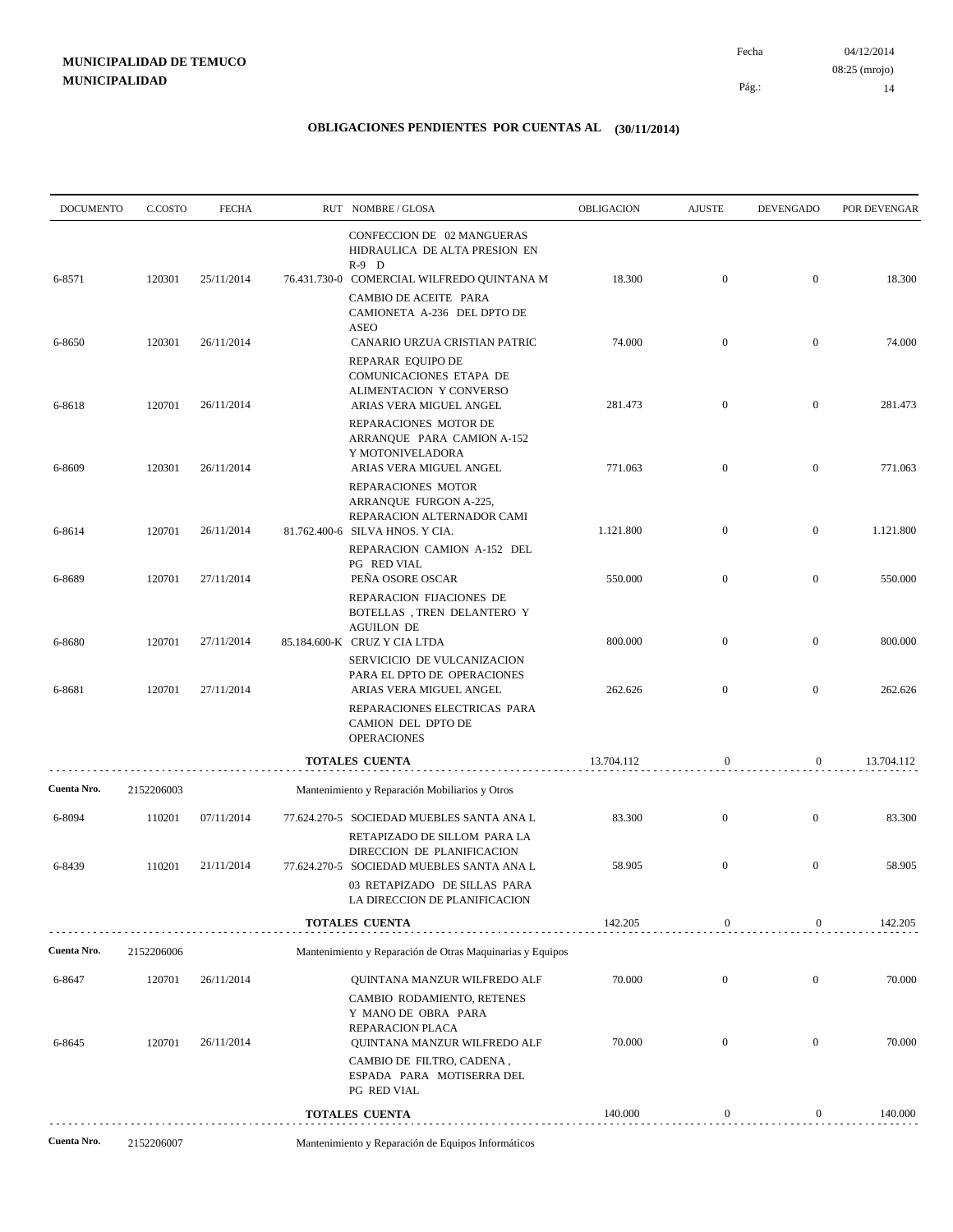04/12/2014 15 Pág.: Fecha 08:25 (mrojo)

| <b>DOCUMENTO</b> | C.COSTO       | <b>FECHA</b> |       | RUT NOMBRE/GLOSA                                                                                                                             | OBLIGACION | <b>AJUSTE</b>    | <b>DEVENGADO</b> | POR DEVENGAR |
|------------------|---------------|--------------|-------|----------------------------------------------------------------------------------------------------------------------------------------------|------------|------------------|------------------|--------------|
| 6-8007           | 110401        | 04/11/2014   |       | 87.019.000-K CRECIC S.A.<br>UN FORMATEO Y RECUPERACION                                                                                       | 47.600     | $\mathbf{0}$     | $\overline{0}$   | 47.600       |
| 6-8276           | 110401        | 13/11/2014   |       | DE DATOS MAS MANO DE OBRA<br>PARA EL TEAT<br>76.321.454-0 SELEC INGENIERIA ELECTRICA LTD                                                     | 179.781    | $\mathbf{0}$     | $\mathbf{0}$     | 179.781      |
|                  |               |              |       | <b>INSTALACION DE PUNTOS DE RED</b><br>Y ELECTRICOS PARA OFICINA DE<br>RR.PP                                                                 |            |                  |                  |              |
| 6-8277           | 110401        | 13/11/2014   |       | 76.321.454-0 SELEC INGENIERIA ELECTRICA LTD<br>REPARACION PUNTO DE RED<br>PARA EL PRIMER JUZGADO DE<br>POLICIA LOCAL                         | 24.454     | $\overline{0}$   | $\mathbf{0}$     | 24.454       |
| 6-8278           | 110401        | 13/11/2014   |       | 76.321.454-0 SELEC INGENIERIA ELECTRICA LTD<br>INSTALACION DE PUNTOS DE<br>RED PARA LA BIBLIOTECA GALO<br><b>SEPULVEDA</b>                   | 1.109.313  | $\mathbf{0}$     | $\mathbf{0}$     | 1.109.313    |
| 6-8279           | 110401        | 13/11/2014   |       | 76.321.454-0 SELEC INGENIERIA ELECTRICA LTD<br>REPARACION DE 11 PUNTOS DE<br>RED PARA BIBLIOTECA                                             | 268.996    | $\mathbf{0}$     | $\overline{0}$   | 268.996      |
| 6-8455           | 110401        | 21/11/2014   |       | MUNICIPAL GALO<br>87.019.000-K CRECIC S.A.                                                                                                   | 1.799.200  | $\mathbf{0}$     | $\mathbf{0}$     | 1.799.200    |
|                  |               |              |       | TRATO DIRECTO PARA SERVICIO<br>RESPALDO DE INFORMACION Y<br><b>BORRADO DE</b>                                                                |            |                  |                  |              |
|                  |               |              |       | <b>TOTALES CUENTA</b>                                                                                                                        | 3.429.344  | $\mathbf{0}$     | $\mathbf{0}$     | 3.429.344    |
| Cuenta Nro.      | 2152206999    |              | Otros |                                                                                                                                              |            |                  |                  |              |
| 6-8335           | 120403        | 18/11/2014   |       | QUINTANA MANZUR WILFREDO ALF<br>REPARACION DE PISTON, ANILLOS,<br>EMPAQUETADURAS CILINDROS,<br><b>BUJIAS YFI</b>                             | 84.100     | $\overline{0}$   | $\mathbf{0}$     | 84.100       |
| 6-8644           | 120403        | 26/11/2014   |       | QUINTANA MANZUR WILFREDO ALF<br>REPARACION DE PISTON Y ANILLO<br>, EMPAQUETADURAS DE<br>CILINDROS, BUJIA                                     | 82.600     | $\mathbf{0}$     | $\mathbf{0}$     | 82.600       |
|                  |               |              |       | TOTALES CUENTA                                                                                                                               | 166.700    | 0                | 0                | 166.700      |
| Cuenta Nro.      | 2152207001001 |              |       | Public. Gestión Municipal                                                                                                                    |            |                  |                  |              |
| 6-7969           | 110201        | 03/11/2014   |       | 87.778.800-8 SOC PERIODISTICA ARAUCANIA S.A.<br>AVISO PUBLICACION NOMINAS<br>DE MOTOS ABANDONADAS EN LA                                      | 78.752     | $\mathbf{0}$     | $\mathbf{0}$     | 78.752       |
| 6-7970           | 110201        | 03/11/2014   |       | VIA PUBLIC<br>87.778.800-8 SOC PERIODISTICA ARAUCANIA S.A.<br>PUBLICACION NOMINA ESPECIES<br>ABANDONADAS EN LA VIA                           | 74.887     | $\mathbf{0}$     | $\mathbf{0}$     | 74.887       |
| 6-8403           | 110201        | 19/11/2014   |       | <b>PUBLICA</b><br>90.193.000-7 EMPRESA EL MERCURIO<br>PUBLICACION AVISO<br>VENCIMIENTO 4 CUOTA DE ASEO                                       | 257.749    | $\mathbf{0}$     | $\mathbf{0}$     | 257.749      |
| 6-8700           | 110201        | 28/11/2014   |       | DOMICILIARIO AÑO 20<br>87.778.800-8 SOC PERIODISTICA ARAUCANIA S.A.<br>AVISO PUBLICACION NOMINAS DE<br>ESPECIES ABANDONADAS EN LA<br>VIA PUB | 72.954     | $\mathbf{0}$     | $\mathbf{0}$     | 72.954       |
|                  |               |              |       | <b>TOTALES CUENTA</b>                                                                                                                        | 484.342    | $\boldsymbol{0}$ | $\boldsymbol{0}$ | 484.342      |
|                  |               |              |       |                                                                                                                                              |            |                  |                  |              |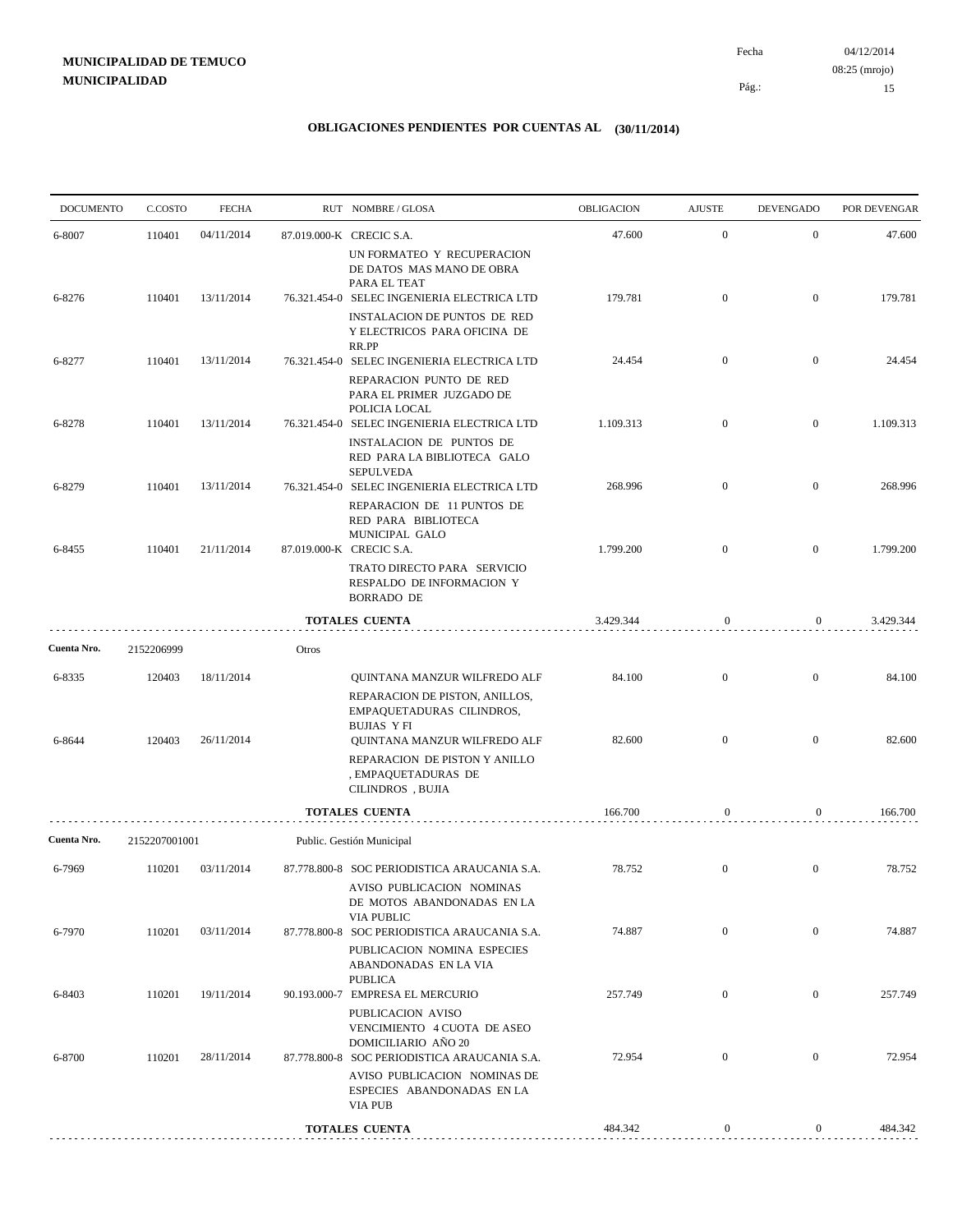04/12/2014 16 Pág.: Fecha 08:25 (mrojo)

| <b>DOCUMENTO</b> | C.COSTO          | <b>FECHA</b>             | RUT NOMBRE/GLOSA                                                                                                                                   | <b>OBLIGACION</b>    | <b>AJUSTE</b>                        | <b>DEVENGADO</b>                     | POR DEVENGAR         |
|------------------|------------------|--------------------------|----------------------------------------------------------------------------------------------------------------------------------------------------|----------------------|--------------------------------------|--------------------------------------|----------------------|
| Cuenta Nro.      | 2152207001002    |                          | Public. Relac. Públicas                                                                                                                            |                      |                                      |                                      |                      |
| 6-8682           | 110901           | 27/11/2014               | 90.193.000-7 EMPRESA EL MERCURIO                                                                                                                   | 853.129              | $\boldsymbol{0}$                     | $\boldsymbol{0}$                     | 853.129              |
| 6-8683           | 110901           | 27/11/2014               | PUBLICACION PARA RECEPCION<br>DE CURRICULUM A INGENIEROS<br><b>CIVILES P</b><br>90.193.000-7 EMPRESA EL MERCURIO<br>PUBLICACION PARA RECEPCION     | 118.342              | $\mathbf{0}$                         | $\overline{0}$                       | 118.342              |
| 6-8698           | 110901           | 28/11/2014               | DE CURRICULUM A INGENIEROS<br><b>CIVILES P</b><br>90.193.000-7 EMPRESA EL MERCURIO<br>PUBLICACION LLAMADO A<br>CONCURSO PARA PROVEER               | 105.662              | $\boldsymbol{0}$                     | $\boldsymbol{0}$                     | 105.662              |
| 6-8699           | 110901           | 28/11/2014               | CARGOS EN PLANTA DE SALUD<br>90.193.000-7 EMPRESA EL MERCURIO<br>PUBLICACION LLAMADO A<br>CONCURSO PARA PROVEER                                    | 158.494              | $\overline{0}$                       | $\overline{0}$                       | 158.494              |
| 6-8702           | 110901           | 28/11/2014               | CARGOS EN PLANTA MUNICIPA<br>87.778.800-8 SOC PERIODISTICA ARAUCANIA S.A.<br>AVISO PUBLICACION NOMINAS DE<br>VEHICULOS ABANDONADOS EN<br>LA VIA PU | 74.400               | $\boldsymbol{0}$                     | $\overline{0}$                       | 74.400               |
|                  |                  |                          | <b>TOTALES CUENTA</b>                                                                                                                              | 1.310.027            | $\mathbf{0}$                         | $\overline{0}$                       | 1.310.027            |
| Cuenta Nro.      | 2152207001003    |                          | Public. Programas y Actividades                                                                                                                    |                      |                                      |                                      |                      |
| 6-8167           | 120801           | 11/11/2014               | 99.512.610-9 ANDERSEN PUBLICIDAD S.A.<br>ADJUDICACION PROP PUB 153-2014<br>SERVICIO PUBLICITARIO EN<br><b>LETREROS</b>                             | 4.760.000            | $\overline{0}$                       | $\overline{0}$                       | 4.760.000            |
|                  |                  |                          | <b>TOTALES CUENTA</b>                                                                                                                              | 4.760.000            | $\boldsymbol{0}$                     | $\overline{0}$                       | 4.760.000            |
| Cuenta Nro.      | 2152207002001    |                          | Serv. Impres. Gestión Municipal                                                                                                                    |                      |                                      |                                      |                      |
| 6-8349           | 110601           | 18/11/2014               | 60.806.000-6 CASA MONEDA DE CHILE<br>SERVICIO IMPRESION DE SELLO Y<br>PLACAS PARA EL DPTO DE<br>PERMISO DE C                                       | 431.450              | $\boldsymbol{0}$                     | $\overline{0}$                       | 431.450              |
| 6-8464           | 110201           | 24/11/2014               | MANRIQUEZ UTZ MARIA DEL PILAR<br>2863 IMPRESION DE FORMULARIOS<br>DE ASEO E INCORPORACION BASE<br>DEDATO                                           | 183.232              | $\boldsymbol{0}$                     | $\boldsymbol{0}$                     | 183.232              |
|                  |                  |                          | TOTALES CUENTA                                                                                                                                     | 614.682              | $\mathbf{0}$                         | $\overline{0}$                       | 614.682              |
| Cuenta Nro.      | 2152207002002    |                          | Serv. Impres. Relac. Públicas                                                                                                                      |                      |                                      |                                      |                      |
| 6-8039           | 110901           | 04/11/2014               | 88.100.800-9 GRAFICA ANDES LIMITADA<br>30.000 IMPRESION DE<br>EJEMPLARES DE EL TEMUQUENSE<br>PARA SER DISTRIBU                                     | 3.927.000            | $\overline{0}$                       | $\overline{0}$                       | 3.927.000            |
| 6-8111<br>6-8264 | 110901<br>110901 | 07/11/2014<br>13/11/2014 | LARENAS ESCOBAR YIMY MAURICI<br>SERVICIO DE IMPRESION DE<br><b>BACKDROP PARA FOTOGRAFIAS</b><br>EN ACTIVIDAD DEL<br>BURGOS MONSALVES PATRICIA TA   | 416.500<br>1.291.150 | $\boldsymbol{0}$<br>$\boldsymbol{0}$ | $\boldsymbol{0}$<br>$\boldsymbol{0}$ | 416.500<br>1.291.150 |
|                  |                  |                          | SOBRES Y CARPETAS<br>INSTITUCIONALES PARA EL DPTO<br>DE COMUNICACION                                                                               |                      |                                      |                                      |                      |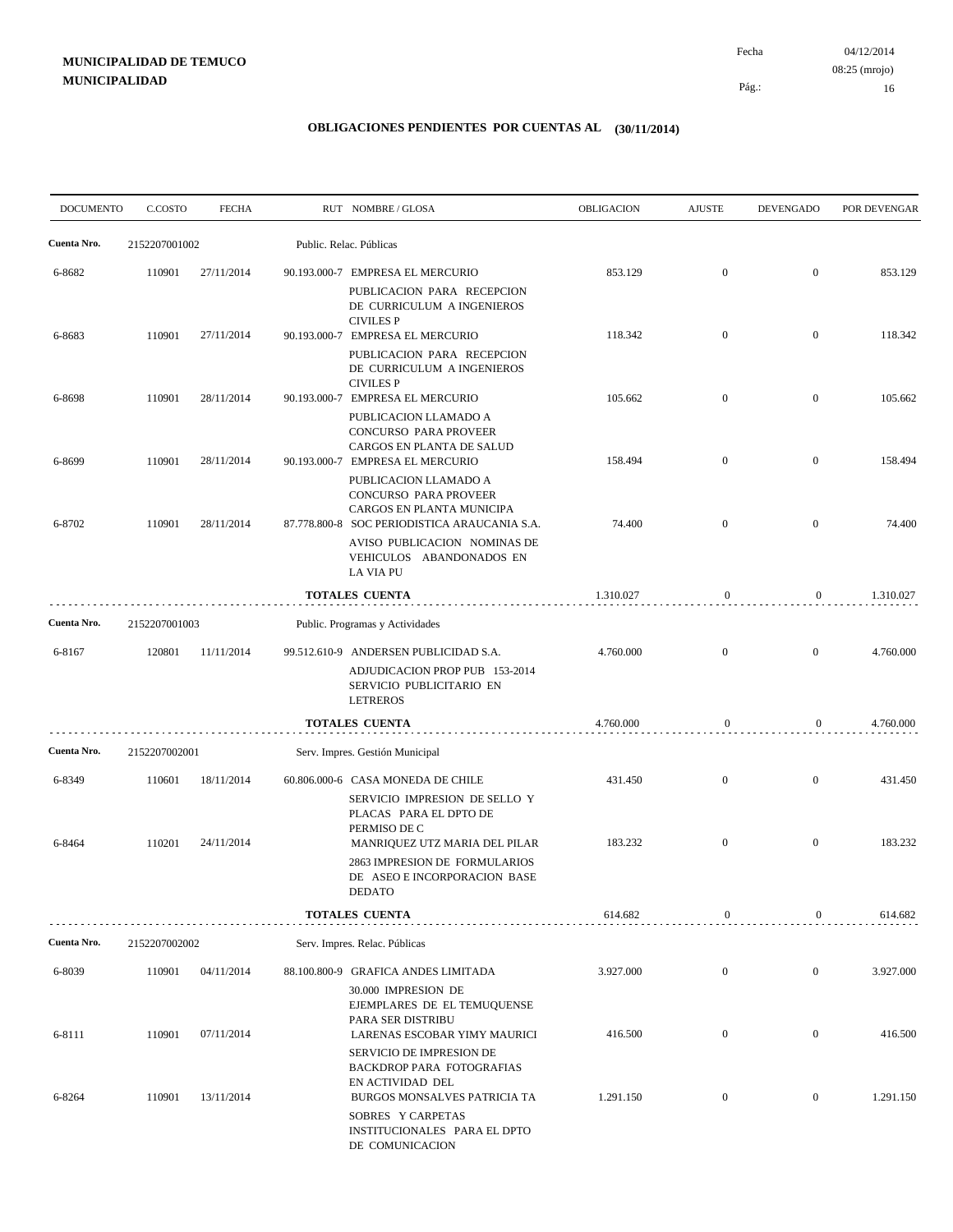04/12/2014 17 Pág.: Fecha 08:25 (mrojo)

| <b>DOCUMENTO</b> | C.COSTO       | <b>FECHA</b> |              | RUT NOMBRE/GLOSA                                                                                             | OBLIGACION | <b>AJUSTE</b>    | <b>DEVENGADO</b> | POR DEVENGAR |
|------------------|---------------|--------------|--------------|--------------------------------------------------------------------------------------------------------------|------------|------------------|------------------|--------------|
| 6-8333           | 110901        | 18/11/2014   |              | BERTON ARIAS LUIS RAMON                                                                                      | 413.228    | $\mathbf{0}$     | $\mathbf{0}$     | 413.228      |
|                  |               |              |              | IMPRESION DE ESQUELAS Y<br>SOBRES PARA CORRESPONDENCIA<br><b>PROTOCOLAR</b>                                  |            |                  |                  |              |
| 6-8383           | 110901        | 19/11/2014   |              | 99.512.610-9 ANDERSEN PUBLICIDAD S.A.<br>IMPRESION DE TELAS PVC PARA                                         | 357.000    | $\boldsymbol{0}$ | $\overline{0}$   | 357.000      |
|                  |               |              |              | DIFUSION EVENTO TEMUCO CHEF<br>2014                                                                          |            |                  |                  |              |
| 6-8400           | 110901        | 19/11/2014   |              | PEREZ FIERRO MARCELA PATRICIA<br>IMPRESION DE TELA PVC PARA<br>DIFUSION EVENTO TEMUCO CHEF<br>2014           | 321.300    | $\mathbf{0}$     | $\overline{0}$   | 321.300      |
| 6-8414           | 110901        | 19/11/2014   |              | BURGOS MONSALVES PATRICIA TA<br>TRIPTICOS PARA PROMOCIONAR<br>FESTIVAL GASTRONOMICO                          | 214.200    | $\mathbf{0}$     | $\mathbf{0}$     | 214.200      |
| 6-8451           | 110901        | 21/11/2014   |              | TEMUCO CHEF 2014<br>99.512.610-9 ANDERSEN PUBLICIDAD S.A.                                                    | 359.083    | $\boldsymbol{0}$ | $\boldsymbol{0}$ | 359.083      |
| 6-8635           | 110901        | 26/11/2014   |              | TELA PVC DIFERENTES MEDIDAS<br>PARA DIFUSION DE EVENTO<br><b>TEMUCO CHEF</b><br>BURGOS MONSALVES PATRICIA TA | 535.500    | $\boldsymbol{0}$ | $\boldsymbol{0}$ | 535.500      |
|                  |               |              |              | 100 CUADERNILLOS PARA DIFUSON<br>Y PROMOCION DE LA COMUNA<br><b>HACIA EL EXT</b>                             |            |                  |                  |              |
|                  |               |              |              | <b>TOTALES CUENTA</b>                                                                                        | 7.834.961  | $\boldsymbol{0}$ | $\overline{0}$   | 7.834.961    |
| Cuenta Nro.      | 2152207002003 |              |              | Serv. Impres. Progr. y Actividades                                                                           |            |                  |                  |              |
| 6-8077           | 141301        | 06/11/2014   |              | BOBADILLA GONZALEZ GUILLERM<br>1300 DIPTICOS PARA PARA                                                       | 276.000    | $\mathbf{0}$     | $\boldsymbol{0}$ | 276.000      |
| 6-8252           | 160302        | 13/11/2014   |              | DIFUSION PREVENCION<br>ENFERMEDADES DE LA M<br>LARENAS ESCOBAR YIMY MAURICI                                  | 84.000     | $\overline{0}$   | $\overline{0}$   | 84.000       |
|                  |               |              |              | PLOTTER DE CORTE PARA<br><b>EXPOSICION COLECTIVA</b><br><b>INFANTIL DE TALLERES</b>                          |            |                  |                  |              |
| 6-8406           | 120901        | 19/11/2014   |              | PEREZ FIERRO MARCELA PATRICIA<br>500 MANUALES DE CONCIENCIA<br>TURISTICA PARA DIFUSION                       | 400.000    | $\boldsymbol{0}$ | $\boldsymbol{0}$ | 400.000      |
| 6-8456           | 120901        | 21/11/2014   | 77.557.260-4 | <b>ACTIVIDADES</b><br>VESTUARIO DEPORTIVO Y PUBLIC                                                           | 416.500    | $\boldsymbol{0}$ | $\boldsymbol{0}$ | 416.500      |
| 6-8501           | 160201        | 24/11/2014   |              | 1250 PECHERAS DE TELA PARA<br>DIFUSION TEMUCO CHEF 2014<br>PEREZ FIERRO MARCELA PATRICIA                     | 124.950    | $\boldsymbol{0}$ | $\overline{0}$   | 124.950      |
| 6-8503           | 120802        | 24/11/2014   |              | 3000 VOLANTES PARA DIFUSION<br>PROYECTO BIBLOTECA MOVIL<br>BURGOS MONSALVES PATRICIA TA                      | 28.000     | $\overline{0}$   | $\boldsymbol{0}$ | 28.000       |
|                  |               |              |              | <b>CONFECCION DE 02 LETREROS</b><br>PVC TODO COLOR PARA<br>DIFUSION CLIN                                     |            |                  |                  |              |
| 6-8593           | 160201        | 25/11/2014   |              | PEREZ FIERRO MARCELA PATRICIA<br>ROLLER PARAPARA DIFUSION                                                    | 75.430     | $\boldsymbol{0}$ | $\boldsymbol{0}$ | 75.430       |
| 6-8663           | 140504        | 27/11/2014   |              | PROYECTO BIBLIOTECA MOVIL<br>MELO COFRE SERGIO FELIPE                                                        | 298.000    | $\overline{0}$   | $\boldsymbol{0}$ | 298.000      |
|                  |               |              |              | ROLLER, CARPETAS Y<br>CUADERNILLOS PARA EL PG<br>PERSONAS EN SITUACION                                       |            |                  |                  |              |
| 6-8673           | 121001        | 27/11/2014   |              | BURGOS MONSALVES PATRICIA TA                                                                                 | 249.900    | $\boldsymbol{0}$ | $\overline{0}$   | 249.900      |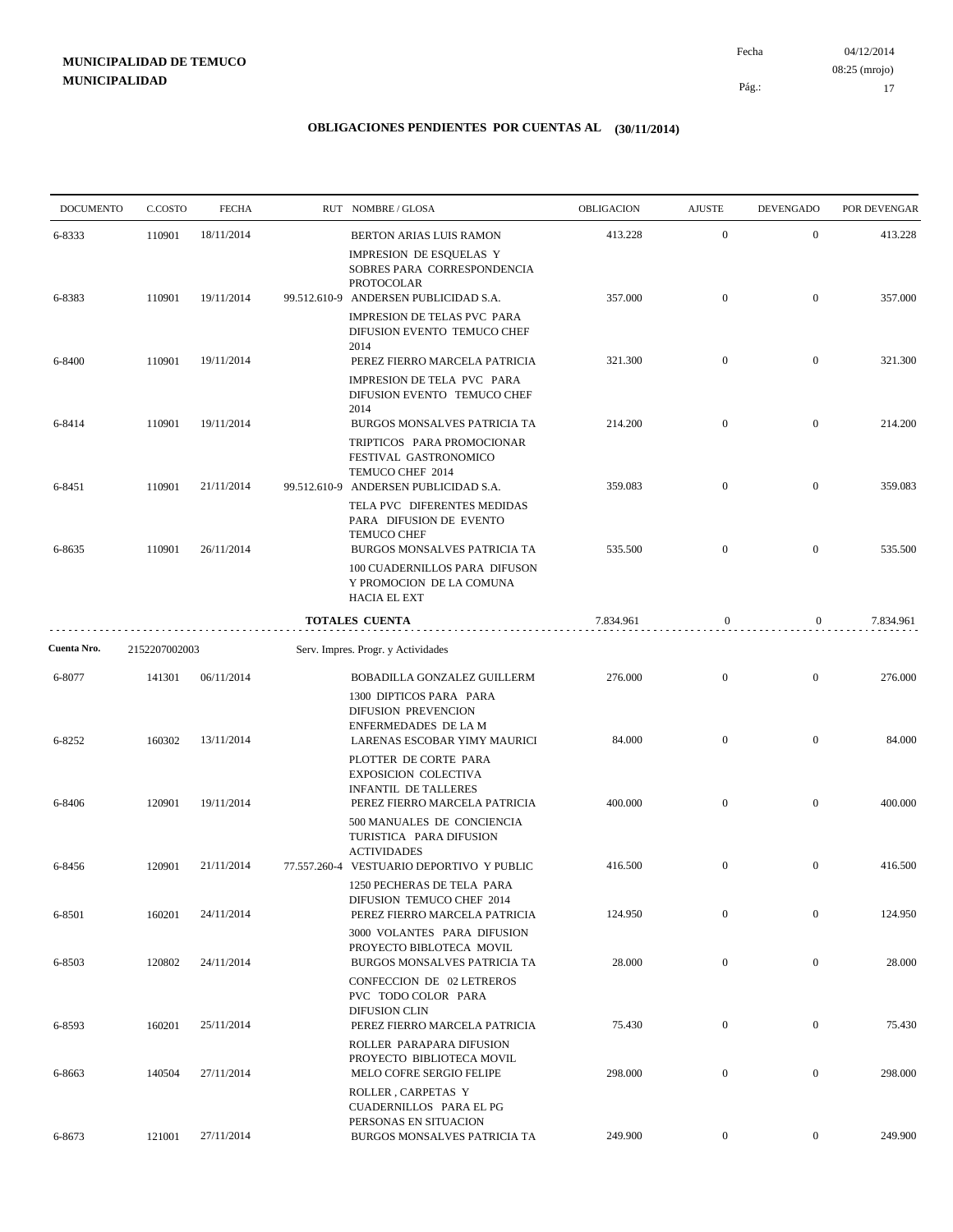| <b>DOCUMENTO</b> | C.COSTO       | <b>FECHA</b> |                   | RUT NOMBRE/GLOSA                                                                                                                                                      | OBLIGACION | <b>AJUSTE</b>    | <b>DEVENGADO</b> | POR DEVENGAR |
|------------------|---------------|--------------|-------------------|-----------------------------------------------------------------------------------------------------------------------------------------------------------------------|------------|------------------|------------------|--------------|
| 6-8674           | 120901        | 27/11/2014   |                   | TRIPTICOS TAMAÑO OFICIO PARA<br>ACTIVIDADES PLAN ESTRATEGICO<br>DE SEGUR<br>87.726.400-9 IMPRENTA AMERICA LTDA.<br>8000 MANUAL DEL TURISTA<br>SEGURO BILINGUE PARA LA | 1.403.010  | $\mathbf{0}$     | $\overline{0}$   | 1.403.010    |
| 6-8675           | 120901        | 27/11/2014   |                   | DIRECCION DE TUR<br>SEPULVEDA CHAVEZ JUAN SEGUND                                                                                                                      | 1.249.500  | $\mathbf{0}$     | $\boldsymbol{0}$ | 1.249.500    |
|                  |               |              |                   | 2000 GUIAS PUBLICITARIAS DE<br>SERVICIOS CON INFORMACION<br>TURISTICA DE                                                                                              |            |                  |                  |              |
|                  |               |              |                   | <b>TOTALES CUENTA</b>                                                                                                                                                 | 4.605.290  | $\boldsymbol{0}$ | 0                | 4.605.290    |
| Cuenta Nro.      | 2152207003    |              |                   | Servicios de Encuadernación y Empaste                                                                                                                                 |            |                  |                  |              |
| 6-8043           | 110201        | 04/11/2014   |                   | MARTINEZ FAUNDEZ ANTONIETA D<br><b>65 EMPASTES TAMAÑO OFICIO</b>                                                                                                      | 247.520    | $\mathbf{0}$     | $\boldsymbol{0}$ | 247.520      |
| 6-8377           | 110201        | 19/11/2014   |                   | PARA EL DPTO DE<br>ORGANIZACIONES COMUNITAR<br>MARTINEZ FAUNDEZ ANTONIETA D<br>297 EMPASTES PARA OFICINA DE                                                           | 1.130.976  | $\mathbf{0}$     | $\mathbf{0}$     | 1.130.976    |
| 6-8375           | 110201        | 19/11/2014   |                   | <b>PARTES</b><br>MARTINEZ FAUNDEZ ANTONIETA D                                                                                                                         | 1.332.800  | $\overline{0}$   | $\boldsymbol{0}$ | 1.332.800    |
| 6-8608           | 110201        | 26/11/2014   |                   | 350 EMPASTES PARA EL DPTO DE<br><b>TESORERIA</b><br>MARTINEZ FAUNDEZ ANTONIETA D                                                                                      | 1.523.200  | $\mathbf{0}$     | $\mathbf{0}$     | 1.523.200    |
|                  |               |              |                   | 400 TOMOS DE EMPASTES PARA<br>LA DIRECCION DE FINANZAS                                                                                                                |            |                  |                  |              |
|                  |               |              |                   | <b>TOTALES CUENTA</b>                                                                                                                                                 | 4.234.496  | $\boldsymbol{0}$ | 0                | 4.234.496    |
| Cuenta Nro.      | 2152208001001 |              |                   | Serv. Aseo Domiciliario                                                                                                                                               |            |                  |                  |              |
| 6-8066           | 120301        | 06/11/2014   |                   | 76.071.500-K CRESCO LTDA.<br>SERVICIO DE RECOLECCION DE<br>BASURA PARA EL DIA 07 DE<br>NOVIEMBRE 2                                                                    | 3.824.000  | $\mathbf{0}$     | $\mathbf{0}$     | 3.824.000    |
|                  |               |              |                   | <b>TOTALES CUENTA</b>                                                                                                                                                 | 3.824.000  | 0                | $\overline{0}$   | 3.824.000    |
| Cuenta Nro.      | 2152208004    |              |                   | Servicios de Mantención de Alumbrado Público                                                                                                                          |            |                  |                  |              |
| 6-8138           | 120101        | 10/11/2014   |                   | 76.364.008-6 CONSTRUCTORA HECTOR SANDOV<br>SERVICIO DE REPOSUICION DE<br>POSTES ALUMBRADO PUBLICO<br>PARA LA CO                                                       | 7.207.634  | $\mathbf{0}$     | $\mathbf{0}$     | 7.207.634    |
|                  |               |              |                   | <b>TOTALES CUENTA</b>                                                                                                                                                 | 7.207.634  | $\boldsymbol{0}$ | $\mathbf{0}$     | 7.207.634    |
| Cuenta Nro.      | 2152208006    |              |                   | Servicios de Mantención de Señalizaciones de Tránsito                                                                                                                 |            |                  |                  |              |
| 6-8672           | 120202        | 27/11/2014   |                   | HERMOSILLA HOTT JORGE IVAN                                                                                                                                            | 156.584    | $\boldsymbol{0}$ | 51.816           | 104.768      |
|                  |               |              |                   | INCORPORESE AL CONTRATO DE<br>MANTENCION Y CONSERVACION<br>DE SEÑALES VIALES                                                                                          |            |                  |                  |              |
|                  |               |              |                   | TOTALES CUENTA                                                                                                                                                        | 156.584    | $\boldsymbol{0}$ | 51.816           | 104.768      |
| Cuenta Nro.      | 2152208007001 |              | Pasajes Cometidos |                                                                                                                                                                       |            |                  |                  |              |
| 6-8175           | 110101        | 11/11/2014   |                   | 89.862.200-2 LATAM AIRLINES GROUP S.A.                                                                                                                                | 163.736    | $\overline{0}$   | $\overline{0}$   | 163.736      |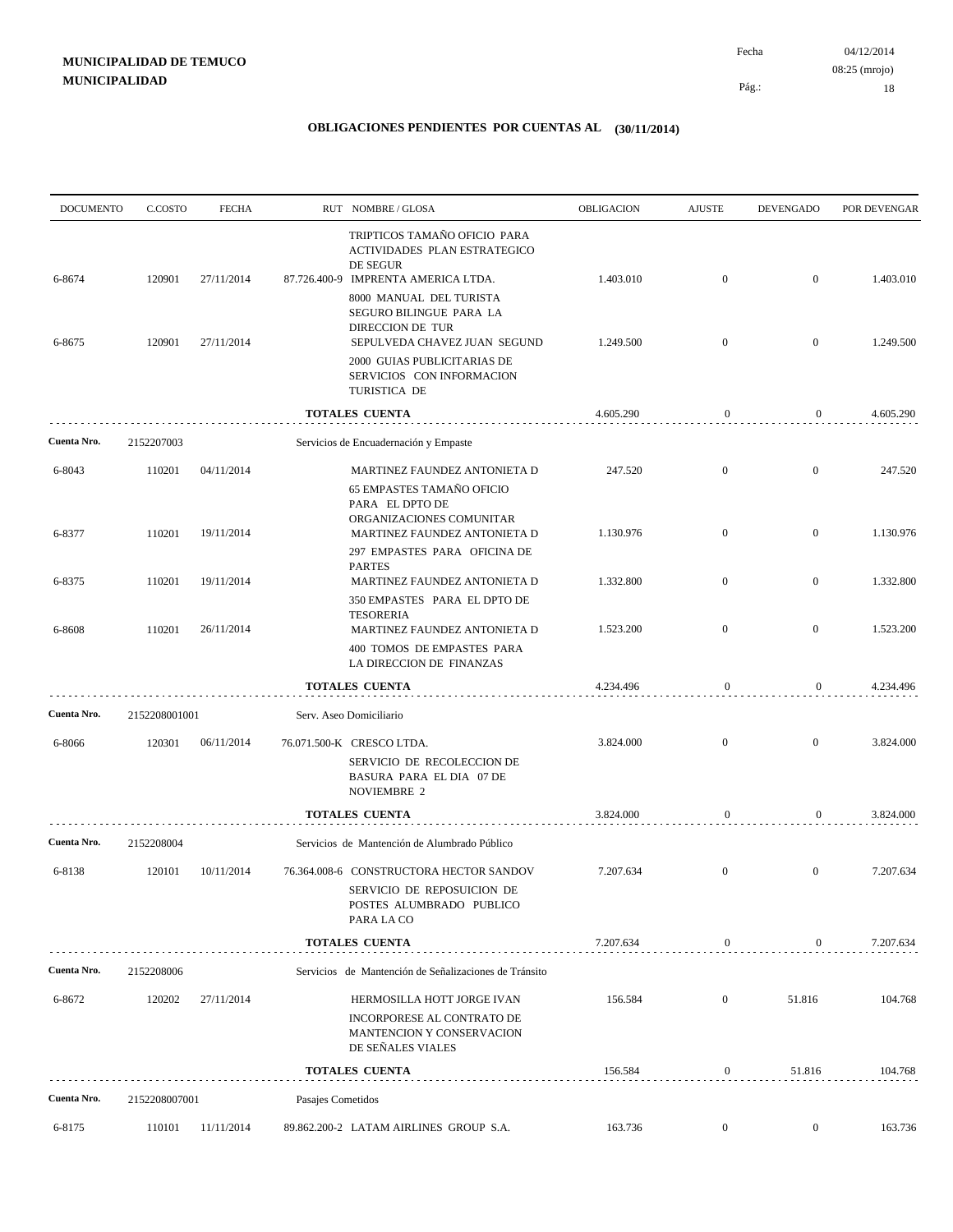04/12/2014 19 Fecha 08:25 (mrojo)

Pág.:

| <b>DOCUMENTO</b> | C.COSTO       | <b>FECHA</b> |                      | RUT NOMBRE/GLOSA                                                                                             | OBLIGACION | <b>AJUSTE</b>    | <b>DEVENGADO</b> | POR DEVENGAR |
|------------------|---------------|--------------|----------------------|--------------------------------------------------------------------------------------------------------------|------------|------------------|------------------|--------------|
| 6-8179           | 110101        | 11/11/2014   |                      | PASAJES AEREOS TRAMO<br>TEMUCO-SANTIAGO-TEMUCO PARA<br><b>ASISTIR A SOR</b><br>SAAVEDRA REBOLLEDO ROLANDO P  | 300.000    | $\mathbf{0}$     | $\overline{0}$   | 300.000      |
|                  |               |              |                      | VIATICO POR COMETIDO<br>FUNCIONARIO PARA REUNION<br>MESA DE TRABAJO CON                                      |            |                  |                  |              |
| 6-8243           | 110101        | 13/11/2014   |                      | CARTER FUENTES SCARLETT<br>VIATICO Y FONDOS A DISPOSICION<br>POR COMETIDO FUNCIONARIO A                      | 400.000    | $\mathbf{0}$     | $\overline{0}$   | 400.000      |
| 6-8231           | 110101        | 13/11/2014   |                      | <b>LAS COMUNAS</b><br>89.862.200-2 LATAM AIRLINES GROUP S.A.                                                 | 163.736    | $\mathbf{0}$     | $\overline{0}$   | 163.736      |
|                  |               |              |                      | PASAJES AEREOS TRAMO<br>TEMUCO-SANTIAGO-TEMUCO<br>PARA EL SR PATRICIO CA                                     |            |                  |                  |              |
| 6-8401           | 110101        | 19/11/2014   |                      | 89.862.200-2 LATAM AIRLINES GROUP S.A.<br>PASAJES AEREOS PARA EL SR<br>PABLO SANCHEZ TRAMO                   | 283.196    | $\mathbf{0}$     | $\mathbf{0}$     | 283.196      |
| 6-8553           | 110101        | 25/11/2014   |                      | TEMUCO-SANTIAGO-TEMUC<br>89.862.200-2 LATAM AIRLINES GROUP S.A.<br>PASAJES AEREOS TRAMO                      | 280.196    | $\mathbf{0}$     | $\mathbf{0}$     | 280.196      |
| 6-8692           | 110101        | 28/11/2014   |                      | SANTIAGO-TEMUCO-SANTIAGO<br>PARA EL SR ALCALD<br>FUENTES BARRA GUSTAVO MAURIC                                | 90.000     | $\overline{0}$   | $\mathbf{0}$     | 90.000       |
|                  |               |              |                      | VIATICO Y FONDOS A DISPOSICION<br>POR COMETIDO FUNCIONARIO A LA<br><b>CIUDAD DE</b>                          |            |                  |                  |              |
|                  |               |              |                      | <b>TOTALES CUENTA</b>                                                                                        | 1.680.864  | $\mathbf{0}$     | $\overline{0}$   | 1.680.864    |
| Cuenta Nro.      | 2152208007002 |              | Pasajes Capacitación |                                                                                                              |            |                  |                  |              |
| 6-7995           | 110302        | 04/11/2014   |                      | <b>BARRIENTOS LOMA-OSORIO CRIST</b><br>VIATICO Y FONDOS A DISPOSICION<br>PARA ASISTIR A CAPACITACION<br>EN P | 40.000     | $\overline{0}$   | $\overline{0}$   | 40.000       |
| 6-7997           | 110302        | 04/11/2014   |                      | ZAMBRANO BUSTOS DORILA TERE<br>VIATICO Y FONDOS A DISPOSICION<br>PARA ASISTIR A CAPACITACION                 | 40.000     | 16.600           | 16.600           | 40.000       |
| 6-8479           | 110302        | 24/11/2014   |                      | EN P<br>JARA CARRILLO OSVALDO<br>ASIGNACION Y FONDOS A<br>DISPOSICION POR ASISTENCIA A                       | 100.000    | $\mathbf{0}$     | $\overline{0}$   | 100.000      |
| 6-8531           | 110302        | 25/11/2014   |                      | PROGRAMA DE CAPACIT<br>VELASQUEZ VERGARA FELIPE CRI<br>ASIGNACION Y FONDOS A                                 | 90.000     | $\mathbf{0}$     | $\boldsymbol{0}$ | 90.000       |
| 6-8590           | 110302        | 25/11/2014   |                      | DISPOSICION POR ASISTENCIA A<br>PROGRAMA DE CAPACIT<br>JARA CARRILLO OSVALDO                                 | 130.000    | $\boldsymbol{0}$ | $\mathbf{0}$     | 130.000      |
| 6-8626           | 110302        | 26/11/2014   |                      | FONDOS POR RENDIR POR<br>CAPACITACION DE LA SRTA<br>YESSICA BRAUNING Q<br>PAREDES SANDOVAL ROBERTO RI        | 130.000    | $\boldsymbol{0}$ | $\mathbf{0}$     | 130.000      |
|                  |               |              |                      | ASIGANCION POR CAPACITACION<br>A LA CIUDAD DE SANTIAGO DEL<br>03 AL 05                                       |            |                  |                  |              |
| 6-8627           | 110302        | 26/11/2014   |                      | FULLER FERNANDEZ VIVIANA MARI<br>ASIGANCION POR CAPACITACION<br>A LA CIUDAD DE SANTIAGO DEL<br>03 AL 05      | 150.000    | $\boldsymbol{0}$ | $\overline{0}$   | 150.000      |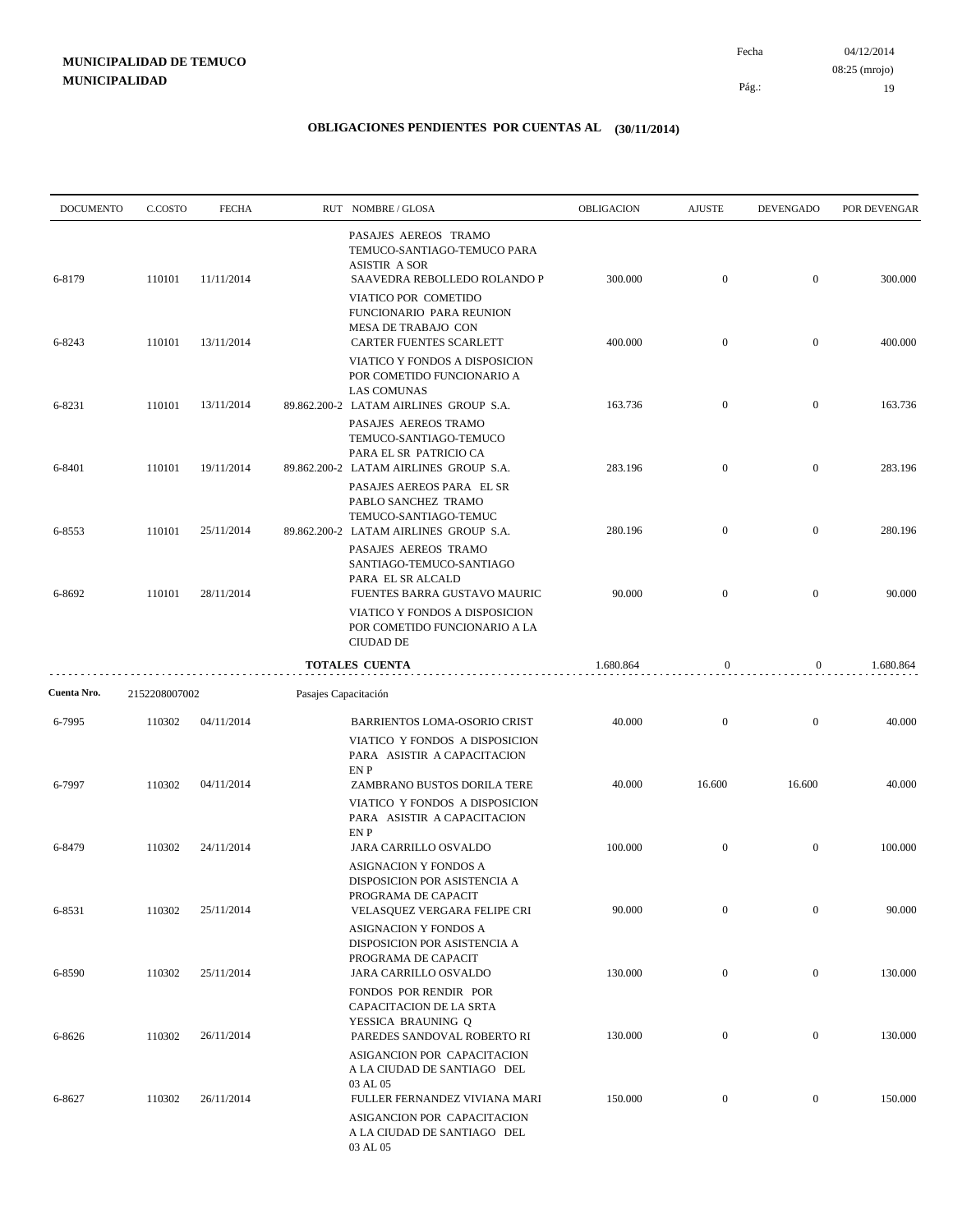04/12/2014 20 Pág.: Fecha 08:25 (mrojo)

| <b>DOCUMENTO</b> | C.COSTO       | <b>FECHA</b> | RUT NOMBRE/GLOSA                                                                                                    | OBLIGACION | <b>AJUSTE</b>    | <b>DEVENGADO</b> | POR DEVENGAR |
|------------------|---------------|--------------|---------------------------------------------------------------------------------------------------------------------|------------|------------------|------------------|--------------|
| 6-8630           | 110302        | 26/11/2014   | BECKER WEISSER OSCAR WILIBAL                                                                                        | 150.000    | $\mathbf{0}$     | $\mathbf{0}$     | 150.000      |
| 6-8631           | 110302        | 26/11/2014   | ASIGANCION POR CAPACITACION<br>A LA CIUDAD DE SANTIAGO DEL<br>03 AL 05<br>CORONADO SEPULVEDA MARIYOSE               | 150.000    | $\mathbf{0}$     | $\mathbf{0}$     | 150.000      |
|                  |               |              | ASIGANCION POR CAPACITACION<br>A LA CIUDAD DE SANTIAGO DEL<br>03 AL 05                                              |            |                  |                  |              |
| 6-8632           | 110302        | 26/11/2014   | ROJAS ESCUDERO BERNARDO JAVI<br>ASIGANCION POR CAPACITACION<br>A LA CIUDAD DE SANTIAGO DEL                          | 150.000    | $\mathbf{0}$     | $\mathbf{0}$     | 150.000      |
| 6-8633           | 110302        | 26/11/2014   | 03 AL 05<br>HIDALGO RAMOS MAURICIO ALEJA                                                                            | 150.000    | $\mathbf{0}$     | $\mathbf{0}$     | 150.000      |
|                  |               |              | ASIGANCION POR CAPACITACION<br>A LA CIUDAD DE SANTIAGO DEL<br>03 AL 05                                              |            |                  |                  |              |
|                  |               |              | <b>TOTALES CUENTA</b>                                                                                               | 1.280.000  | 16.600           | 16.600           | 1.280.000    |
| Cuenta Nro.      | 2152208007003 |              | Movilización, Traslados y Otros                                                                                     |            |                  |                  |              |
| 6-8301           | 150101        | 17/11/2014   | 89.862.200-2 LATAM AIRLINES GROUP S.A.<br>PASAJES AEREOS TRAMO<br>TEMUCO-SANTIAGO-TEMUCO PARA                       | 236.696    | $\mathbf{0}$     | $\mathbf{0}$     | 236.696      |
| 6-8303           | 110201        | 18/11/2014   | COMETIDO DEL FUNCION<br>BECKER ALVEAR MIGUEL ANGEL<br>VIATICO Y FONDOS A DISPOSICION                                | 600.000    | $\mathbf{0}$     | $\mathbf{0}$     | 600.000      |
| 6-8304           | 110201        | 18/11/2014   | POR COMETIDO FUNCIONARIO A<br><b>LAS CIUDADES</b><br>PANTOJA SECO JOSE TOMAS                                        | 70.000     | $\mathbf{0}$     | $\mathbf{0}$     | 70.000       |
| 6-8305           | 110201        | 18/11/2014   | VIATICO Y FONDOS A DISPOSICION<br>POR COMETIDO FUNCIONARIO A<br><b>LAS CIUDADES</b><br>MARQUEZ JAQUE PATRICIO ANDRE | 100.000    | $\overline{0}$   | $\boldsymbol{0}$ | 100.000      |
|                  |               |              | VIATICO Y FONDOS A DISPOSICION<br>POR COMETIDO FUNCIONARIO A LA<br><b>CIUDAD DE</b>                                 |            |                  |                  |              |
| 6-8402           | 110201        | 19/11/2014   | SANCHEZ DIAZ PABLO ABSALON<br>VIATICO Y FONDOS A DISPOSICION<br>POR COMETIDO FUNCIONARIO A LA<br><b>CIUDAD DE</b>   | 40.000     | $\mathbf{0}$     | $\boldsymbol{0}$ | 40.000       |
| 6-8692           | 110201        | 28/11/2014   | FUENTES BARRA GUSTAVO MAURIC<br>VIATICO Y FONDOS A DISPOSICION<br>POR COMETIDO FUNCIONARIO A LA<br><b>CIUDAD DE</b> | 55.000     | $\mathbf{0}$     | $\mathbf{0}$     | 55.000       |
|                  |               |              | <b>TOTALES CUENTA</b>                                                                                               | 1.101.696  | $\boldsymbol{0}$ | $\overline{0}$   | 1.101.696    |
| Cuenta Nro.      | 2152208011002 |              | Eventos Serv. a la Comunidad                                                                                        |            |                  |                  |              |
| 6-8598           | 120801        | 25/11/2014   | 79.775.510-9 TOPP BRAND Y CIA.LTDA.                                                                                 | 1.500.000  | $\mathbf{0}$     | $\mathbf{0}$     | 1.500.000    |
|                  |               |              | PRODUCCION DE EVENTO PARA<br>CAMPAÑA DE RECOLECCION DE<br>NEUMATICOS F                                              |            |                  |                  |              |
|                  |               |              | <b>TOTALES CUENTA</b>                                                                                               | 1.500.000  | $\boldsymbol{0}$ | $\bf{0}$         | 1.500.000    |
| Cuenta Nro.      | 2152208011004 |              | Eventos Programas Sociales                                                                                          |            |                  |                  |              |
| 6-8046           | 140701        | 04/11/2014   | 77.774.580-8 SOCIEDAD COMERCIAL EURO LTDA                                                                           | 420.000    | $\boldsymbol{0}$ | $\overline{0}$   | 420.000      |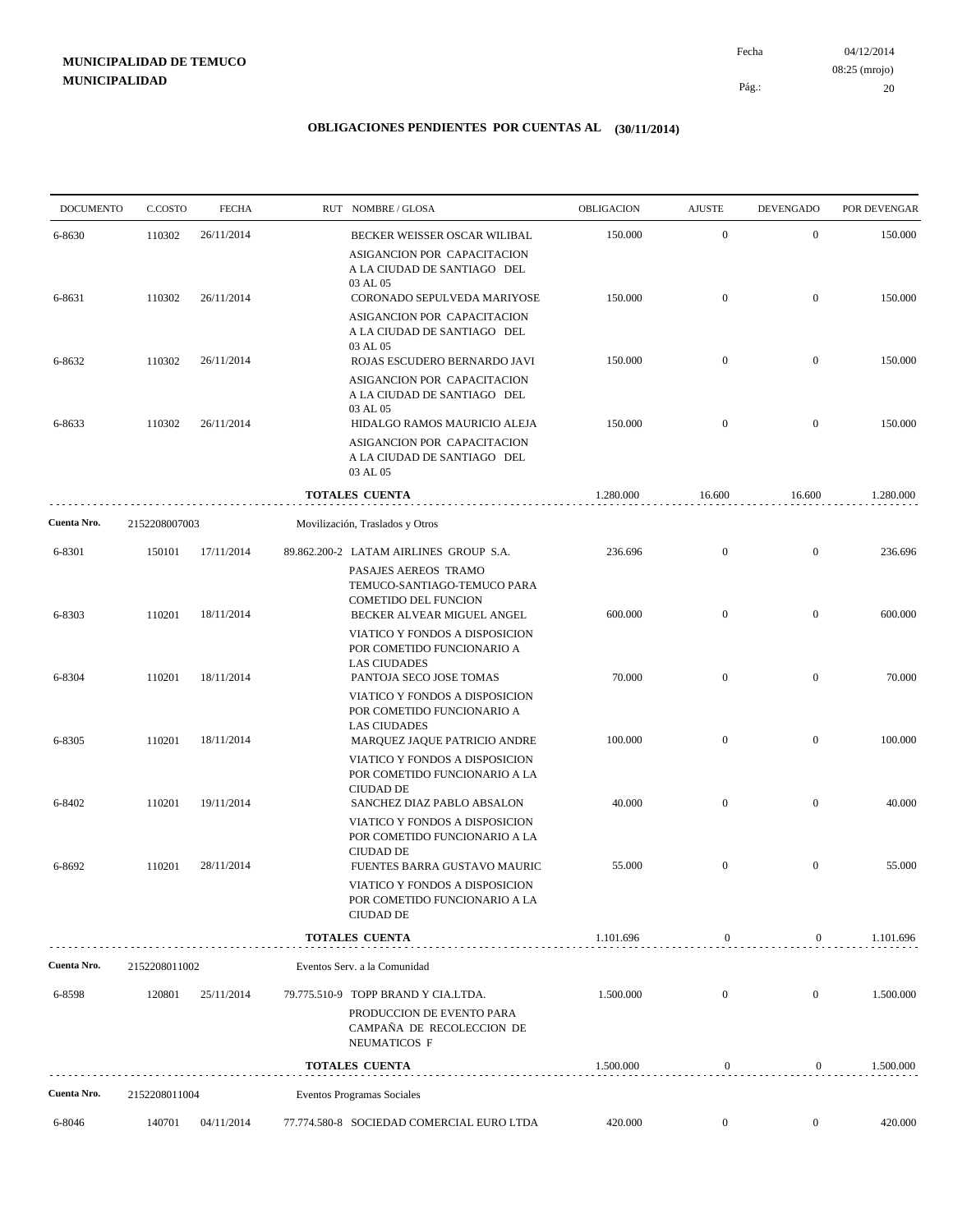04/12/2014 21 Pág.: Fecha 08:25 (mrojo)

| <b>DOCUMENTO</b> | C.COSTO       | <b>FECHA</b> | RUT NOMBRE/GLOSA                                                                                                                | OBLIGACION | <b>AJUSTE</b>    | <b>DEVENGADO</b> | POR DEVENGAR |
|------------------|---------------|--------------|---------------------------------------------------------------------------------------------------------------------------------|------------|------------------|------------------|--------------|
| 6-8086           | 140801        | 06/11/2014   | SERVICIO DE PRODUCCION DE<br>EVENTOS PARA ACTIVIDAD<br>RECREATIVA CON<br>76.393.525-6 PRODUCTORA DE EVENTOS FAVIO               | 2.362.150  | $\boldsymbol{0}$ | $\mathbf{0}$     | 2.362.150    |
|                  |               |              | TRATO DIRECTO PARA SERVICIO<br>PRODUCCION DE EVENTO PARA<br><b>ACTIVIDA</b>                                                     |            |                  |                  |              |
| 6-8224           | 140603        | 13/11/2014   | 96.841.280-9 SERVICIOS HOTELEROS Y TURISTIC<br>SERVICIO PRODUCCION EVENTO<br>PARA CEREMONIA ANUAL DEL PG<br><b>HABILIDAD</b>    | 2.023.543  | $\mathbf{0}$     | $\mathbf{0}$     | 2.023.543    |
| 6-8286           | 140801        | 17/11/2014   | 76.393.525-6 PRODUCTORA DE EVENTOS FAVIO<br>SERVICIO DE PRODUCCION DE<br>EVENTO NOSOTROS PROPONEMOS<br>PARA LOS DIAS            | 1.410.150  | $\mathbf{0}$     | $\mathbf{0}$     | 1.410.150    |
| 6-8318           | 140701        | 18/11/2014   | 76.313.175-0 PRODUCCION DE EVENTOS RENE M<br>SERVICIO DE PRODUCCION DE<br>EVENTOS PARA ACTIVIDADES<br>RECREATIVA CON            | 420.000    | $\mathbf{0}$     | $\mathbf{0}$     | 420.000      |
| 6-8364           | 140503        | 19/11/2014   | 76.393.525-6 PRODUCTORA DE EVENTOS FAVIO<br>PRODUCCION DE EVENTO PARA<br>FERIA DE LA INCLUSION PARA<br><b>PERSONAS</b>          | 2.604.910  | $\boldsymbol{0}$ | $\mathbf{0}$     | 2.604.910    |
| 6-8465           | 140701        | 24/11/2014   | 77.774.580-8 SOCIEDAD COMERCIAL EURO LTDA<br>SERVICIO DE PRODUCCION DE<br>EVENTO SALON, ALIMENTACION,<br><b>AMPLIFICACION P</b> | 420.000    | $\mathbf{0}$     | $\boldsymbol{0}$ | 420.000      |
| 6-8463           | 140701        | 24/11/2014   | 77.774.580-8 SOCIEDAD COMERCIAL EURO LTDA<br>SERVICIO DE PRODUCCION DE<br>EVENTO PARA REUNION D<br>ETRABAJO CON DIFER           | 420.000    | $\mathbf{0}$     | $\boldsymbol{0}$ | 420.000      |
| 6-8601           | 140801        | 25/11/2014   | 76.251.014-6 PRODUCTORA DE EVENTO YANET S<br>SERVICIO DE PRODUCCION DE<br>EVENTO PARA ACTIVIDAD<br>APOYO A ACTIVIDADE           | 420.000    | $\mathbf{0}$     | $\boldsymbol{0}$ | 420.000      |
| 6-8612           | 140801        | 26/11/2014   | 76.032.794-8 SOCIEDAD PEDRERO Y ALARCON L<br>SERVICIO DE PRODUCCION DE<br>EVENTO PARA APOYO<br><b>ACTIVIDADES JUVENILES</b>     | 420.000    | $\mathbf{0}$     | $\boldsymbol{0}$ | 420.000      |
| 6-8642           | 141201        | 26/11/2014   | 76.313.175-0 PRODUCCION DE EVENTOS RENE M<br><b>SERVICIO DE PRODUCCION DE</b><br>EVENTOS PARA ACTIVIDAD<br>RECREATIVA DENOMIN   | 3.000.000  | $\boldsymbol{0}$ | $\boldsymbol{0}$ | 3.000.000    |
| 6-8668           | 140701        | 27/11/2014   | 76.363.496-5 NOSO PRODUCCIONES<br>SERVICIO DE PRODUCCION DE<br>EVENTO PARA MESAS DE<br>TRABAJO CON ORGAN                        | 420.000    | $\mathbf{0}$     | $\mathbf{0}$     | 420.000      |
| 6-8697           | 141201        | 28/11/2014   | 76.313.175-0 PRODUCCION DE EVENTOS RENE M<br>SERVICIO DE PRODUCCION DE<br>EVENTO POR MATEADA DEL<br>PROGRAMA ADULTO MAYOR       | 410.000    | $\mathbf{0}$     | $\boldsymbol{0}$ | 410.000      |
|                  |               |              | TOTALES CUENTA                                                                                                                  | 14.750.753 | $\boldsymbol{0}$ | $\overline{0}$   | 14.750.753   |
| Cuenta Nro.      | 2152208999009 |              | Otros Servicios Generales                                                                                                       |            |                  |                  |              |
| 6-8033           | 160101        | 04/11/2014   | PEREZ VASQUEZ AURELIA GUADALU<br>SERVICIO DESRATIZACION Y<br>DESINSECTACION PARA RECINTO<br>DEL TEATRO                          | 80.000     | $\boldsymbol{0}$ | $\boldsymbol{0}$ | 80.000       |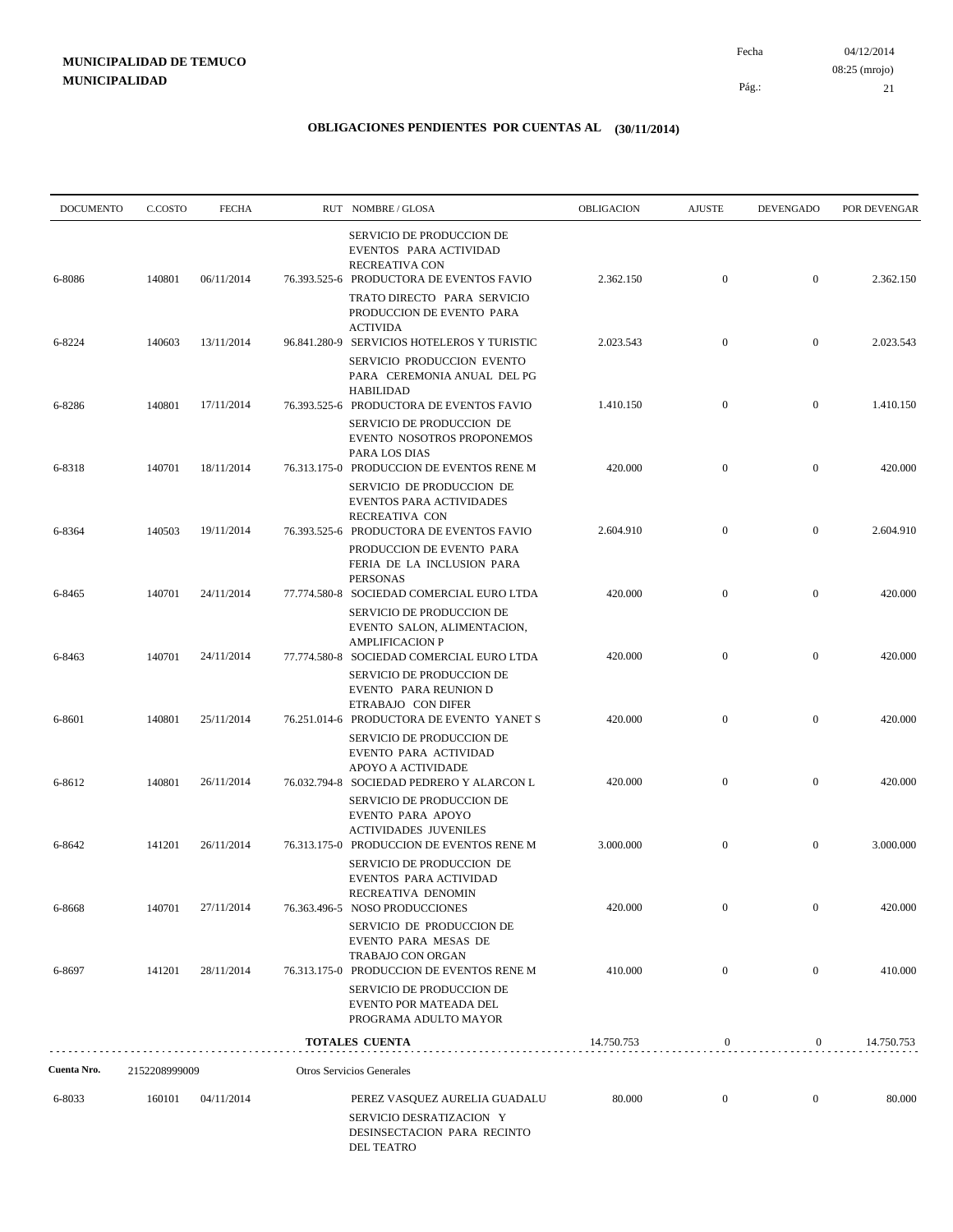04/12/2014 22 Pág.: Fecha 08:25 (mrojo)

| <b>DOCUMENTO</b> | C.COSTO | <b>FECHA</b> | RUT NOMBRE/GLOSA                                                                                                             | OBLIGACION | <b>AJUSTE</b>    | <b>DEVENGADO</b> | POR DEVENGAR |
|------------------|---------|--------------|------------------------------------------------------------------------------------------------------------------------------|------------|------------------|------------------|--------------|
| 6-8157           | 110601  | 10/11/2014   | CONTRERAS DE VERA SABRINA KE                                                                                                 | 38.000     | $\mathbf{0}$     | $\mathbf{0}$     | 38.000       |
|                  |         |              | SERVICIO DE AROMATIZACION<br>PARA EL DPTO DE PERMISO DE<br><b>CIRCULACION</b>                                                |            |                  |                  |              |
| 6-8176           | 110301  | 11/11/2014   | 96.978.530-7 SOC. DESAROOLLOS DE MONTANA                                                                                     | 4.270.401  | $\boldsymbol{0}$ | $\boldsymbol{0}$ | 4.270.401    |
|                  |         |              | SERVICIO DE SALON,<br>ALIMENTACION Y ALOJAMIENTO<br>PARA ACTIVIDAD DE D                                                      |            |                  |                  |              |
| 6-8201           | 160302  | 12/11/2014   | 78.905.750-8 COMERCIAL Y SERVICIOS AM TCO<br>SERVICIO DE SANITIZACION PARA<br>BAÑOS COCHES TREN DE LA                        | 85.537     | $\boldsymbol{0}$ | $\boldsymbol{0}$ | 85.537       |
| 6-8215           | 110201  | 13/11/2014   | <b>ARAUCANIA</b><br>76.232.153-K COMERC. Y DISTRIB. SODATALCA T<br>SERVICIO PROVISION DE DE<br>DISPENSADORES DE AGUA         | 539.280    | $\mathbf{0}$     | $\boldsymbol{0}$ | 539.280      |
| 6-8233           | 160302  | 13/11/2014   | NATURAL PURIFICADA<br>78.905.750-8 COMERCIAL Y SERVICIOS AM TCO<br>SANITIZACION PARA BAÑOS                                   | 85.537     | $\boldsymbol{0}$ | $\boldsymbol{0}$ | 85.537       |
| 6-8234           | 160302  | 13/11/2014   | COCHES TREN DE LA ARAUCANIA<br>77.224.100-3 SISTEMA CONTRA INCENDIOS SUPE                                                    | 85.500     | $\mathbf{0}$     | $\boldsymbol{0}$ | 85.500       |
| 6-8238           | 141301  | 13/11/2014   | SERVICIO DE MANTENCION DE<br>EXTINTORES PARA EL TREN DE LA<br><b>ARAUCANIA</b><br>SANHUEZA MANRIQUEZ ELIANA DE               | 427.700    | $\mathbf{0}$     | $\boldsymbol{0}$ | 427.700      |
|                  |         |              | SERVICIO DE BANQUETERIA PARA<br>CEREMONIA ENTREGA LENTES PG<br><b>MUJERES</b>                                                |            |                  |                  |              |
| 6-8298           | 160302  | 17/11/2014   | 78.061.230-4 AITUE SOCIEDAD HOTELERA LTDA.<br>SERVICIO ALOJAMIENTO Y<br>ALIMENTACION PARA EXPOSITOR<br>DE GALERIA DE ARTE    | 188.325    | $\boldsymbol{0}$ | $\boldsymbol{0}$ | 188.325      |
| 6-8365           | 110301  | 19/11/2014   | MONSALVEZ MONSALVE LILIAN J<br>SERVICIO DE COFFE PARA<br>JORNADA DE CAPACITACION<br><b>JUZGADO POLICIA LO</b>                | 85.680     | $\mathbf{0}$     | $\boldsymbol{0}$ | 85.680       |
| 6-8366           | 110301  | 19/11/2014   | MONSALVEZ MONSALVE LILIAN J<br>SERVICIO DE COFFE PARA<br>JORNADA DE CAPACITACION                                             | 47.600     | $\mathbf{0}$     | $\boldsymbol{0}$ | 47.600       |
| 6-8361           | 160302  | 19/11/2014   | METODOLOGIA REVISI<br>78.905.750-8 COMERCIAL Y SERVICIOS AM TCO<br>SERVICIO DE SANITIZACION<br>PARA BAÑOS COCHES DEL TREN DE | 78.900     | $\boldsymbol{0}$ | $\boldsymbol{0}$ | 78.900       |
| 6-8405           | 160401  | 19/11/2014   | <b>LA ARAUCANI</b><br>SANHUEZA MANRIQUEZ ELIANA DE<br>SERVICIO DE COCTEL PARA ACTO<br>DE PREMIACION E INAUGURACION           | 200.000    | $\mathbf{0}$     | $\boldsymbol{0}$ | 200.000      |
| 6-8415           | 110301  | 19/11/2014   | <b>CONCURS</b><br>WEITZEL JARA CHRISTIAN                                                                                     | 842.400    | $\mathbf{0}$     | $\boldsymbol{0}$ | 842.400      |
| 6-8454           | 121001  | 21/11/2014   | SERVICIO DE SALON Y<br>ALIMENTACION PARA JORNADA<br>DE CAPACITACION<br>MONSALVEZ MONSALVE LILIAN J                           | 267.150    | $\boldsymbol{0}$ | $\boldsymbol{0}$ | 267.150      |
|                  |         |              | SERVICIO DE COFFE PARA<br>INAUGURACION ALARAMAS<br>COPMUNITARIAS PARA D                                                      |            |                  |                  |              |
| 6-8462           | 121001  | 24/11/2014   | MONSALVEZ MONSALVE LILIAN J<br>SERVICIO DE COFFE BREACK PARA<br>CEREMONIA CERTIFICACION<br><b>PREVENCION</b>                 | 71.400     | $\boldsymbol{0}$ | $\boldsymbol{0}$ | 71.400       |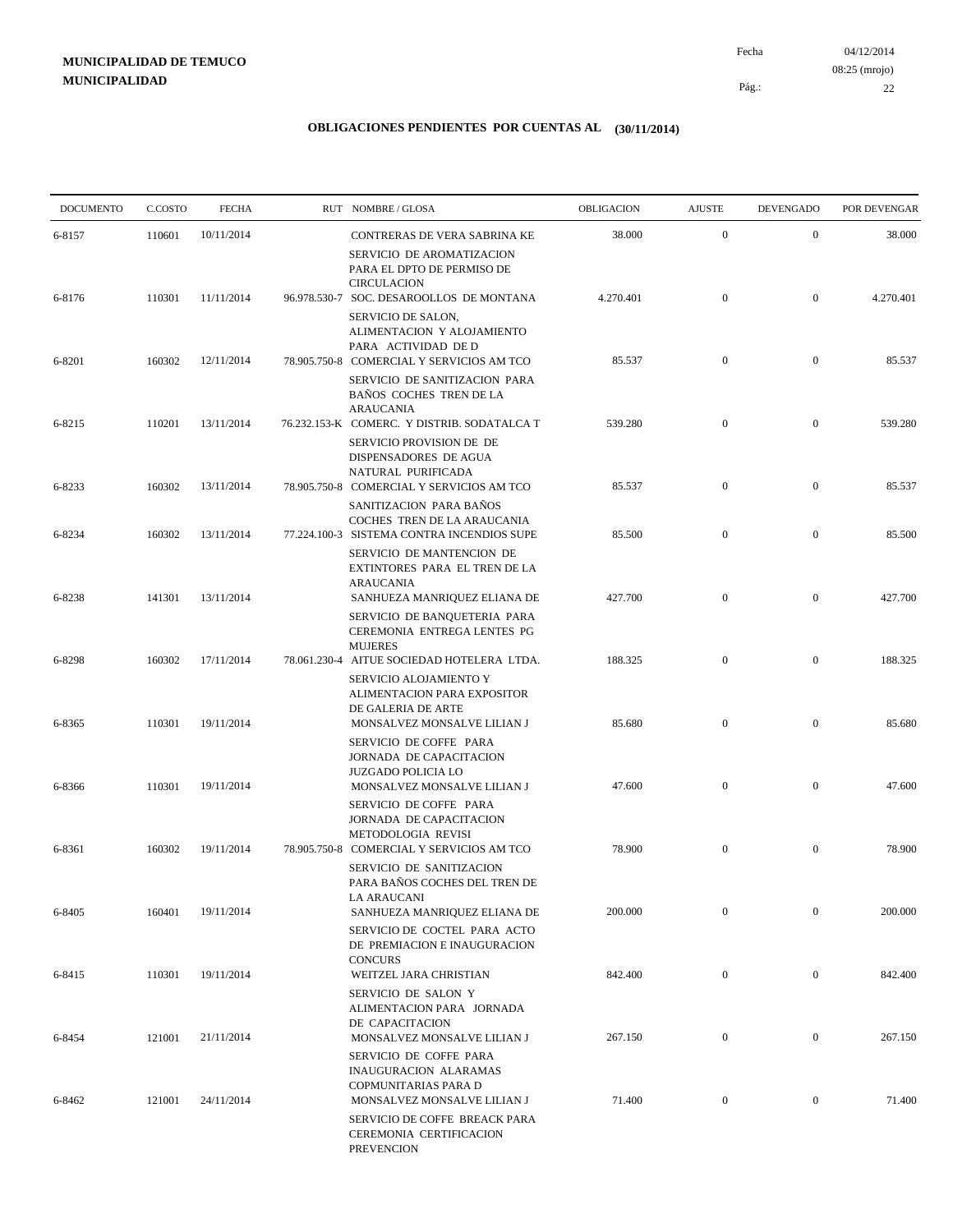04/12/2014 23 Pág.: Fecha 08:25 (mrojo)

| <b>DOCUMENTO</b> | C.COSTO       | <b>FECHA</b> |                  | RUT NOMBRE/GLOSA                                                                                                   | <b>OBLIGACION</b> | <b>AJUSTE</b>    | <b>DEVENGADO</b> | POR DEVENGAR |
|------------------|---------------|--------------|------------------|--------------------------------------------------------------------------------------------------------------------|-------------------|------------------|------------------|--------------|
| 6-8492           | 110201        | 24/11/2014   |                  | 77.224.100-3 SISTEMA CONTRA INCENDIOS SUPE<br>SERVICIO DE RECARGA Y                                                | 60.809            | $\mathbf{0}$     | $\overline{0}$   | 60.809       |
| 6-8482           | 121001        | 24/11/2014   |                  | MANTENCION DE EXTINTORES<br>DEL EDIFICIO PRAT 65<br>MONSALVEZ MONSALVE LILIAN J                                    | 89.250            | $\overline{0}$   | $\overline{0}$   | 89.250       |
|                  |               |              |                  | SERVICIO DE COFFE BREACK PARA<br>CEEMONIA DE EGRESO CASOS PG<br>DE PR                                              |                   |                  |                  |              |
| 6-8483           | 121005        | 24/11/2014   |                  | MONSALVEZ MONSALVE LILIAN J<br>SERVICIO DE COFFE BERACK PARA<br>ONCE NAVIDEÑA CON MUJERES                          | 404.600           | $\overline{0}$   | $\overline{0}$   | 404.600      |
|                  |               |              |                  | NIÑA Y                                                                                                             |                   |                  |                  |              |
| 6-8546           | 140801        | 25/11/2014   |                  | 76.363.496-5 NOSO PRODUCCIONES<br>SERVICIO DE BANQUETERIA<br>PARA ACTIVIDAD NOSOTROS<br>PROPONEMOS DE              | 420.000           | $\overline{0}$   | $\overline{0}$   | 420.000      |
| 6-8547           | 140801        | 25/11/2014   |                  | TREUPIL CAYUMIL ALBA<br>SERVICIO DE BANQUETERIA, SALA<br>DE REUNION PARA ACTIVIDAD                                 | 420.000           | $\mathbf{0}$     | $\boldsymbol{0}$ | 420.000      |
| 6-8549           | 141302        | 25/11/2014   |                  | <b>NOSOTROS</b><br>SANHUEZA MANRIQUEZ ELIANA DE<br>SERVICIO DE BANQUETERIA PARA<br>EL DIA 12/12/2014 CERTIFICACION | 400.000           | $\mathbf{0}$     | $\overline{0}$   | 400.000      |
| 6-8613           | 140602        | 26/11/2014   |                  | C<br>77.224.100-3 SISTEMA CONTRA INCENDIOS SUPE                                                                    | 75.503            | $\mathbf{0}$     | $\overline{0}$   | 75.503       |
| 6-8617           | 141601        | 26/11/2014   |                  | PROVISION DE EXTINTORES Y<br>RECARGAS PARA INMUEBLE DE<br><b>JORNADA A</b><br>MONSALVEZ MONSALVE LILIAN J          | 89.250            | $\mathbf{0}$     | $\overline{0}$   | 89.250       |
|                  |               |              |                  | SERVICIO DE BANQUETERIA PARA<br>REUNION MENSUAL CON<br>DIRIGENTES DEL                                              |                   |                  |                  |              |
|                  |               |              |                  | TOTALES CUENTA                                                                                                     | 9.352.822         | $\bf{0}$         | $\boldsymbol{0}$ | 9.352.822    |
| Cuenta Nro.      | 2152209999009 |              | Otros Arriendos  |                                                                                                                    |                   |                  |                  |              |
| 6-8275           | 121305        | 13/11/2014   |                  | MARTINEZ SALAS ELIAS JORGE                                                                                         | 968.452           | $\overline{0}$   | $\overline{0}$   | 968.452      |
|                  |               |              |                  | ARRIENDO DE BAÑOS QUIMICOS<br>PARA FERIA ITINERANTES MES DE<br><b>NOVIEMBR</b>                                     |                   |                  |                  |              |
| 6-8273           | 121305        | 13/11/2014   |                  | MARTINEZ SALAS ELIAS JORGE<br>ARRIENDO DE BAÑOS QUIMICO<br>PARA FERIA ITINERANTE                                   | 968.452           | $\overline{0}$   | $\mathbf{0}$     | 968.452      |
|                  |               |              |                  | <b>TOTALES CUENTA</b>                                                                                              | 1.936.904         | $\boldsymbol{0}$ | $\boldsymbol{0}$ | 1.936.904    |
| Cuenta Nro.      | 2152210002001 |              |                  | Seguros Inmuebles y Otros                                                                                          |                   |                  |                  |              |
| 6-8232           | 110702        | 13/11/2014   |                  | 77.214.540-3 JUAN CARLOS WIENECKE Y CIA LIM                                                                        | 485.212           | $\mathbf{0}$     | $\boldsymbol{0}$ | 485.212      |
|                  |               |              |                  | SEGURO DE ACCIDENTE PARA<br>PASAJEROS DEL TREN DE LA<br>ARAUCANIA                                                  |                   |                  |                  |              |
|                  |               |              |                  | <b>TOTALES CUENTA</b>                                                                                              | 485.212           | $\boldsymbol{0}$ | $\overline{0}$   | 485.212      |
| Cuenta Nro.      | 2152210004    |              | Gastos Bancarios |                                                                                                                    |                   |                  |                  |              |
| 6-8206           | 110201        | 12/11/2014   |                  | 96.689.310-9 TRANSBANK S.A.<br>SERVICIO TRANSNET Y SERVICIO<br>WEPAY REFRENDACION ULTIMO<br>TRIMESTRE AÑO 2        | 7.000.000         | $\mathbf{0}$     | 1.842.555        | 5.157.445    |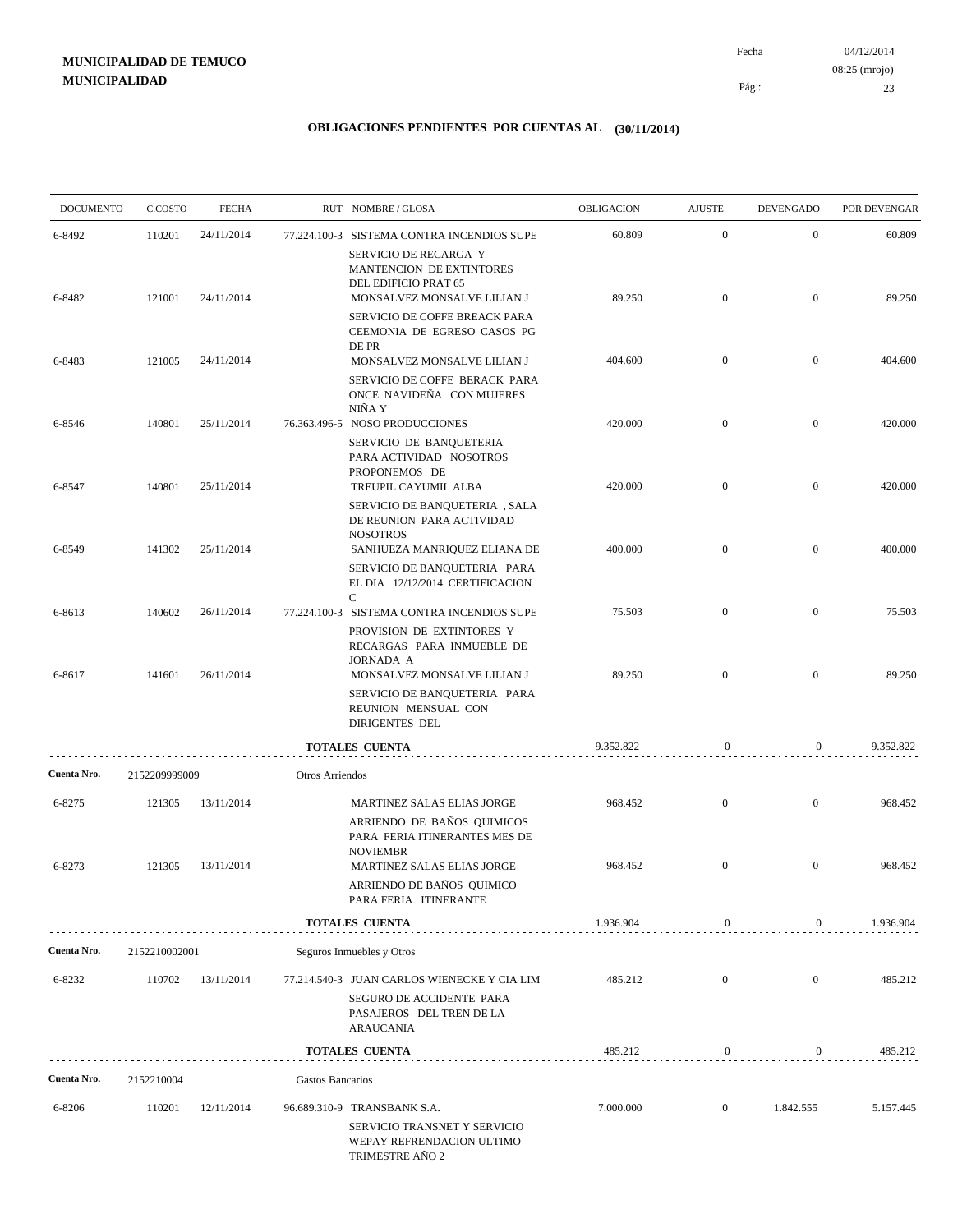04/12/2014 24 Pág.: Fecha 08:25 (mrojo)

| <b>DOCUMENTO</b> | C.COSTO    | <b>FECHA</b> | RUT NOMBRE/GLOSA                                                                                                           | OBLIGACION | <b>AJUSTE</b>    | <b>DEVENGADO</b> | POR DEVENGAR |
|------------------|------------|--------------|----------------------------------------------------------------------------------------------------------------------------|------------|------------------|------------------|--------------|
|                  |            |              | <b>TOTALES CUENTA</b>                                                                                                      | 7.000.000  | $\boldsymbol{0}$ | 1.842.555        | 5.157.445    |
| Cuenta Nro.      | 2152211002 |              | Cursos de Capacitación                                                                                                     |            |                  |                  |              |
| 6-8293           | 141602     | 17/11/2014   | 76.337.523-4 SOCIEDAD CASTRO Y SEPULVEDA<br>SERVICIO DE TRASLADO PARA                                                      | 1.290.000  | $\mathbf{0}$     | $\mathbf{0}$     | 1.290.000    |
| 6-8290           | 141401     | 17/11/2014   | CAPACITACION Y GIRA TECNICA<br>PARA UNIDADAES O<br>76.172.568-8 SERVICIOS PROFESIONALES DE SEG<br>CURSO DE CONTRATACION DE | 2.000.000  | $\mathbf{0}$     | $\mathbf{0}$     | 2.000.000    |
| 6-8296           | 141501     | 17/11/2014   | <b>GUARDIAS DE SEGURIDAD PARA 18</b><br>PERSONAS SEGUN<br>79.775.550-8 INSTITUTO PROFESIONAL DE CHILE S                    | 3.965.000  | $\overline{0}$   | $\mathbf{0}$     | 3.965.000    |
|                  |            |              | <b>CURSO DE CONSTRUCCION DE</b><br>MUEBLES PARA 13 PERSONAS<br>SEGUN ID-1658-1020-L                                        |            |                  |                  |              |
| 6-8325           | 141401     | 18/11/2014   | 76.344.235-7 SOCIEDAD LAGOS DEL SUR LIMITA<br>CURSO DE CAJERO PARA                                                         | 1.495.000  | $\mathbf{0}$     | $\boldsymbol{0}$ | 1.495.000    |
| 6-8544           | 141302     | 25/11/2014   | USUARIOS DEL PG OMIL<br>SANHUEZA MANRIQUEZ ELIANA DE                                                                       | 4.000.000  | $\mathbf{0}$     | $\overline{0}$   | 4.000.000    |
| 6-8545           | 141302     | 25/11/2014   | TRATO DIRECTO PARA LA<br>CONTRATACION DE CURSO<br>REPOSTERIA BASICA Y MANIPU<br>76.004.998-0 SOC PARA GESTION Y DESARROLLO | 2.300.000  | $\overline{0}$   | $\mathbf{0}$     | 2.300.000    |
|                  |            |              | TRATO DIRECTO PARA LA<br>CONTRATACION DE CURSO<br>ATENCION AL CLIENTE"                                                     |            |                  |                  |              |
| 6-8573           | 141602     | 25/11/2014   | 76.255.271-K SOCIEDAD COMERCIAL VERGARA P<br>CAPACITACION EN NEGOCIACION<br>PARA USUARIOS DE LA UNIDAD                     | 134.000    | $\mathbf{0}$     | $\overline{0}$   | 134.000      |
| 6-8532           | 110301     | 25/11/2014   | <b>OPERATIVA</b><br>96.986.340-5 C.F.T.TEODORO WICKEL<br>INSCRIPCION PG.CAPACITACION,                                      | 1.100.000  | $\overline{0}$   | $\mathbf{0}$     | 1.100.000    |
|                  |            |              | CREACION Y ADMINISTRACION DE<br><b>SITOS WEB C</b>                                                                         |            |                  |                  |              |
| 6-8627           | 110302     | 26/11/2014   | FULLER FERNANDEZ VIVIANA MARI<br>ASIGANCION POR CAPACITACION<br>A LA CIUDAD DE SANTIAGO DEL<br>03 AL 05                    | 80.000     | $\mathbf{0}$     | $\mathbf{0}$     | 80.000       |
| 6-8626           | 110302     | 26/11/2014   | PAREDES SANDOVAL ROBERTO RI<br>ASIGANCION POR CAPACITACION<br>A LA CIUDAD DE SANTIAGO DEL                                  | 80.000     | $\mathbf{0}$     | $\overline{0}$   | 80.000       |
| 6-8633           | 110302     | 26/11/2014   | 03 AL 05<br>HIDALGO RAMOS MAURICIO ALEJA<br>ASIGANCION POR CAPACITACION                                                    | 80.000     | $\mathbf{0}$     | $\boldsymbol{0}$ | 80.000       |
| 6-8632           | 110302     | 26/11/2014   | A LA CIUDAD DE SANTIAGO DEL<br>03 AL 05<br>ROJAS ESCUDERO BERNARDO JAVI                                                    | 80.000     | $\mathbf{0}$     | $\boldsymbol{0}$ | 80.000       |
|                  |            |              | ASIGANCION POR CAPACITACION<br>A LA CIUDAD DE SANTIAGO DEL<br>03 AL 05                                                     |            |                  |                  |              |
| 6-8631           | 110302     | 26/11/2014   | CORONADO SEPULVEDA MARIYOSE<br>ASIGANCION POR CAPACITACION                                                                 | 80.000     | $\boldsymbol{0}$ | $\boldsymbol{0}$ | 80.000       |
| 6-8630           | 110302     | 26/11/2014   | A LA CIUDAD DE SANTIAGO DEL<br>03 AL 05<br>BECKER WEISSER OSCAR WILIBAL                                                    | 80.000     | $\boldsymbol{0}$ | $\boldsymbol{0}$ | 80.000       |
|                  |            |              | ASIGANCION POR CAPACITACION<br>A LA CIUDAD DE SANTIAGO DEL<br>03 AL 05                                                     |            |                  |                  |              |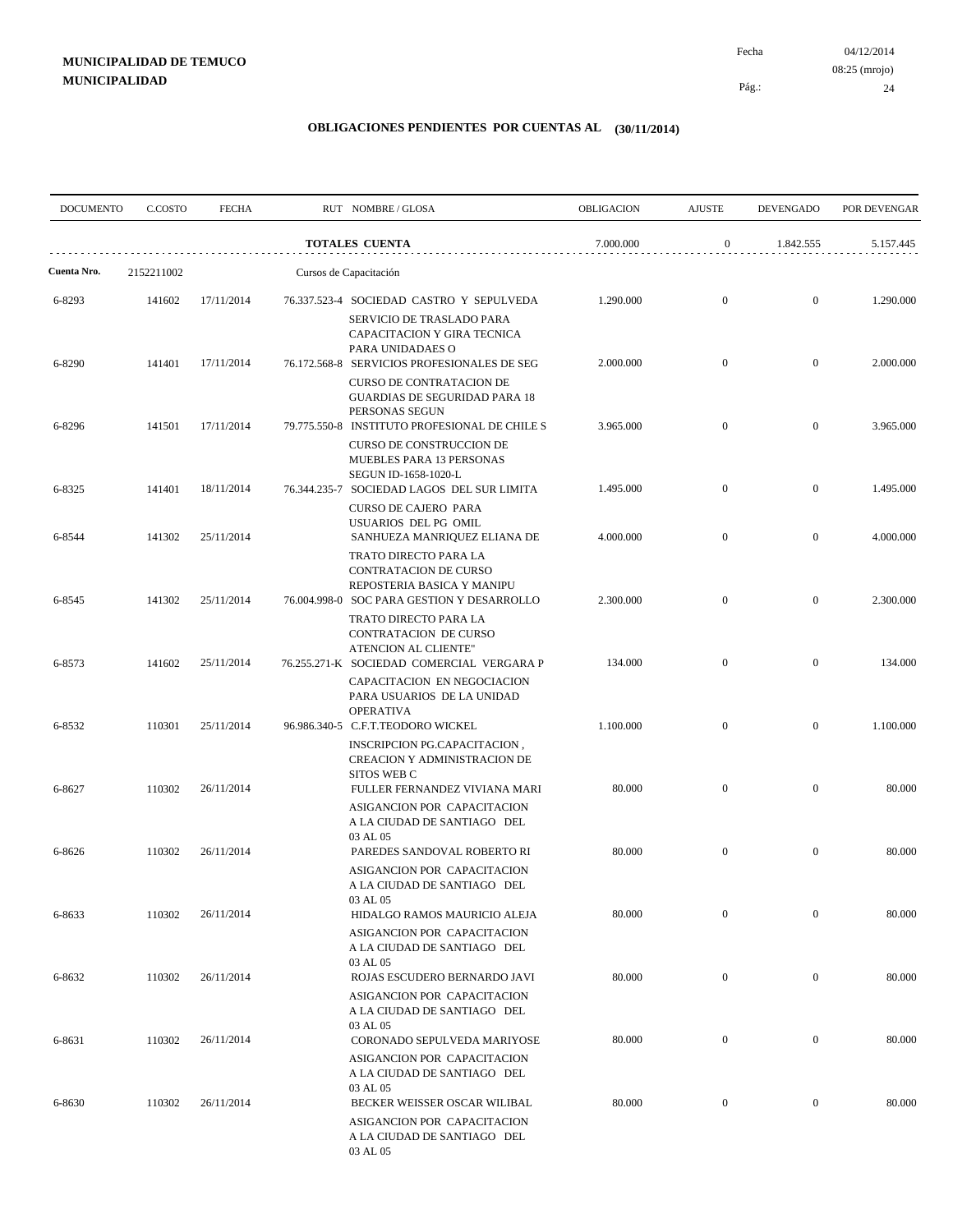| <b>DOCUMENTO</b> | C.COSTO       | <b>FECHA</b> |       | RUT NOMBRE/GLOSA                                                                                                           | OBLIGACION | <b>AJUSTE</b>    | <b>DEVENGADO</b> | POR DEVENGAR |
|------------------|---------------|--------------|-------|----------------------------------------------------------------------------------------------------------------------------|------------|------------------|------------------|--------------|
| 6-8671           | 141601        | 27/11/2014   |       | 76.266.117-9 MAPUFOLIL EIRL                                                                                                | 1.950.000  | $\mathbf{0}$     | $\mathbf{0}$     | 1.950.000    |
| 6-8667           | 141601        | 27/11/2014   |       | CAPACITACION EN ARTESANIA<br>MAPUCHE EN LANA PARA<br>USUARIOS DEL PG PRO<br>76.351.786-1 EMPRESA DE CAPACITACION CARO      | 1.850.000  | $\mathbf{0}$     | $\overline{0}$   | 1.850.000    |
|                  |               |              |       | SERVICIO DE CAPACITACION EN<br>PRODUCCION DE HORTALIZAS<br>PARA 25                                                         |            |                  |                  |              |
| 6-8685           | 141302        | 27/11/2014   |       | CAYUL SEGUEL SARA ESTHER<br>CURSO PELUQUERIA BASICO PARA<br><b>USUARIAS DEL PG</b><br>MICROEMPRENDIMIENTO                  | 1.050.000  | $\mathbf{0}$     | $\bf{0}$         | 1.050.000    |
|                  |               |              |       | <b>TOTALES CUENTA</b>                                                                                                      | 21.614.000 | 0                | $\overline{0}$   | 21.614.000   |
| Cuenta Nro.      | 2152211003    |              |       | Servicios Informáticos                                                                                                     |            |                  |                  |              |
| 6-8147           | 110402        | 10/11/2014   |       | 76.386.278-K SERVICIO TECNOLOGICOS ITD CHI<br>SERVICIO DE ENVIO DE SMS<br>PARA USUARIOS DE LA<br>MUNICIPALIDAD AD          | 261.800    | $\overline{0}$   | $\overline{0}$   | 261.800      |
|                  |               |              |       | <b>TOTALES CUENTA</b>                                                                                                      | 261.800    | $\boldsymbol{0}$ | $\overline{0}$   | 261.800      |
| Cuenta Nro.      | 2152211999    |              | Otros |                                                                                                                            |            |                  |                  |              |
| 6-8053           | 110201        | 04/11/2014   |       | LONGTON GUERRERO ARTURO LUI                                                                                                | 4.000.000  | $\mathbf{0}$     | $\mathbf{0}$     | 4.000.000    |
| 6-8166           | 110201        | 11/11/2014   |       | TRATO DIRECTO PARA<br><b>CONTRATACION SERVICIOS</b><br>ESPECIALIZADOS PARA ESTU<br>SALAZAR IBAÑEZ MARCELO                  | 640.000    | $\mathbf{0}$     | $\overline{0}$   | 640.000      |
| 6-8256           | 110502        | 14/11/2014   |       | TRATO DIRECTO PARA<br>CONTRATACION DE SERVICIO<br>ESPECIALIZADOS DE R<br>CARRILLO MORALES JAIME                            | 1.742.446  | $\mathbf{0}$     | $\mathbf{0}$     | 1.742.446    |
|                  |               |              |       | TRATO DIRECTO PARA GESTION DE<br>COMPRA DE TERRENO                                                                         |            |                  |                  |              |
| 6-8434           | 110502        | 19/11/2014   |       | 78.948.190-3 GESCHE INGENIEROS LTDA.<br><b>TRATO DIRECTO SERVICIO</b><br>TECNICO PROFESIONAL PARA                          | 1.890.000  | $\mathbf{0}$     | $\mathbf{0}$     | 1.890.000    |
| 6-8481           | 110201        | 24/11/2014   |       | DIAGNOSTICO DE SOLUCIO<br><b>MARABOLI PERALES ROCIO</b>                                                                    | 3.653.680  | $\mathbf{0}$     | $\mathbf{0}$     | 3.653.680    |
| 6-8477           | 110502        | 24/11/2014   |       | SERVICIO TECNICO<br>ESPECIALIZADO EN DISEÑO<br>ARQUITECTURA INTERIOR P<br>MARABOLI PERALES ROCIO                           | 964.800    | $\mathbf{0}$     | $\mathbf{0}$     | 964.800      |
|                  |               |              |       | DISEÑO DE ARQUITECTO PARA<br>HABILITACION AREA PRENSA EN<br><b>GRADERIAS</b>                                               |            |                  |                  |              |
| 6-8677           | 110502        | 27/11/2014   |       | CHAPERON FONSECA JAIME EDUAR<br>SERVICIO DE CALCULO<br>ESTRUCTURAL MURO<br>CONTENCION CONSTRUCCION MU                      | 785.000    | $\mathbf{0}$     | $\mathbf{0}$     | 785.000      |
|                  |               |              |       | <b>TOTALES CUENTA</b>                                                                                                      | 13.675.926 | $\boldsymbol{0}$ | $\mathbf{0}$     | 13.675.926   |
| Cuenta Nro.      | 2152212002004 |              |       | Gtos. Men. Administ. Municipal                                                                                             |            |                  |                  |              |
| 6-8587           | 110201        | 25/11/2014   |       | MILLAR ETTORI CARLOS FROILAN<br><b>GIRO DE FONDOS PARA GASTOS</b><br>MENORES DE LA DIRECCION DE<br><b>ADMINISTRACION M</b> | 400.000    | $\boldsymbol{0}$ | $\mathbf{0}$     | 400.000      |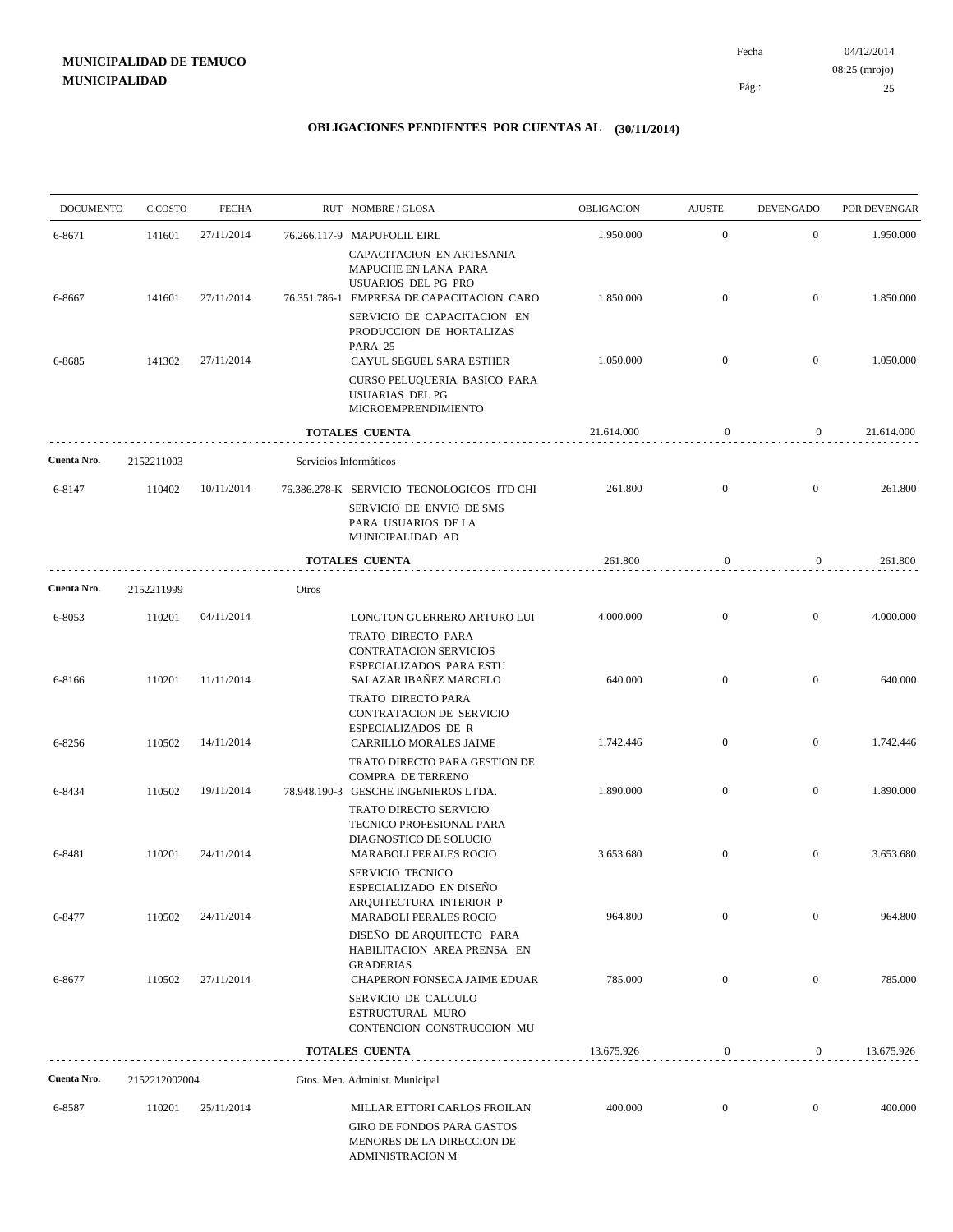| <b>DOCUMENTO</b> | C.COSTO       | <b>FECHA</b> |                    | RUT NOMBRE/GLOSA                                                                                                               | OBLIGACION | <b>AJUSTE</b>    | <b>DEVENGADO</b> | POR DEVENGAR |
|------------------|---------------|--------------|--------------------|--------------------------------------------------------------------------------------------------------------------------------|------------|------------------|------------------|--------------|
|                  |               |              |                    | <b>TOTALES CUENTA</b>                                                                                                          | 400.000    | $\boldsymbol{0}$ | $\mathbf{0}$     | 400.000      |
| Cuenta Nro.      | 2152212002005 |              |                    | Gtos. Men. Asesoría Jurídica                                                                                                   |            |                  |                  |              |
| 6-8468           | 110201        | 24/11/2014   |                    | RIFFO ALONSO MONICA 0RIETTA<br>GIRO DE FONDOS PARA GASTOS<br>MENORES DE LA DIRECCION DE<br>ASESORIA J                          | 200.000    | $\mathbf{0}$     | $\overline{0}$   | 200.000      |
|                  |               |              |                    | <b>TOTALES CUENTA</b>                                                                                                          | 200.000    | $\boldsymbol{0}$ | $\overline{0}$   | 200.000      |
| Cuenta Nro.      | 2152212002006 |              | Gtos. Men. Control |                                                                                                                                |            |                  |                  |              |
| 6-7971           | 110201        | 03/11/2014   |                    | CONCHA RIQUELME OCTAVIO MAU<br><b>GIRO DE FONDOS PARA GASTOS</b><br>MENORES DE LA DIRECCION DE<br>CONTROL SEGUN DE             | 150.000    | $\mathbf{0}$     | $\mathbf{0}$     | 150.000      |
|                  |               |              |                    | <b>TOTALES CUENTA</b>                                                                                                          | 150.000    | $\boldsymbol{0}$ | $\overline{0}$   | 150.000      |
| Cuenta Nro.      | 2152212002010 |              |                    | Gtos. Men. 2º Juzg. Pol. Local                                                                                                 |            |                  |                  |              |
| 6-8461           | 110201        | 24/11/2014   |                    | EYSSAUTIER SAHR MARIA INES<br><b>GIRO DE FONDOS PARA GASTOS</b><br>MENORES DEL SEGUNDO JUZGADO<br>DE POLICIA LOCA              | 160.000    | $\overline{0}$   | $\overline{0}$   | 160.000      |
|                  |               |              |                    | <b>TOTALES CUENTA</b>                                                                                                          | 160.000    | $\boldsymbol{0}$ | $\mathbf{0}$     | 160.000      |
| Cuenta Nro.      | 2152212003    |              |                    | Gastos de Representación, Protocolo y Ceremonial                                                                               |            |                  |                  |              |
| 6-8112           | 160502        | 07/11/2014   |                    | SANHUEZA MANRIQUEZ ELIANA DE<br>SERVICIO DE COFFE PARA<br>ATENCION A AUTORIDADES                                               | 2.023.000  | $\mathbf{0}$     | $\mathbf{0}$     | 2.023.000    |
| 6-8110           | 160502        | 07/11/2014   |                    | LANZAMIENTO DE INIC<br>SANHUEZA MANRIQUEZ ELIANA DE<br>SERVICIO DE COFFE PARA<br>ATENCION A AUTORIDADES EN<br>REUNION DE COMIT | 178.500    | $\overline{0}$   | $\mathbf{0}$     | 178.500      |
| 6-8207           | 110901        | 12/11/2014   |                    | 76.363.496-5 NOSO PRODUCCIONES<br>TRATO DIRECTO PARA SERVICIO<br>DE COCTEL PARA ATENCION A<br><b>AUTORIDADES</b>               | 82.000     | $\mathbf{0}$     | $\mathbf{0}$     | 82.000       |
| 6-8267           | 110901        | 13/11/2014   |                    | OSORIO KETTLER RODRIGO<br>PLACAS DORADAS PARA<br>GALVANOS RECONOCIMIENTO<br>POR PARTE DEL SR A                                 | 82.005     | $\overline{0}$   | $\mathbf{0}$     | 82.005       |
| 6-8268           | 110901        | 13/11/2014   |                    | SALAZAR LILLO GABRIEL AURELIO<br>ARREGLOS FLORALES PARA<br>ENTREGAR COMO PRESENTES A<br>VISITAS DEL SR                         | 80.000     | $\boldsymbol{0}$ | $\mathbf{0}$     | 80.000       |
| 6-8417           | 110901        | 19/11/2014   |                    | 76.070.717-1 COMERCIAL AVELLANEDA LTDA<br>TRATO DIRECTO ATENCION                                                               | 153.200    | $\boldsymbol{0}$ | $\mathbf{0}$     | 153.200      |
| 6-8419           | 110901        | 19/11/2014   |                    | <b>AUTORIDADES SERVICIO DE</b><br>ALMUERZO REUNION DE TRA<br>RAMIREZ SANTIBAÑEZ ANA MILAG<br>TRATO DIRECTO ADQUISICION DE      | 40.000     | $\boldsymbol{0}$ | $\mathbf{0}$     | 40.000       |
| 6-8423           | 110901        | 19/11/2014   |                    | 20 SOUVENIRES CARRETAS DE<br><b>MADERA</b><br>ARIAS SALAZAR MAGALY                                                             | 83.300     | $\boldsymbol{0}$ | $\overline{0}$   | 83.300       |
|                  |               |              |                    | BOLSAS DE PAPEL KRAFF PARA<br>PRESENTES PROTOCOLARES                                                                           |            |                  |                  |              |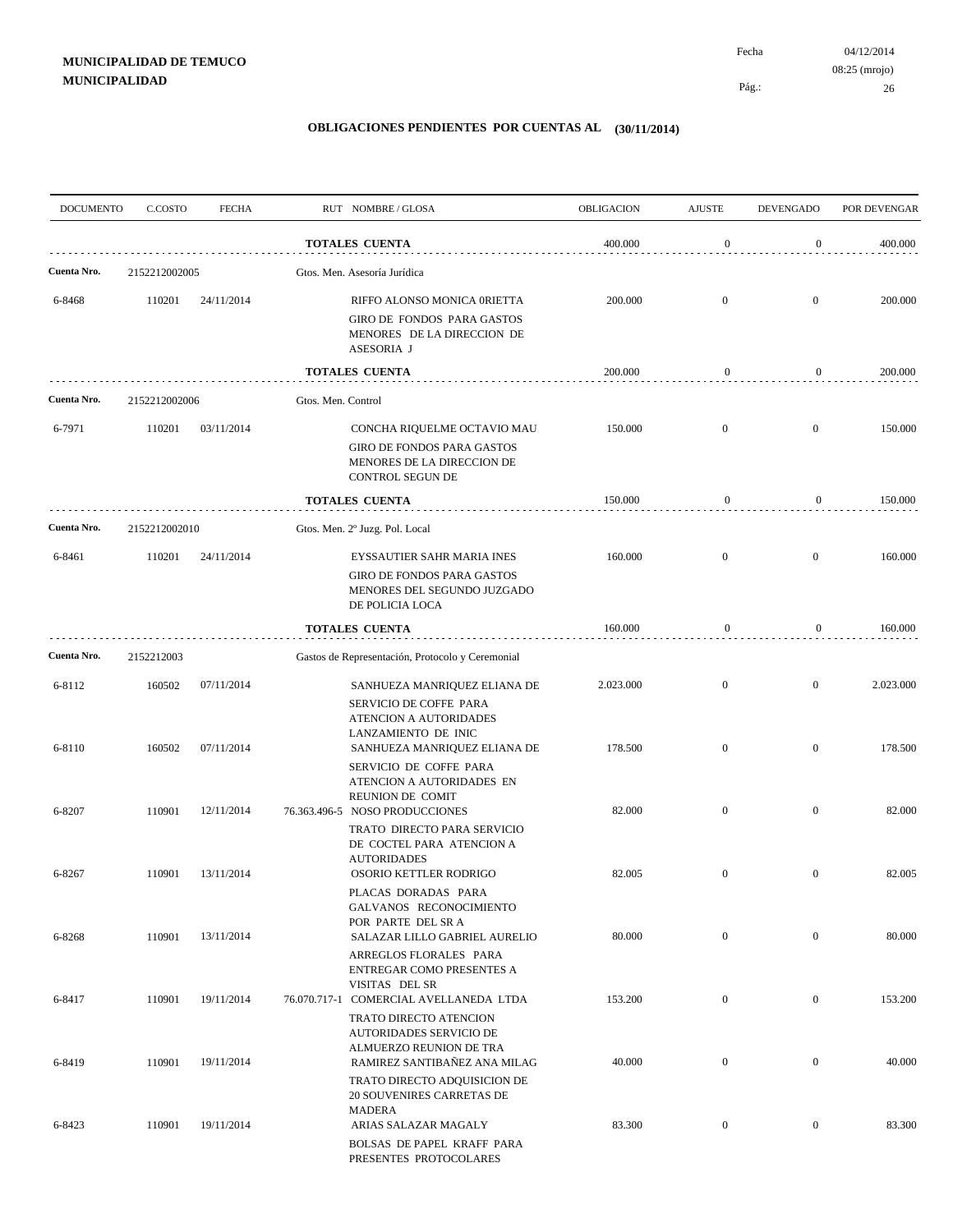04/12/2014 27 Pág.: Fecha 08:25 (mrojo)

| <b>DOCUMENTO</b> | C.COSTO          | <b>FECHA</b> | RUT NOMBRE/GLOSA                                                                                                                          | OBLIGACION | <b>AJUSTE</b>    | <b>DEVENGADO</b> | POR DEVENGAR |
|------------------|------------------|--------------|-------------------------------------------------------------------------------------------------------------------------------------------|------------|------------------|------------------|--------------|
| 6-8528           | 110901           | 24/11/2014   | 75.966.500-7 FUNDACION CHOL CHOL JAMES WA                                                                                                 | 81.400     | $\mathbf{0}$     | $\mathbf{0}$     | 81.400       |
|                  |                  |              | TRATO DIRECTO N.-178-2014<br>ADQUISICION DE TRES MORTEROS,<br><b>DOS CULTRUNES</b>                                                        |            |                  |                  |              |
| 6-8512           | 110901           | 24/11/2014   | ALARCON SOMMER NORA CLARISA<br>NESCAFE, GALLETAS PARA<br>ATENCION AUTORIDADES POR                                                         | 83.815     | $\mathbf{0}$     | $\mathbf{0}$     | 83.815       |
| 6-8574           | 110901           | 25/11/2014   | PARTE DEL SR ALCALDE<br>76.184.264-1 COMERCIAL Y GASTRONOMIA LAS<br>ADQUIERASE MEDIANTE TRATO                                             | 147.400    | $\mathbf{0}$     | $\boldsymbol{0}$ | 147.400      |
|                  |                  |              | DIRECTO N.- 179-2014 " SERVICIO DE<br><b>CENA CON</b>                                                                                     |            |                  |                  |              |
| 6-8575           | 130501           | 25/11/2014   | 76.409.337-2 ESTABLECIMIENTOS ALIMENTICIOS<br>ADQUIERASE MEDIANTE TRATO<br>DIRECTO N.- 180-2014 " SERVICIO DE<br><b>ALMUERZO</b>          | 93.100     | $\overline{0}$   | $\mathbf{0}$     | 93.100       |
| 6-8585           | 110901           | 25/11/2014   | OSORIO KETTLER RODRIGO<br>PLACAS GRABADAS PARA<br>PRESENTES OUE ENTREGARA EL                                                              | 12.000     | $\mathbf{0}$     | $\mathbf{0}$     | 12.000       |
| 6-8669           | 110901           | 27/11/2014   | SR ALCALDE EN<br>ROBLES SALAS MARIA TERESA<br>CINTAS TRICOLOR PARA                                                                        | 42.000     | $\mathbf{0}$     | $\boldsymbol{0}$ | 42.000       |
|                  |                  |              | INAUGURACIONES PROTCOLARES                                                                                                                |            |                  |                  |              |
|                  |                  |              | <b>TOTALES CUENTA</b>                                                                                                                     | 3.181.720  | $\boldsymbol{0}$ | $\overline{0}$   | 3.181.720    |
| Cuenta Nro.      | 2152212999009    |              | Otros Gtos. en Bs. y Serv. de Consumo                                                                                                     |            |                  |                  |              |
| 6-8409           | 160302           | 19/11/2014   | 61.216.000-7 EMP DE FERROCARRILES DEL ESTA<br>CONTRATO DE ARRENDAMIENTO                                                                   | 4.284.621  | $\mathbf{0}$     | $\mathbf{0}$     | 4.284.621    |
| 6-8541           | 120901           | 25/11/2014   | DE INFRAESTRUCTURA<br>FERROVIARIA POR TRASLADO<br>99.537.600-8 HOT EXPRESS S.A.                                                           | 420.000    | $\mathbf{0}$     | $\overline{0}$   | 420.000      |
|                  |                  |              | TRATO DIRECTO " ENVIO DE<br>MATERIAL PROMOCIONAL FERIA<br><b>INTERNACIONAL DE B</b>                                                       |            |                  |                  |              |
|                  |                  |              | <b>TOTALES CUENTA</b>                                                                                                                     | 4.704.621  | $\mathbf{0}$     | $\overline{0}$   | 4.704.621    |
| Cuenta Nro.      | 2152401001002    |              | Déficit Hídrico Comunal                                                                                                                   |            |                  |                  |              |
| 6-8694           | 140102           | 28/11/2014   | AGURTO ESCAMILLA MANUEL OSV<br>ARRIENDO DE 04 CAMIONES<br>ALGIBE PARA DISTRIBUCION DE<br><b>AGUA POTAB</b>                                | 11.200.000 | $\mathbf{0}$     | $\mathbf{0}$     | 11.200.000   |
|                  |                  |              | <b>TOTALES CUENTA</b>                                                                                                                     | 11.200.000 | $\boldsymbol{0}$ | 0                | 11.200.000   |
| Cuenta Nro.      | 2152401007001001 |              | Ayudas Sociales Paliativas Dideco                                                                                                         |            |                  |                  |              |
| 6-8308           | 140202           | 18/11/2014   | 76.093.730-4 INNOVACION GLOBAL LIMITADA                                                                                                   | 990.000    | $\boldsymbol{0}$ | $\boldsymbol{0}$ | 990.000      |
|                  |                  |              | PIEZAS DE MADERAS PARA<br>AYUDAS SOCIALES A PERSONAS<br>EN ESTADO DE                                                                      |            |                  |                  |              |
| 6-8309           | 140202           | 18/11/2014   | HERRERA HENRIQUEZ JACQUELINE<br>LENTES PARA AYUDA SOCIAL<br>PARA PERSONAS EN ESTADO DE                                                    | 1.965.752  | $\mathbf{0}$     | $\mathbf{0}$     | 1.965.752    |
| 6-8310           | 140202           | 18/11/2014   | <b>NECESIDAD</b><br>76.041.579-0 PROVEEDORES INTEGRALES DEL S<br>250 CAJAS DE ALIMENTOS PARA<br>PERSONAS EN ESTADO DE<br><b>NECESIDAD</b> | 3.650.000  | $\boldsymbol{0}$ | $\boldsymbol{0}$ | 3.650.000    |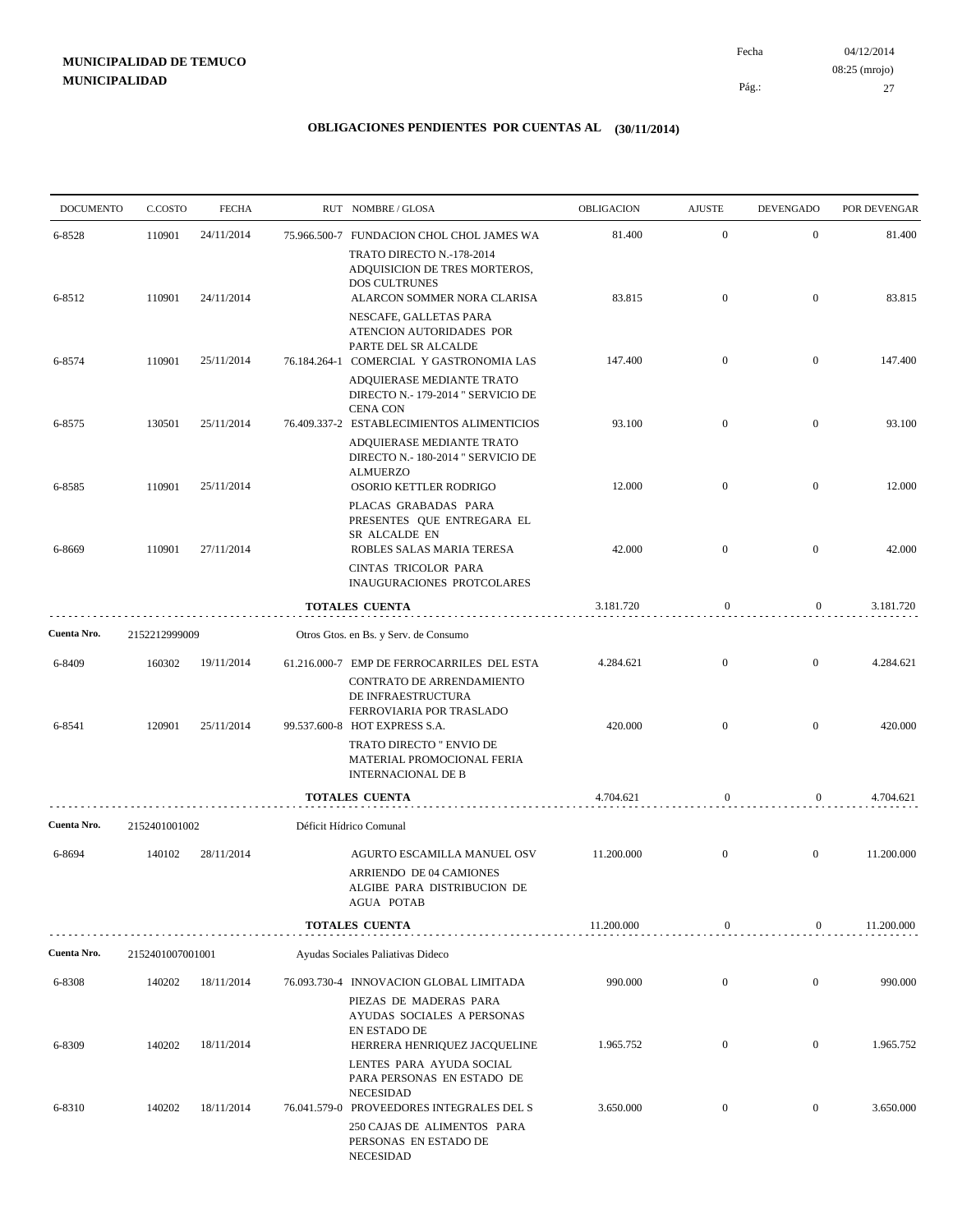04/12/2014 28 Pág.: Fecha 08:25 (mrojo)

| <b>DOCUMENTO</b> | C.COSTO          | <b>FECHA</b>                                     |  | RUT NOMBRE/GLOSA                                                                                                        | <b>OBLIGACION</b> | <b>AJUSTE</b>    | <b>DEVENGADO</b> | POR DEVENGAR |
|------------------|------------------|--------------------------------------------------|--|-------------------------------------------------------------------------------------------------------------------------|-------------------|------------------|------------------|--------------|
| 6-8311           | 140202           | 18/11/2014                                       |  | 76.041.579-0 PROVEEDORES INTEGRALES DEL S                                                                               | 12.850.000        | $\mathbf{0}$     | $\boldsymbol{0}$ | 12.850.000   |
|                  |                  |                                                  |  | 500 CAJAS DE ALIMENTOS PARA<br>AYUDA SOCIAL EN ESTADO DE<br>NECESIDAD M                                                 |                   |                  |                  |              |
| 6-8445           | 140504           | 21/11/2014                                       |  | 61.002.002-K REGISTRO CIVIL E IDENTIFICACIO<br>23 VALES PARA CEDULAS DE<br>IDENTIDAD PARA USUARIOS DEL                  | 82.800            | $\boldsymbol{0}$ | $\boldsymbol{0}$ | 82.800       |
| 6-8446           | 140504           | 21/11/2014                                       |  | PG SITUAC<br>ALARCON SOMMER NORA CLARISA<br>KIT DE ASEO PARA USUARIOS DEL                                               | 45.010            | $\boldsymbol{0}$ | $\boldsymbol{0}$ | 45.010       |
| 6-8469           | 140202           | 24/11/2014                                       |  | PG SITUACION DE CALLE<br>MENDEZ ZURITA CARMEN                                                                           | 86.070            | $\boldsymbol{0}$ | $\boldsymbol{0}$ | 86.070       |
| 6-8472           | 140202           | 24/11/2014                                       |  | AYUDA SOCIAL PALIATIVA APORTE<br>ECONOMICO PARA COSTEAR<br>TOTALMENTE TRES M<br>CATALAN ALVIZU PAULINA                  | 89.380            | $\mathbf{0}$     | $\mathbf{0}$     | 89.380       |
| 6-8559           | 140202           | 25/11/2014                                       |  | AYUDA SOCIAL PALIATIVA APORTE<br>ECONOMICO PARA EL PAGO DE<br><b>EXAMENES Y MED</b><br>SANDOVAL CURAPIL JUAN SEGUND     | 450.000           | $\mathbf{0}$     | $\mathbf{0}$     | 450.000      |
|                  |                  |                                                  |  | AYUDA SOCIAL PALIATIVA APORTE<br>ECONOMICO PARA EL PAGO DE<br>TRES MESES DE                                             |                   |                  |                  |              |
|                  |                  |                                                  |  | TOTALES CUENTA                                                                                                          | 20.209.012        | $\boldsymbol{0}$ | $\mathbf{0}$     | 20.209.012   |
| Cuenta Nro.      | 2152401007001003 |                                                  |  | Ayudas Sociales Prog. Salud PAD                                                                                         |                   |                  |                  |              |
| 6-8533           | 140202           | 25/11/2014                                       |  | ASTETE GARRIDO MARGOT JENNIF<br>AYUDA SOCIAL PALIATIVA APORTE<br>ECONOMICO PARA COSTEAR TRES<br><b>MESES DE ARR</b>     | 390.000           | $\boldsymbol{0}$ | $\boldsymbol{0}$ | 390.000      |
|                  |                  |                                                  |  | TOTALES CUENTA                                                                                                          | 390.000           | $\mathbf{0}$     | $\boldsymbol{0}$ | 390.000      |
| Cuenta Nro.      |                  | 2152401008002<br>Premios Programas y Actividades |  |                                                                                                                         |                   |                  |                  |              |
| 6-8097           | 150101           | 07/11/2014                                       |  | 76.231.306-5 NUEVA TROFEOS MEDAL LTDA.<br>COPAS, MEDALLAS Y<br>,MEDALLONES PARA PREMIACION<br><b>ACTIVIDADES DEPORT</b> | 1.030.716         | $\boldsymbol{0}$ | $\boldsymbol{0}$ | 1.030.716    |
| 6-8161           | 150101           | 10/11/2014                                       |  | 76.231.306-5 NUEVA TROFEOS MEDAL LTDA.<br>COPAS, MEDALLAS GALVANOS Y<br>OTROS ARTICULOS PARA                            | 1.555.668         | $\mathbf{0}$     | $\boldsymbol{0}$ | 1.555.668    |
| 6-8165           | 150101           | 11/11/2014                                       |  | PREMIACION CAM<br>76.125.204-6 DEPORTES COSMOS LTDA.<br>UN EQUIPO DE FUTBOL PARA<br>PREMIACION ACTIVIDADES              | 420.000           | $\mathbf{0}$     | $\overline{0}$   | 420.000      |
| 6-8174           | 150104           | 11/11/2014                                       |  | <b>DEPORTIVAS</b><br>76.231.306-5 NUEVA TROFEOS MEDAL LTDA.<br>MEDALLONES, COPA PARA                                    | 331.649           | $\boldsymbol{0}$ | $\mathbf{0}$     | 331.649      |
| 6-8269           | 150101           | 13/11/2014                                       |  | CAMPEONATO GIMNASIA<br>ARTISTICA INTEREGIONAL<br>76.231.306-5 NUEVA TROFEOS MEDAL LTDA.                                 | 945.290           | $\boldsymbol{0}$ | $\boldsymbol{0}$ | 945.290      |
| 6-8230           | 121004           | 13/11/2014                                       |  | COPAS, MEDALLAS, GALVANOS<br>Y MEDALLONES PARA<br>CAMPEONATO RAYUEL<br>76.119.812-2 SOCIEDAD COMERCIALIZADORA D         | 126.140           | $\boldsymbol{0}$ | $\boldsymbol{0}$ | 126.140      |
|                  |                  |                                                  |  | MARCOS DE MADERA PARA<br>PARTICIPANTES EN DEBATES<br>ESTUDIANTILES PG SE                                                |                   |                  |                  |              |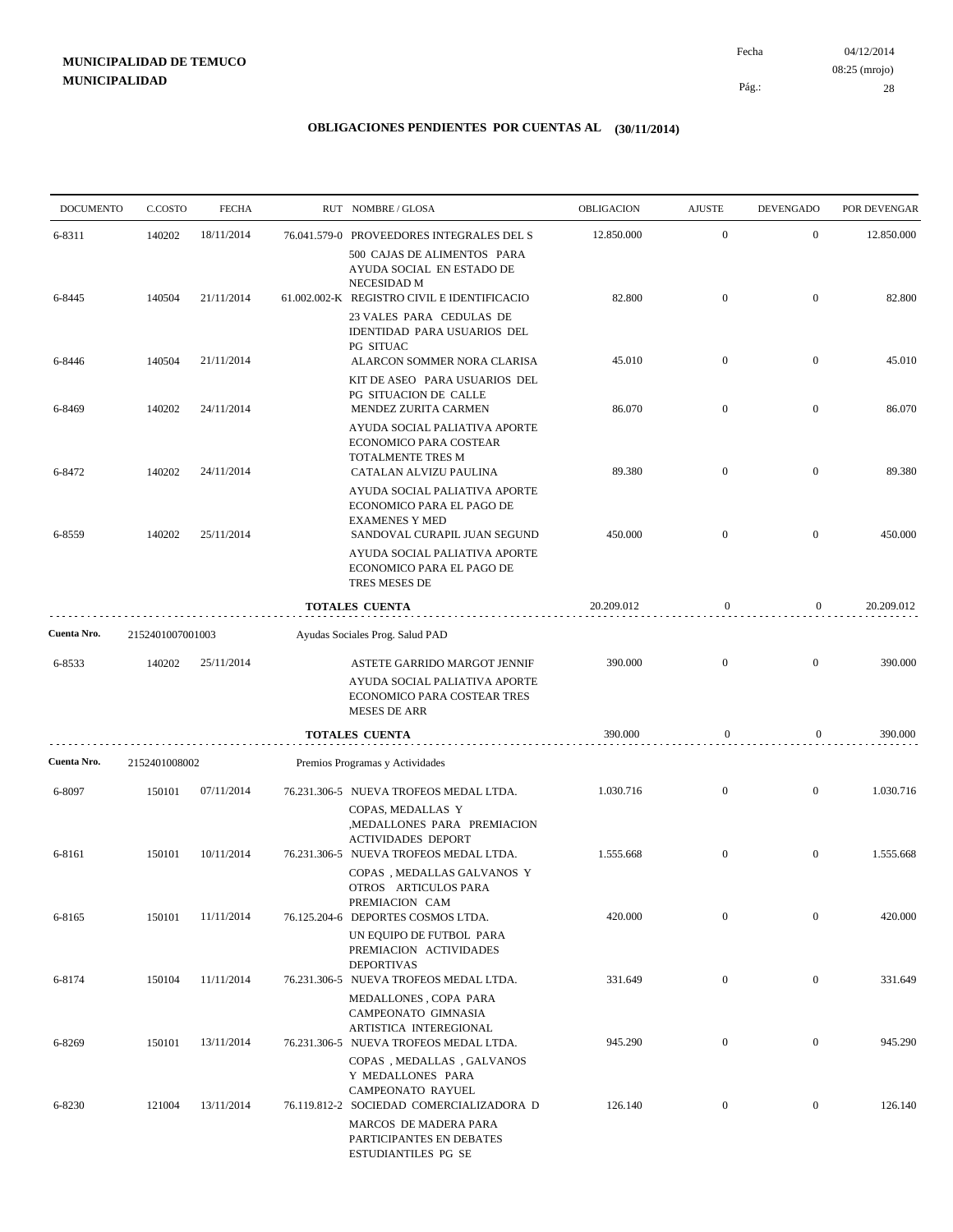04/12/2014 29 Pág.: Fecha 08:25 (mrojo)

| <b>DOCUMENTO</b> | C.COSTO | <b>FECHA</b> | RUT NOMBRE/GLOSA                                                                                                               | OBLIGACION | <b>AJUSTE</b>    | <b>DEVENGADO</b> | POR DEVENGAR |
|------------------|---------|--------------|--------------------------------------------------------------------------------------------------------------------------------|------------|------------------|------------------|--------------|
| 6-8337           | 130301  | 18/11/2014   | 77.341.160-3 COMERCIALIZADORA CHILE JUGU<br>ADJUDIQUE LA OFERTA PROP.                                                          | 13.308.000 | $\mathbf{0}$     | $\mathbf{0}$     | 13.308.000   |
| 6-8338           | 130301  | 18/11/2014   | PUBLICA N.- 163-2014" ADQUISICION<br><b>JUGUETES DE</b><br>77.540.330-6 IMPORTACIONES MAYA LTDA.                               | 14.376.960 | $\boldsymbol{0}$ | $\boldsymbol{0}$ | 14.376.960   |
|                  |         |              | ADJUDIQUE LA OFERTA PROP.<br>PUBLICA N.- 163-2014" ADQUISICION<br><b>JUGUETES DE</b>                                           |            |                  |                  |              |
| 6-8339           | 130301  | 18/11/2014   | 76.460.190-4 KRISH CHILE IMPORTACIONES LIMI                                                                                    | 7.250.150  | $\mathbf{0}$     | $\boldsymbol{0}$ | 7.250.150    |
| 6-8447           | 150501  | 21/11/2014   | ADJUDIQUE LA OFERTA PROP.<br>PUBLICA N.- 163-2014" ADQUISICION<br><b>JUGUETES DE</b><br>76.231.306-5 NUEVA TROFEOS MEDAL LTDA. | 70.000     | $\mathbf{0}$     | $\mathbf{0}$     | 70.000       |
|                  |         |              | REDES DE FUTBOL PARA CIERRE<br>DE CAMPEONATO DE FUTBOL<br>RURAL TEMPORA                                                        |            |                  |                  |              |
| 6-8480           | 150102  | 24/11/2014   | 76.231.306-5 NUEVA TROFEOS MEDAL LTDA.                                                                                         | 521.220    | $\mathbf{0}$     | $\mathbf{0}$     | 521.220      |
| 6-8540           | 150101  | 25/11/2014   | COPAS, MEDALLAS PARA<br>PARTICIPANTES CAMINATA PARA<br>ADULTOS MAYORE<br>76.125.204-6 DEPORTES COSMOS LTDA.                    | 420.000    | $\mathbf{0}$     | $\boldsymbol{0}$ | 420.000      |
|                  |         |              | EQUIPO DE FUTBOL PARA<br>PREMIACION CUADRANGULAR<br>LABORAL CAMPOS DE                                                          |            |                  |                  |              |
| 6-8543           | 150101  | 25/11/2014   | 76.125.204-6 DEPORTES COSMOS LTDA.<br>EQUIPO DE FUTBOL COMPLETO<br>PARA PREMIACION                                             | 420.000    | $\mathbf{0}$     | $\mathbf{0}$     | 420.000      |
| 6-8580           | 140603  | 25/11/2014   | CUADRANGULAR LABORA<br>MELO COFRE SERGIO FELIPE<br>PREMIOS, GALVANOS ACRILICOS                                                 | 398.000    | $\mathbf{0}$     | $\mathbf{0}$     | 398.000      |
| 6-8581           | 140603  | 25/11/2014   | PARA CEREMONIA ANUAL DEL<br>PG H.P.V<br>MELO COFRE SERGIO FELIPE                                                               | 402.150    | $\mathbf{0}$     | $\boldsymbol{0}$ | 402.150      |
|                  |         |              | PREMIOS LAPICES C/SOPORTE<br>MADERAS C/LOGOS<br><b>INSTITUCIONAL PARA CERE</b>                                                 |            |                  |                  |              |
| 6-8600           | 150501  | 25/11/2014   | 76.125.204-6 DEPORTES COSMOS LTDA.<br><b>BALONES DE FUTBOL PARA</b>                                                            | 228.800    | $\mathbf{0}$     | $\mathbf{0}$     | 228.800      |
|                  |         |              | CIERRE DE CAMPEONATO RURAL<br>2014                                                                                             |            |                  |                  |              |
| 6-8602           | 150106  | 26/11/2014   | 76.231.306-5 NUEVA TROFEOS MEDAL LTDA.<br>MEDALLONES PARA PREMIACION<br>FESTIVAL DEPORTIVO                                     | 147.276    | $\bf{0}$         | $\mathbf{0}$     | 147.276      |
| 6-8602           | 150109  | 26/11/2014   | POLIDEPORTIVO Y ES<br>76.231.306-5 NUEVA TROFEOS MEDAL LTDA.                                                                   | 349.584    | $\mathbf{0}$     | $\mathbf{0}$     | 349.584      |
|                  |         |              | MEDALLONES PARA PREMIACION<br>FESTIVAL DEPORTIVO<br>POLIDEPORTIVO Y ES                                                         |            |                  |                  |              |
| 6-8695           | 150101  | 28/11/2014   | 76.231.306-5 NUEVA TROFEOS MEDAL LTDA.<br><b>CONTRATO DE SUMINISTRO</b><br>ADQUISICION DE COPAS Y                              | 169.598    | $\mathbf{0}$     | $\boldsymbol{0}$ | 169.598      |
| 6-8696           | 150101  | 28/11/2014   | MEDALLAS TORNEO DE TENIS<br>76.231.306-5 NUEVA TROFEOS MEDAL LTDA.                                                             | 192.462    | $\boldsymbol{0}$ | $\boldsymbol{0}$ | 192.462      |
|                  |         |              | CONTRATO DE SUMINISTRO<br>ADQWUISICION DE COPAS,<br>GALVANOS, MEDALLAS, TRO                                                    |            |                  |                  |              |
|                  |         |              | <b>TOTALES CUENTA</b>                                                                                                          | 42.663.663 | $\boldsymbol{0}$ | $\overline{0}$   | 42.663.663   |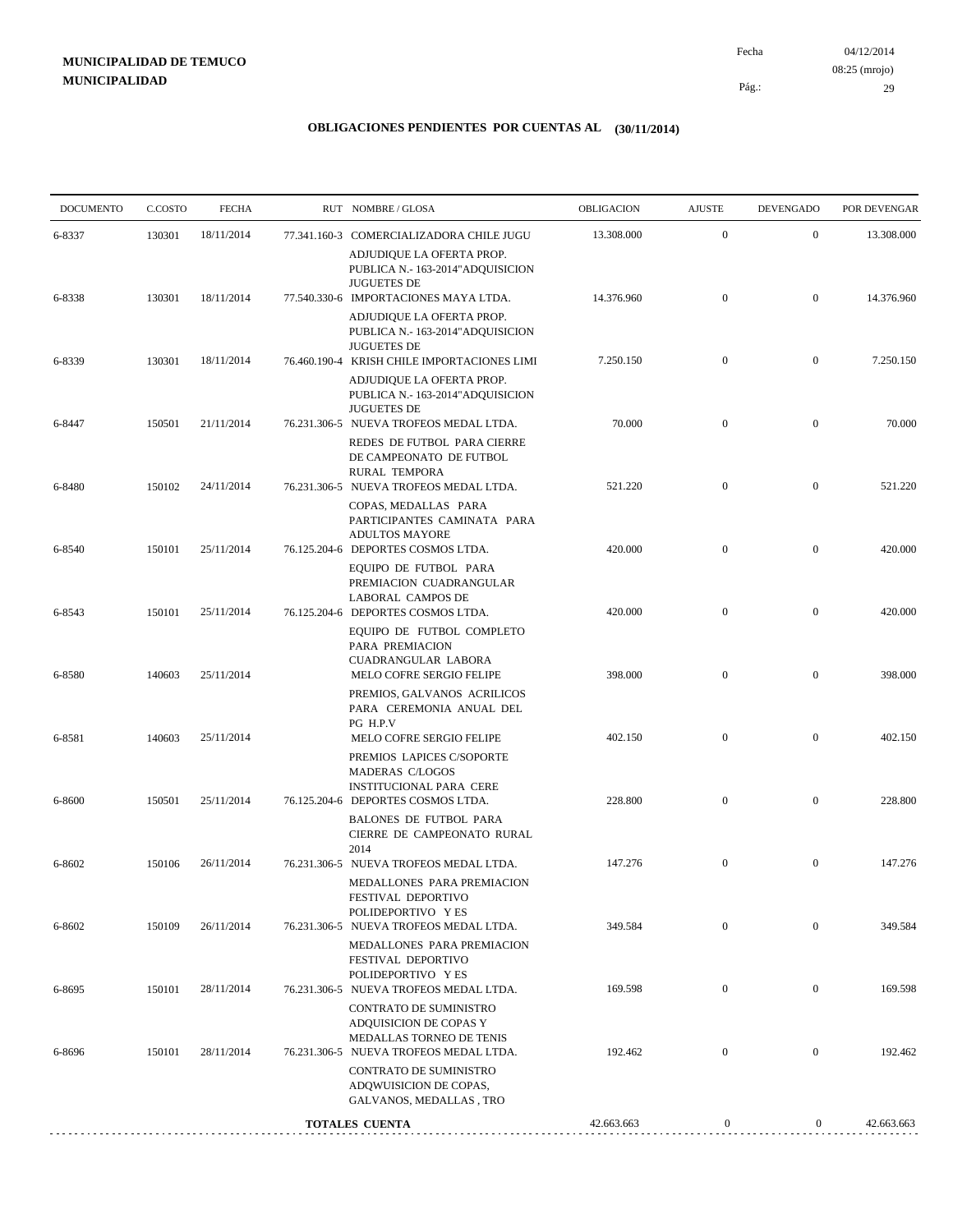04/12/2014 30 Pág.: Fecha 08:25 (mrojo)

| <b>DOCUMENTO</b> | C.COSTO          | <b>FECHA</b> |                    | RUT NOMBRE/GLOSA                                                                                                          | <b>OBLIGACION</b> | <b>AJUSTE</b>    | <b>DEVENGADO</b> | POR DEVENGAR |
|------------------|------------------|--------------|--------------------|---------------------------------------------------------------------------------------------------------------------------|-------------------|------------------|------------------|--------------|
| Cuenta Nro.      | 2152904          |              | Mobiliario y Otros |                                                                                                                           |                   |                  |                  |              |
| 6-8074           | 110501           | 06/11/2014   |                    | 96.693.120-5 COMPUTACION E INGENIERIA S.A.<br>TELON PARA RETROPROYECTOR<br>TRANSPORTABLE PARA EL DPTO                     | 771.147           | $\mathbf{0}$     | $\boldsymbol{0}$ | 771.147      |
| 6-8404           | 110501           | 19/11/2014   |                    | DE ACREDITAC<br>FIGUEROA MELLADO ENILDA TERES<br>UN ESCRITORIO DE OFICINA PARA                                            | 175.000           | $\mathbf{0}$     | $\overline{0}$   | 175.000      |
| 6-8460           | 110501           | 24/11/2014   |                    | PROCESO ADMINISTRATIVO<br>OFICINA U.O<br>77.624.270-5 SOCIEDAD MUEBLES SANTA ANA L                                        | 260.015           | $\mathbf{0}$     | $\boldsymbol{0}$ | 260.015      |
|                  |                  |              |                    | SILLA GERENCIA PARA EL<br>DIRECTOR DE ADMINSITRACION Y<br><b>FINANZAS</b>                                                 |                   |                  |                  |              |
| 6-8638           | 110501           | 26/11/2014   |                    | 77.624.270-5 SOCIEDAD MUEBLES SANTA ANA L<br>02 SILLAS OPERATIVAS PARA LA<br>UNIDAD DE BENEFICIO SOCIALES                 | 142.443           | $\mathbf{0}$     | $\overline{0}$   | 142.443      |
|                  |                  |              |                    | <b>TOTALES CUENTA</b>                                                                                                     | 1.348.605         | $\boldsymbol{0}$ | $\overline{0}$   | 1.348.605    |
| Cuenta Nro.      | 2152905999       |              | Otras              |                                                                                                                           |                   |                  |                  |              |
| 6-8670           | 110501           | 27/11/2014   |                    | 83.382.700-6 COMERCIAL ECCSA S.A.<br><b>GRABADORA PARA EL CONCEJO</b><br><b>MUNICIPAL</b>                                 | 34.990            | $\overline{0}$   | $\overline{0}$   | 34.990       |
|                  |                  |              |                    | <b>TOTALES CUENTA</b>                                                                                                     | 34.990            | $\mathbf{0}$     | $\overline{0}$   | 34.990       |
| Cuenta Nro.      | 2152906001       |              |                    | Equipos Computacionales y Periféricos                                                                                     |                   |                  |                  |              |
| 6-8489           | 110401           | 24/11/2014   |                    | ULLOA SAEZ NELSON ESTEBAN<br>SERVIDOR NAS 4TB PARA EL DPTO                                                                | 284.395           | $\overline{0}$   | $\overline{0}$   | 284.395      |
| 6-8701           | 110401           | 28/11/2014   |                    | DE INFORMATICA<br>87.019.000-K CRECIC S.A.<br>ADQUISICION DE UN VIDEO<br>PROYECTOR EPSON POWERLITE<br>1776W SEGUN ID-1658 | 916.738           | $\overline{0}$   | $\boldsymbol{0}$ | 916.738      |
|                  |                  |              |                    | <b>TOTALES CUENTA</b>                                                                                                     | 1.201.133         | $\bf{0}$         | $\overline{0}$   | 1.201.133    |
| Cuenta Nro.      | 2153102002022    |              |                    | Diseño Camarines Cancha Parque Costanera                                                                                  |                   |                  |                  |              |
| 6-8478           | 110502           | 24/11/2014   |                    | <b>MARABOLI PERALES ROCIO</b><br>SERVICIO DISEÑO DE<br>ARQUITECTURA PARA<br>CAMARINES Y BAÑOS UNIVERS                     | 726.240           | $\mathbf{0}$     | $\mathbf{0}$     | 726.240      |
|                  |                  |              |                    | <b>TOTALES CUENTA</b>                                                                                                     | 726.240           | $\boldsymbol{0}$ | $\overline{0}$   | 726.240      |
| Cuenta Nro.      | 2153102002026    |              |                    | Consult.Recup.Cancha Estadio G. Becker                                                                                    |                   |                  |                  |              |
| 6-8075           | 110502           | 06/11/2014   |                    | CABALLOS CAYUQUEO CESAR ROD<br>TRATO DIRECTO PARA<br>CONTRATACION DE PROFESIONAL<br><b>INGENIERO AGRONOMO</b>             | 11.999.960        | $\mathbf{0}$     | $\overline{0}$   | 11.999.960   |
|                  |                  |              |                    | <b>TOTALES CUENTA</b>                                                                                                     | 11.999.960        | $\bf{0}$         | $\mathbf{0}$     | 11.999.960   |
| Cuenta Nro.      | 2153102004001019 |              |                    | MUN-Const.Centro Comunit. Pueblo Nuevo/2013                                                                               |                   |                  |                  |              |
| 6-8048           | 110502           | 04/11/2014   |                    | 76.093.730-4 INNOVACION GLOBAL LIMITADA                                                                                   | 419.351           | $\overline{0}$   | $\overline{0}$   | 419.351      |